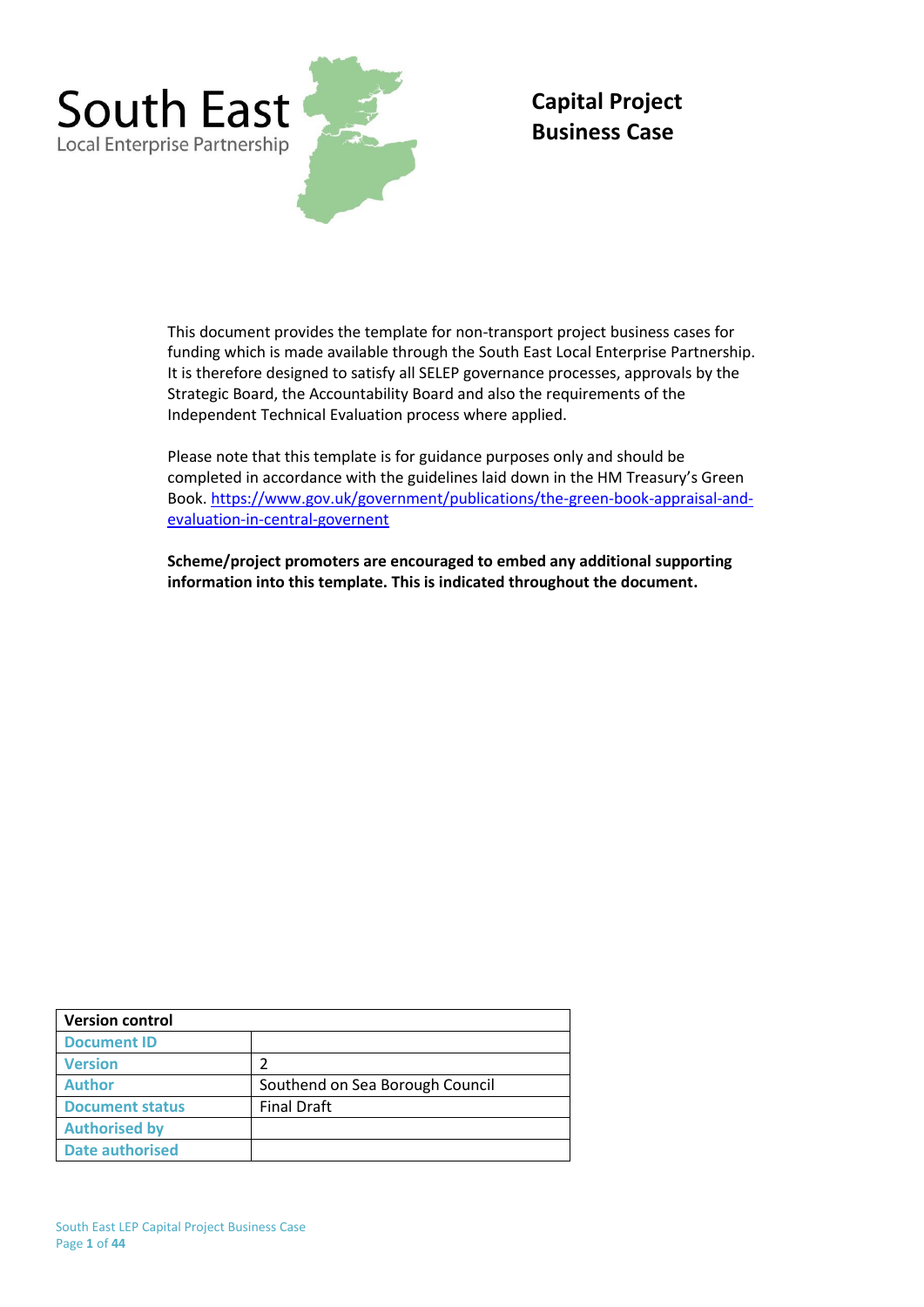### **Applicants for funding for non-transport projects should complete the blue sections only**

**Applicants for funding for transport projects should complete both the blue and the orange sections**

| 1.   | <b>PROJECT SUMMARY</b>                      |                                                                                                                                                                                                                                                                                                                                                                                                                                                                                                                                                                                                                                                                                                                                                                                                                                                                                                                                                                                                                                                                                                                                                                                                                                                                                                |
|------|---------------------------------------------|------------------------------------------------------------------------------------------------------------------------------------------------------------------------------------------------------------------------------------------------------------------------------------------------------------------------------------------------------------------------------------------------------------------------------------------------------------------------------------------------------------------------------------------------------------------------------------------------------------------------------------------------------------------------------------------------------------------------------------------------------------------------------------------------------------------------------------------------------------------------------------------------------------------------------------------------------------------------------------------------------------------------------------------------------------------------------------------------------------------------------------------------------------------------------------------------------------------------------------------------------------------------------------------------|
|      |                                             |                                                                                                                                                                                                                                                                                                                                                                                                                                                                                                                                                                                                                                                                                                                                                                                                                                                                                                                                                                                                                                                                                                                                                                                                                                                                                                |
| 1.1. | <b>Project name</b>                         | London Southend Airport Business Park (ABP) - Phase 1 Infrastructure                                                                                                                                                                                                                                                                                                                                                                                                                                                                                                                                                                                                                                                                                                                                                                                                                                                                                                                                                                                                                                                                                                                                                                                                                           |
| 1.2. | <b>Project type</b>                         | Non-transport project - enabling site infrastructure                                                                                                                                                                                                                                                                                                                                                                                                                                                                                                                                                                                                                                                                                                                                                                                                                                                                                                                                                                                                                                                                                                                                                                                                                                           |
| 1.3. | <b>Location</b>                             | London Southend Airport, Southend-on-Sea (land off Aviation Way)                                                                                                                                                                                                                                                                                                                                                                                                                                                                                                                                                                                                                                                                                                                                                                                                                                                                                                                                                                                                                                                                                                                                                                                                                               |
| 1.4. | <b>Local authority area</b><br>and postcode | <b>Rochford District Council</b>                                                                                                                                                                                                                                                                                                                                                                                                                                                                                                                                                                                                                                                                                                                                                                                                                                                                                                                                                                                                                                                                                                                                                                                                                                                               |
|      | <b>location</b>                             | <b>SS2 5RR</b>                                                                                                                                                                                                                                                                                                                                                                                                                                                                                                                                                                                                                                                                                                                                                                                                                                                                                                                                                                                                                                                                                                                                                                                                                                                                                 |
| 1.5. | <b>Brief description</b>                    | Southend on Sea Borough Council (the "Council"), in conjunction with its appointed<br>development partner, Henry Boot Developments Limited (HBDL) is seeking £3.2m of<br>Local Growth Funding from the SELEP to deliver the required enabling off-site<br>infrastructure to unlock the first phase of employment land at London Southend<br>Airport Business Park. This is a 55 acre greenfield site, supported through an<br>adopted Joint Area Action Plan for employment uses, adjacent to the Airport<br>operations and an existing industrial estate, which is home to a number of aviation<br>supply chain related businesses. The Council owns the freehold of the site, the<br>delivery of a proposed business park on which is seen as critical to not only support<br>the continued growth of the Airport and its associated activities as a key economic<br>asset but also to address the current lack of availability of high quality employment<br>land and premises in the area to promote the economic growth and sustainability of<br>the SELEP economy. This is a rare opportunity to develop higher quality business<br>space in the Southend area and the business park will bring mutual benefits of direct<br>employment and supporting the growth of the Airport itself. |
|      |                                             | An outline planning application for the business park site seeking detailed consent<br>for the phase 1 infrastructure works was submitted by HBDL in October 2015 and is<br>currently under consideration by Rochford District Council, with a decision due in<br>February 2016 (along with a parallel hybrid application seeking outline consent for<br>the relocation of the rugby club to an adjacent Council-owned site with detailed<br>planning consent for site access and pitches). With HBDL already in place as<br>development partner, the intention is to deliver the phase 1 infrastructure works by<br>December 2016, a relocated rugby club facility by June 2017, with the construction<br>of commercial floorspace and subsequent occupation of this commencing in FY<br>2017/18.<br>The phase 1 infrastructure scheme will unlock 22,000 sqm of new commercial<br>floorspace including 17,500 sqm of high value B1 office/R&D based floorspace and                                                                                                                                                                                                                                                                                                                           |
|      |                                             | 4,800 sqm of proposed hotel floorspace (equating to a 100 bed hotel with<br>leisure/conference facilities). The Council is keen to ensure that the optimum use<br>types are delivered on this first phase 'gateway' scheme to set the tone and quality<br>for the remainder of the site's development, subsequent phases of which will<br>include advanced manufacturing/engineering uses, further office/R&D/innovation<br>floorspace and supporting ancillary uses.                                                                                                                                                                                                                                                                                                                                                                                                                                                                                                                                                                                                                                                                                                                                                                                                                          |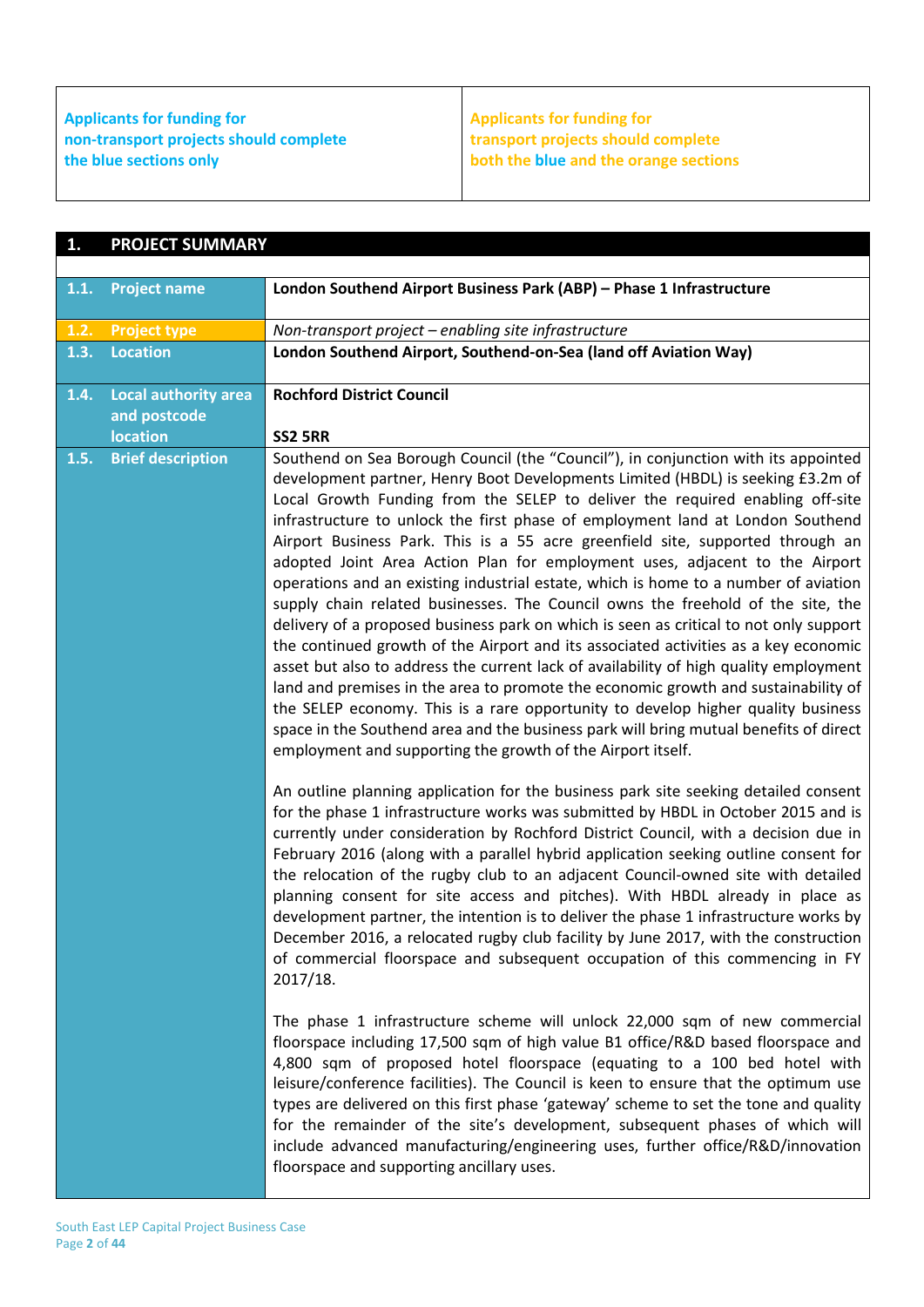|      |                            | Through the first round of the Growth Deal, funding has already been secured to                                                                                           |
|------|----------------------------|---------------------------------------------------------------------------------------------------------------------------------------------------------------------------|
|      |                            | improve the strategic road network (A127) around Southend and to improve                                                                                                  |
|      |                            | capacity at key junctions, to support the growth of not only Southend Town Centre                                                                                         |
|      |                            | but also the Airport Business Park, an identified employment priority for the Council                                                                                     |
|      |                            | and the SELEP. This phase 1 infrastructure scheme will capitalise upon this to fund                                                                                       |
|      |                            | the off-site infrastructure required to deliver this strategic employment site. LGF                                                                                       |
|      |                            | investment of £3.2m, as specifically referenced in the Growth Deal expansion in                                                                                           |
|      |                            | January 2015, will directly lever Southend Council investment of £5.6m, which will                                                                                        |
|      |                            | unlock an employment site with strong demand prospects and the ability to                                                                                                 |
|      |                            | accommodate c.1,100 new gross jobs. Furthermore, the successful delivery of the                                                                                           |
|      |                            | phase 1 scheme will assist to enable the wider development of the site, which could                                                                                       |
|      |                            | deliver a further c.2,700 new gross jobs once fully occupied. LGF is being sought to                                                                                      |
|      |                            | fund required off-site infrastructure and site-wide drainage works and without this                                                                                       |
|      |                            | the phase 1 development will not come forward.                                                                                                                            |
|      |                            | The focus of the business park is on high value uses, linking into key identified SELEP                                                                                   |
|      |                            | growth sectors such as life sciences and medical technologies, building on existing                                                                                       |
|      |                            | local clusters and research strengths provided through Anglia Ruskin University.                                                                                          |
|      |                            | Proposals for a MedTech Innovation Centre are being developed as part of the wider                                                                                        |
|      |                            | site development beyond this phase 1 scheme. HBDL has already invested £0.5m of                                                                                           |
|      |                            | its own funding in site feasibility, masterplanning and the development and recent                                                                                        |
|      |                            | submission of the two planning applications and the Council has invested significant                                                                                      |
|      |                            | time and resource into progressing the scheme to the stage it is currently at.                                                                                            |
|      |                            | The latest site masterplan, as prepared by Jefferson Sheard Architects, is appended                                                                                       |
|      |                            | to this business case as well as a highways plan, prepared by Vectos, illustrating the                                                                                    |
|      |                            | site access proposals. The six phase 1 development plots that will be directly                                                                                            |
|      |                            | unlocked as a result of the proposed infrastructure scheme include plots 2, 3, 4, 14,                                                                                     |
|      |                            | 15 and 16.                                                                                                                                                                |
| 1.6. | <b>Lead applicant</b>      | Southend on Sea Borough Council (the Council is the LGF applicant and scheme                                                                                              |
|      |                            | promoter and is working in close partnership with Henry Boot Developments Ltd                                                                                             |
|      |                            | (HBDL), its appointed development partner.                                                                                                                                |
|      |                            |                                                                                                                                                                           |
| 1.7. | <b>Total project value</b> | The total capital cost of the phase 1 infrastructure scheme is estimated to be                                                                                            |
|      |                            | £8.82m (excl. VAT). This is based on an indicative cost plan prepared by Burnley                                                                                          |
|      |                            | Wilson Fish Cost Consultants in October 2015 and includes the following key cost<br>items:                                                                                |
|      |                            |                                                                                                                                                                           |
|      |                            | Business Park Phase 1 infrastructure - £4.93m. This includes both off-site and<br>٠                                                                                       |
|      |                            | on-site infrastructure costs and includes a contingency and inflationary                                                                                                  |
|      |                            | allowance.                                                                                                                                                                |
|      |                            | New rugby club and pitches (including parking and access road) - £3.89m.<br>٠                                                                                             |
|      |                            | The expected gross development value of the completed phase 1 scheme once fully                                                                                           |
|      |                            | built out and let is c.£41m, based upon on a phase 1 development appraisal                                                                                                |
|      |                            | prepared by HBDL (as appended to this business case). This appraisal demonstrates                                                                                         |
|      |                            | the need for LGF to realise the delivery of the proposed scheme.                                                                                                          |
| 1.8. | <b>SELEP funding</b>       | £3.2m of LGF from the SELEP is being sought to facilitate the delivery of the phase 1                                                                                     |
|      | request, including         | infrastructure project.                                                                                                                                                   |
|      | type (e.g. LGF, GPF        |                                                                                                                                                                           |
|      | etc.)                      |                                                                                                                                                                           |
| 1.9. | <b>Rationale for SELEP</b> | LGF funding through the SELEP is being sought to largely fund required off-site                                                                                           |
|      |                            |                                                                                                                                                                           |
|      | request                    | enabling works to unlock a major strategic employment site for high value private<br>sector business occupation. LGF funding will deliver off-site highway infrastructure |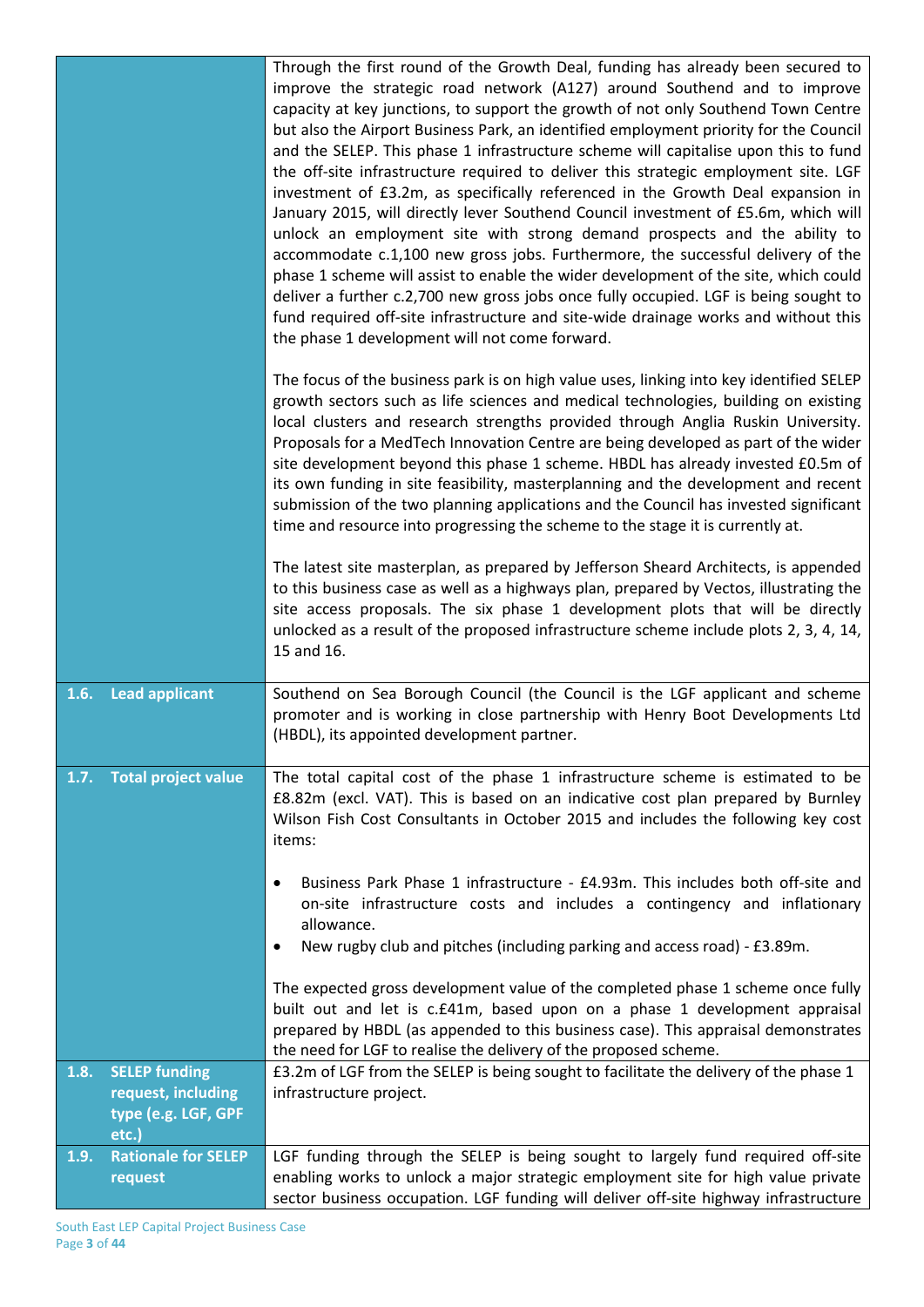|                                | that is required to unlock the site, incoming service infrastructure (electricity, water,<br>gas and telecoms) and strategic site-wide drainage infrastructure.                                                                                                                                                                                                                                                                                                                                                                                                                                                                                                                                                                                                                                          |                                                                                                                                                                                                                                                                                                                                                                                                                                                                                                                                                                                                                                                                                                                                                                                                                                                              |  |  |
|--------------------------------|----------------------------------------------------------------------------------------------------------------------------------------------------------------------------------------------------------------------------------------------------------------------------------------------------------------------------------------------------------------------------------------------------------------------------------------------------------------------------------------------------------------------------------------------------------------------------------------------------------------------------------------------------------------------------------------------------------------------------------------------------------------------------------------------------------|--------------------------------------------------------------------------------------------------------------------------------------------------------------------------------------------------------------------------------------------------------------------------------------------------------------------------------------------------------------------------------------------------------------------------------------------------------------------------------------------------------------------------------------------------------------------------------------------------------------------------------------------------------------------------------------------------------------------------------------------------------------------------------------------------------------------------------------------------------------|--|--|
|                                | The Council has allocated a pot of funding from its capital programme to invest in<br>required on-site infrastructure works across the site to unlock a comprehensive<br>phase 1 development scheme. However, there is a need for further public sector<br>investment over and above the Council's Phase 1 funding commitment to deliver the<br>required off-site infrastructure works to enable the delivery of the phase 1 scheme<br>and to assist to unlock the wider site. A £3.2m LGF award will directly lever a further<br>£5.6m from the Council which will be sufficient to fund the required infrastructure<br>costs to unlock a phase 1 commercial development employment scheme. This<br>includes £3.6m from the Council to relocate the rugby club, a prerequisite for site<br>development. |                                                                                                                                                                                                                                                                                                                                                                                                                                                                                                                                                                                                                                                                                                                                                                                                                                                              |  |  |
|                                | There is an evidenced need for additional new employment land within the local<br>economy and this was tested and accepted as part of the Examination in Public and<br>adoption of the Joint Area Action Plan for the Airport Business Park site. It is<br>recognised that the site is the only accessible location that is large enough to<br>accommodate the forecasted levels of employment growth. There is also evidence<br>of live occupier enquiries for floorspace on the site which will not be able to be met<br>in the absence of LGF funding. This will therefore inhibit the economic growth and<br>inward investment prospects of the local economy in the absence of the LGF funding<br>request.                                                                                          |                                                                                                                                                                                                                                                                                                                                                                                                                                                                                                                                                                                                                                                                                                                                                                                                                                                              |  |  |
|                                | whole.                                                                                                                                                                                                                                                                                                                                                                                                                                                                                                                                                                                                                                                                                                                                                                                                   | As is the case across many part of the South East and wider UK, there remain a<br>number of financial viability issues on large scale strategic sites such as this with<br>significant upfront 'abnormal' infrastructure needs, particularly where off-site<br>investments are needed to unlock delivery. This means that the cost of development<br>exceeds the expected completed development value and the market is not<br>therefore able to secure the necessary funding to invest in the site without public<br>sector funding support. This can be demonstrated through the appended<br>development appraisal which identifies the need for LGF funding support to deliver<br>the phase 1 scheme. The LGF need is therefore to fund the off-site infrastructure<br>costs and site-wide drainage costs which will ultimately benefit the ABP site as a |  |  |
| 1.10. Other funding<br>sources | Southend on Sea Borough Council has provisionally allocated £5.6m from its Capital<br>Programme to fund required on-site infrastructure works to deliver the phase 1<br>infrastructure needs. This will be formally secured subject to a successful LGF award.                                                                                                                                                                                                                                                                                                                                                                                                                                                                                                                                           |                                                                                                                                                                                                                                                                                                                                                                                                                                                                                                                                                                                                                                                                                                                                                                                                                                                              |  |  |
|                                | Southend Council is also contributing its land to the project which has an indicative<br>market value of c.£20m.                                                                                                                                                                                                                                                                                                                                                                                                                                                                                                                                                                                                                                                                                         |                                                                                                                                                                                                                                                                                                                                                                                                                                                                                                                                                                                                                                                                                                                                                                                                                                                              |  |  |
|                                | Once the phase 1 infrastructure is in place, this will then unlock significant private<br>sector investment from HBDL in the delivery of the commercial floorspace. The total<br>construction cost of the phase 1 built development (excluding infrastructure) is<br>c.f27m.                                                                                                                                                                                                                                                                                                                                                                                                                                                                                                                             |                                                                                                                                                                                                                                                                                                                                                                                                                                                                                                                                                                                                                                                                                                                                                                                                                                                              |  |  |
| 1.11. Delivery partners        |                                                                                                                                                                                                                                                                                                                                                                                                                                                                                                                                                                                                                                                                                                                                                                                                          |                                                                                                                                                                                                                                                                                                                                                                                                                                                                                                                                                                                                                                                                                                                                                                                                                                                              |  |  |
|                                | Partner                                                                                                                                                                                                                                                                                                                                                                                                                                                                                                                                                                                                                                                                                                                                                                                                  | Nature and/or value of involvement (financial,                                                                                                                                                                                                                                                                                                                                                                                                                                                                                                                                                                                                                                                                                                                                                                                                               |  |  |
|                                |                                                                                                                                                                                                                                                                                                                                                                                                                                                                                                                                                                                                                                                                                                                                                                                                          | operational etc)                                                                                                                                                                                                                                                                                                                                                                                                                                                                                                                                                                                                                                                                                                                                                                                                                                             |  |  |
|                                | Henry Boot Developments                                                                                                                                                                                                                                                                                                                                                                                                                                                                                                                                                                                                                                                                                                                                                                                  | Council's appointed development partner for the                                                                                                                                                                                                                                                                                                                                                                                                                                                                                                                                                                                                                                                                                                                                                                                                              |  |  |
|                                | Ltd                                                                                                                                                                                                                                                                                                                                                                                                                                                                                                                                                                                                                                                                                                                                                                                                      | site with commitment to secure the relevant                                                                                                                                                                                                                                                                                                                                                                                                                                                                                                                                                                                                                                                                                                                                                                                                                  |  |  |
|                                |                                                                                                                                                                                                                                                                                                                                                                                                                                                                                                                                                                                                                                                                                                                                                                                                          | planning consents and develop the site out to<br>meet occupier demand in accordance with the                                                                                                                                                                                                                                                                                                                                                                                                                                                                                                                                                                                                                                                                                                                                                                 |  |  |
|                                |                                                                                                                                                                                                                                                                                                                                                                                                                                                                                                                                                                                                                                                                                                                                                                                                          | agreed Development Agreement in place with                                                                                                                                                                                                                                                                                                                                                                                                                                                                                                                                                                                                                                                                                                                                                                                                                   |  |  |
|                                |                                                                                                                                                                                                                                                                                                                                                                                                                                                                                                                                                                                                                                                                                                                                                                                                          |                                                                                                                                                                                                                                                                                                                                                                                                                                                                                                                                                                                                                                                                                                                                                                                                                                                              |  |  |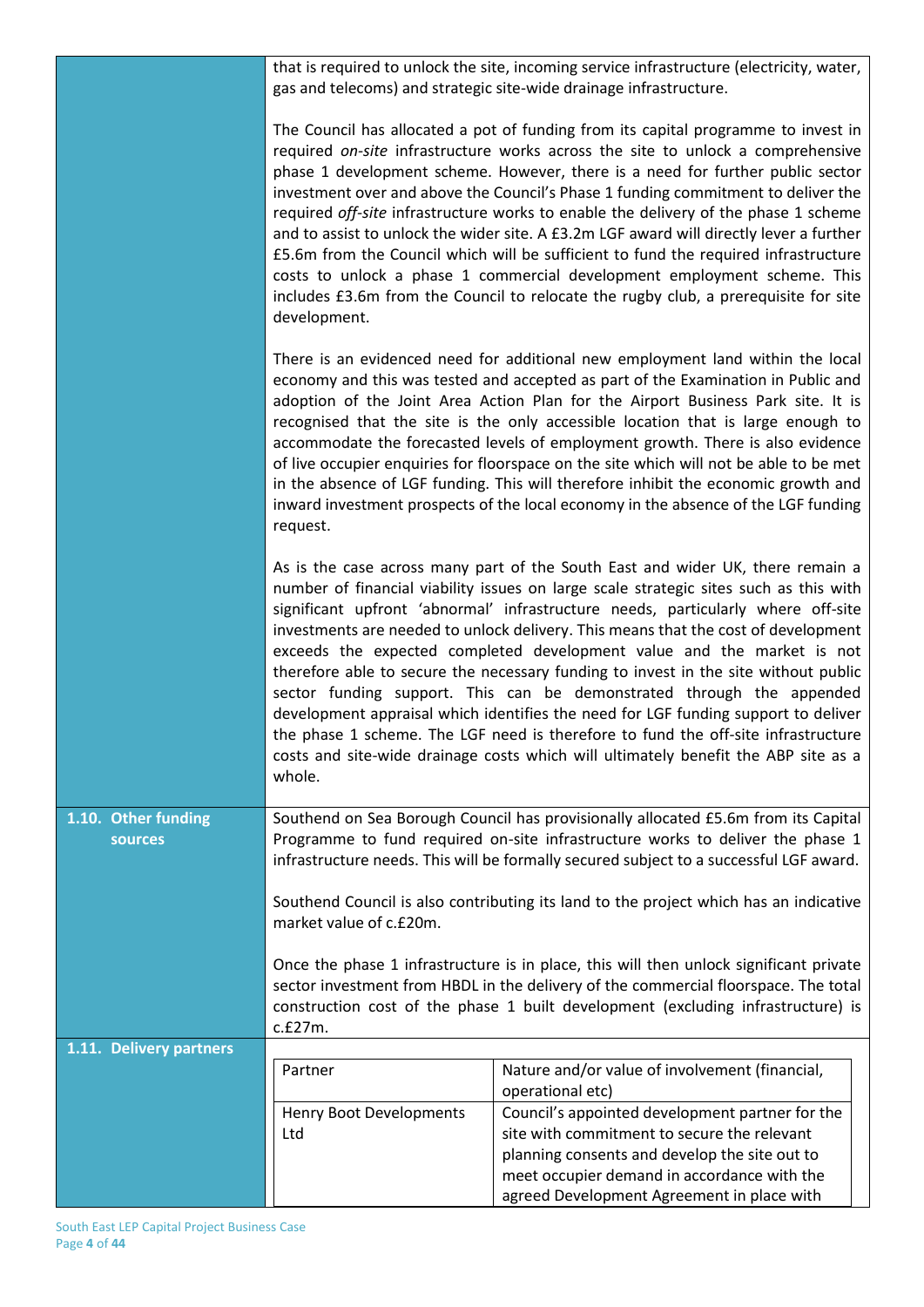|                                |                                                                                                                                                                                                                                                                                                | the Council                                                                                                                                                                                                                                                                                                                                                                                                                                                                                                                                                                                                                                                                                         |  |
|--------------------------------|------------------------------------------------------------------------------------------------------------------------------------------------------------------------------------------------------------------------------------------------------------------------------------------------|-----------------------------------------------------------------------------------------------------------------------------------------------------------------------------------------------------------------------------------------------------------------------------------------------------------------------------------------------------------------------------------------------------------------------------------------------------------------------------------------------------------------------------------------------------------------------------------------------------------------------------------------------------------------------------------------------------|--|
|                                | Rochford District Council                                                                                                                                                                                                                                                                      | Local Planning Authority and partner of the                                                                                                                                                                                                                                                                                                                                                                                                                                                                                                                                                                                                                                                         |  |
|                                |                                                                                                                                                                                                                                                                                                | adopted Joint Area Action Plan for the site.                                                                                                                                                                                                                                                                                                                                                                                                                                                                                                                                                                                                                                                        |  |
| 1.12. Start date               | HBDL has submitted two linked and hybrid outline planning applications which are<br>expected to go before a February Rochford District Council Planning Committee. The<br>current proposals are for a June/July 2016 start on site date for the infrastructure<br>works delivery/construction. |                                                                                                                                                                                                                                                                                                                                                                                                                                                                                                                                                                                                                                                                                                     |  |
| 1.13. Practical completion     |                                                                                                                                                                                                                                                                                                | It is proposed that the phase 1 infrastructure scheme would be delivered and all LGF                                                                                                                                                                                                                                                                                                                                                                                                                                                                                                                                                                                                                |  |
| date                           |                                                                                                                                                                                                                                                                                                | spent by December 2017 as per the latest scheme Ganntt chart/delivery                                                                                                                                                                                                                                                                                                                                                                                                                                                                                                                                                                                                                               |  |
|                                |                                                                                                                                                                                                                                                                                                | programme. The Council-funded delivery of the new rugby club will follow on from                                                                                                                                                                                                                                                                                                                                                                                                                                                                                                                                                                                                                    |  |
|                                |                                                                                                                                                                                                                                                                                                | this but all construction will be complete by the end of June 2017. Even accounting                                                                                                                                                                                                                                                                                                                                                                                                                                                                                                                                                                                                                 |  |
|                                |                                                                                                                                                                                                                                                                                                | for any slippage to this, the Council is willing to commit to spend the LGF by FY                                                                                                                                                                                                                                                                                                                                                                                                                                                                                                                                                                                                                   |  |
| 1.14. Project                  | ending March 2017.                                                                                                                                                                                                                                                                             | The phase 1 project is currently awaiting a planning decision, although the site is                                                                                                                                                                                                                                                                                                                                                                                                                                                                                                                                                                                                                 |  |
| development stage              | works.                                                                                                                                                                                                                                                                                         | already allocated for employment uses within the adopted Joint Area Action Plan. A<br>site masterplan has been prepared and feasibility work is largely complete.<br>Technical/detailed design is the next stage and will be progressed subject to an LGF<br>funding award to enable a start on site date of June 2016 for the infrastructure                                                                                                                                                                                                                                                                                                                                                       |  |
| 1.15. Proposed                 |                                                                                                                                                                                                                                                                                                | It is proposed that the phase 1 infrastructure works will be completed by March                                                                                                                                                                                                                                                                                                                                                                                                                                                                                                                                                                                                                     |  |
| completion of                  |                                                                                                                                                                                                                                                                                                | 2017, after which the design and build of the commercial floorspace can commence                                                                                                                                                                                                                                                                                                                                                                                                                                                                                                                                                                                                                    |  |
| outputs                        |                                                                                                                                                                                                                                                                                                | and is proposed to do so subject to securing occupier demand, the prospects of                                                                                                                                                                                                                                                                                                                                                                                                                                                                                                                                                                                                                      |  |
|                                | of the site.                                                                                                                                                                                                                                                                                   | which are considered high based on known interests/enquiries and the scale/profile                                                                                                                                                                                                                                                                                                                                                                                                                                                                                                                                                                                                                  |  |
| 1.16. Links to other SELEP     |                                                                                                                                                                                                                                                                                                | In the first round of the Growth Deal, Southend-on-Sea Borough Council, as part of                                                                                                                                                                                                                                                                                                                                                                                                                                                                                                                                                                                                                  |  |
| projects,<br>if.<br>applicable | to maximise the opportunity that exists.                                                                                                                                                                                                                                                       | the Thames Gateway South Essex Partnership and in partnership with Essex County<br>Council, secured funding for the A127 to improve the road network and increase<br>capacity at key junctions. These improvements will not only unlock economic growth<br>in Southend town centre but are also integral changes to unlock the potential of the<br>Airport Business Park. This project will directly complement these already funded<br>strategic highways projects and will provide the site specific infrastructure required                                                                                                                                                                      |  |
|                                | fully aligns with this CONNECT project.                                                                                                                                                                                                                                                        | A further LGF application is being developed in this round of funding for a project<br>called 'CONNECT'. This is a pan-LEP project with the Cumbria LEP and the project<br>builds on the newly announced route between Carlisle and Southend Airports to<br>deliver infrastructure development at both airports, whilst also recognising the<br>trade / skills / investment / tourism opportunities as a result which, with the ABP<br>being the nearest large employment site to the airport (and certainly the most high<br>profile) will be beneficial for the business park. The proposed scheme therefore                                                                                      |  |
|                                | present.                                                                                                                                                                                                                                                                                       | The Council is also intending to submit a further LGF funding request for a phase 2<br>scheme in the next round of the Growth Deal for prioritisation as a South Essex<br>scheme in order to be put forward as a priority investment project for the SELEP<br>(aiming for an OBC to be presented to the June 2016 SELEP Accountability Board<br>Meeting). This will be for phase 2 site infrastructure works to unlock the wider site<br>and could also include a funding request to support the direct delivery of a MedTech<br>focused innovation centre (along with further Council funding and possible other<br>sources through ERDF, for example). The details of this are being developed at |  |

*The strategic case determines whether the scheme presents a robust case for change, and how it contributes to*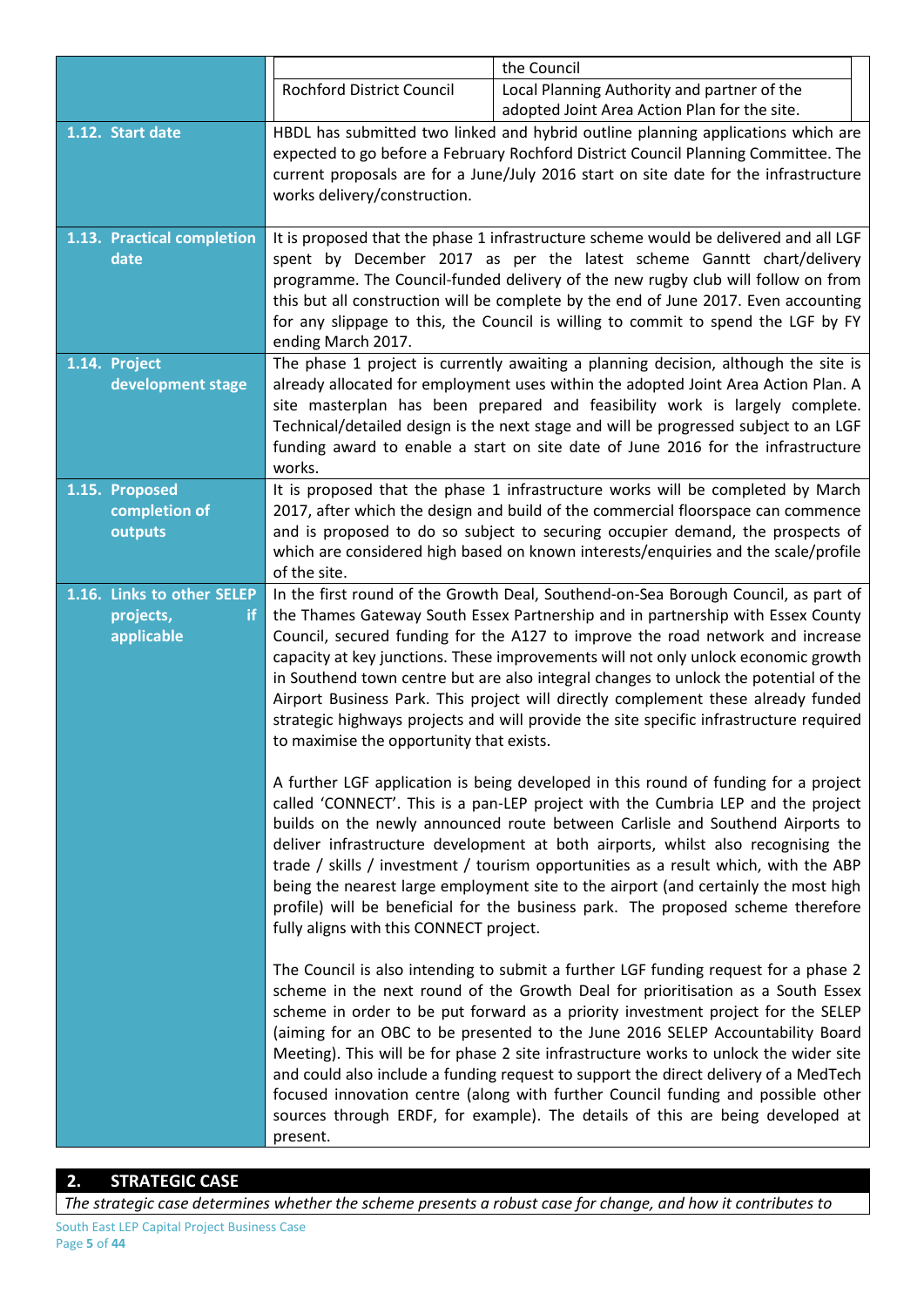*delivery of the SEP and SELEP's wider policy and strategic objectives.* 

**2.1. Challenge or opportunity to be addressed** *Describe the key characteristics of the challenge to be addressed and the opportunity presented. Provide an overview of the evidence supporting this and the impact of not progressing the scheme. What is the need?* There are a number of key challenges that this project is seeking to address and opportunities that it is seeking to capitalise upon and these are discussed in turn below: **1) Addressing a lack of high quality employment land/premises** The JAAP identifies that the release of land for the provision of a high quality business park is required in order to enable Rochford and Southend-on-Sea to meet the demand for B1 and associated B2 Use Class development generated by the growth of London Southend Airport, as well as broader demand in the economic sub-region. The JAAP has been through an Examination in Public and has been formally adopted by both respective local authorities. An extensive technical evidence base was developed to inform the JAAP in terms of both physical and market delivery prospects. The JAAP identifies that the area must take "*a pro-active role in encouraging employment development for both aviation-related growth (associated with airport growth) and targeting the delivery of accommodation for high-tech industries and offices (specifically in planning use classes B1 and B2)".* It suggests that given the current constraints of the local property market, this will provide the area with the greatest chance of creating employment capacity and attracting investor demand. Rochford District Council prepared an Employment Land Study (ELR) in December 2014 (undertaken by GVA Bilfinger). This suggests that the development of the Airport Business Park in accordance with the JAAP would enable "*new, good quality bespoke space to be delivered in a location which has demonstrated success in attracting business activity. It would enable the current offer in the area to be broadened and support the existing estate*". It goes on to state that "*over the plan period the land would provide a competitive offer to attract businesses from the aviation sector, its supply chain and also others seeking good quality, accessible space*". In terms of recent demand for office space, the ELR looked back at all transactions in Rochford between 2009 and 2014. The average deal size was less than 150sqm and this reinforces the nature of the market as one orientated towards local businesses. It noted that rents were higher at the existing Airport sites than other locations due to the higher profile it offers businesses. In terms of current supply, in 2014, there was only 600 sqm of available office floorspace at Southend Airport across 9 units. The report suggests that "*given the scale and focus of demand in the area close to Southend Airport it could be considered there is a lack of supply in this area, particularly given that these tend to be very small units compared to the average deal size*". In terms of recent demand for industrial floorspace, the report suggests that the District "*has not attracted new, larger, occupiers in any great number, which could, in part, reflect the scale and nature of stock or development land available*". It suggests that "*the area close to the airport has also performed strongly with the* 

*second highest number of deals and achieved rents".* The ELR states that "*currently*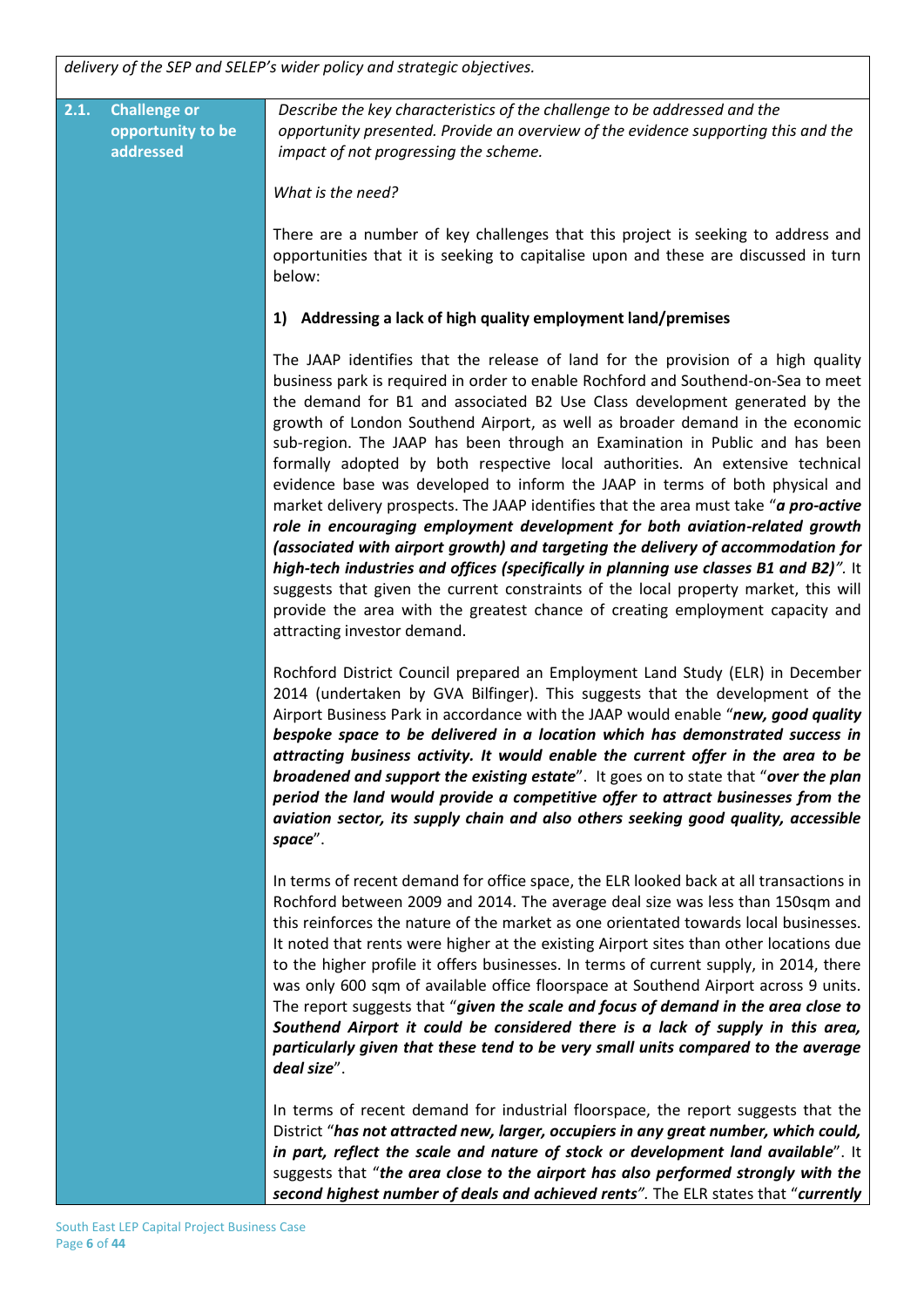*there are no new or refurbished units on the market within the District highlighting a potential lack of choice for occupiers. Given the potential strengths and drivers of industrial activity and the age of existing stock, this is likely to be a critical consideration in the future"*.

The ELR concludes that "*it can be seen by recent data that the area close to London Southend Airport has become an important part of the market, beginning to balance activity across the District".* It reaches a number of conclusions in relation to land at the Airport Business Park specifically:

- it is expected that property requirements would be shared between office and 'industrial' activity. We would not expect significant distribution activity given the nature of airport operations (which will not focus on cargo) and the proximity of the area to other major distribution locations, such as London Gateway Port.
- the presence of London Southend Airport is of critical importance to much of Rochford District's economic and employment performance. It is clearly an important employer in its own right but also supports a much larger network of supply chain businesses in a range of sectors.
- the Airport acts as a significant economic identifier for the area, drawing businesses to the area which, whilst not directly associated with airport operations, benefit from the connections and profile it gives the area.
- development here would enable new, good quality bespoke space to be delivered in a location which has demonstrated success in attracting business activity. It would enable the current offer in the area to be broadened and support the existing estate.
- there are likely to be two components to employment growth resulting from the Airport. The first will be direct employment generated from airport related and aircraft servicing activities. The second impact will be employment generated by those businesses benefitting from locating close to an airport. Whilst some of these businesses may service the airport as part of the wider 'supply chain', on the whole they are likely to be less reliant on direct links to it and therefore, whilst some may locate within the JAAP area, they are likely to be more 'footloose'.

There is clear evidence to suggest that there is a lack of available high quality B1/B2 employment floorspace around the Airport, against a backdrop of continuing demand in this location which is likely to increase as the Stobart Group and its partners continue to invest in its route expansion and wider 'offer' (see below). The need for additional employment land is a key premise of the Southend City Deal more widely given the lack of available development land as a result of both dense urbanisation and the designation of Green Belt status. The Airport Business Park provides a major opportunity to address this and provide high quality employment land in a strategic and highly accessible location.

#### **2) Responding to live occupier enquiries**

HBDL has not yet commenced the delivery of a marketing campaign for the site and will do so when there is further certainty around planning and funding commitments in early 2016. However, it has already had a number of enquiries from occupiers interested in the site, several of which remain live and current. These need to remain confidential at this stage but a high level breakdown is provided below of existing live requirements known to HBDL at this stage:

| <b>Company</b> | <b>Background/Activity</b> | Requirement |
|----------------|----------------------------|-------------|
|                |                            |             |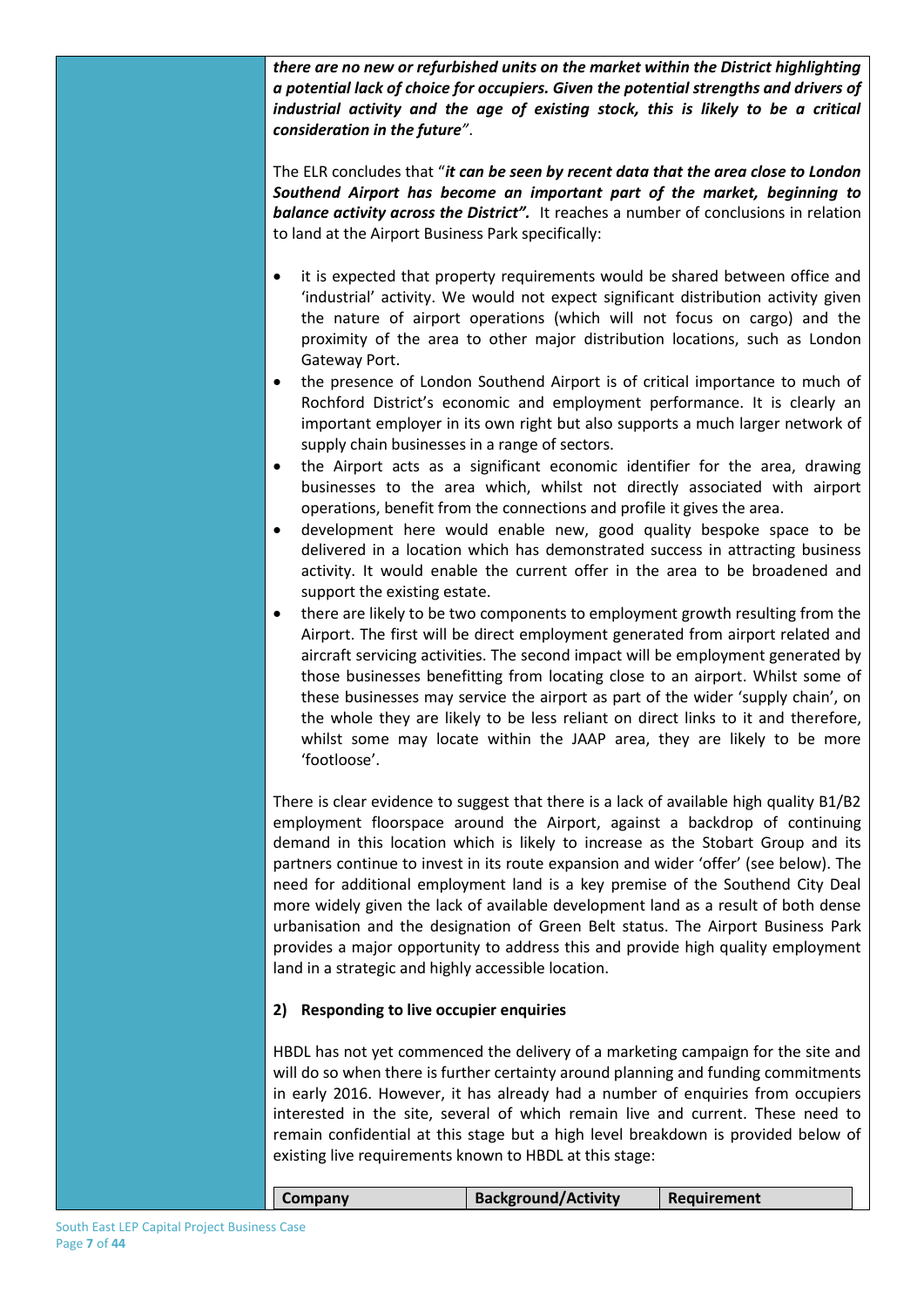| A            | Design/manufacture                    | 200,000 sqft              |
|--------------|---------------------------------------|---------------------------|
|              | products for the aviation             |                           |
|              | industry                              |                           |
| <sub>B</sub> | Hotel operator                        | 2.5-3 acres for a 120-150 |
|              |                                       | bed hotel plus leisure    |
|              |                                       | facilities                |
|              | Design/manufacture<br>of <sub>1</sub> | Unknown                   |
|              | fire alarms                           |                           |
| D            | Printing                              | 100,000 sqft B1/B2        |
| F            | Manufacture of display                | 36,000 sqft               |
|              | boards                                |                           |
| F            | Photographers/designers               | 15,000 sqft               |
| G            | Manufacture of medical                | $c.12,000$ sqft +         |
|              | instruments                           |                           |

The above equates to a total of c.360,000 sqft (plus a hotel) of live enquiries for the site before any formal site marketing has commenced. Given that the phase 1 scheme will unlock c.190,000 sqft of commercial floorspace (excluding the hotel floorspace), this is a good indicator of potential demand for the phase 1 scheme.

#### **3) Supporting Airport growth aspirations**

The Stobart Group acquired London Southend in Airport in 2008 and has already made significant investments in it, with further investment planned. It officially opened its new terminal building in 2012 and in 2014, it was voted 'Best Airport in the UK' by Which?. It was the fastest growing airport in Europe in 2012 and 2014 and in the same year, a major new terminal extension was opened increasing the Airport's capacity to 5m passengers per annum. It also offers its own dedicated rail terminal with direct links to London Liverpool Street in less than 1 hour. In November 2015, it was announced by Government that it is to provide funding to provide increased flights from Carlisle Airport (also owned by Stobart) to Southend Airport. Stobart is also planning further investments in the Airport to attract new routes and airlines, enhancing international connectivity for leisure and trade.

The Airport site is already home to a cluster of Maintenance, Repair and Overhaul businesses on the Aviation Way Industrial Estate. These businesses undertake a range of engineering and advanced manufacturing activities in the aviation sector and include established and rapidly growing businesses such as Ipeco and InFlite. However, there is limited expansion land on this site and no available modern premises to meet current occupier demands. Ipeco is a good example of a current major Southend employer that is seeking new modern premises within an aviation cluster close to the Airport to enable its expansion plans but at present is constrained by the lack of available supply. In the absence of the ABP scheme, there is a risk that businesses such as this leave the SELEP area.

A significant opportunity exists for the development of a complementary new commercial hub of economic activity. Given its growth projections, there is a distinct opportunity to capitalise upon the Airport 'asset' and the attractiveness to businesses that an airport location would provide. This could provide a unique employment location within the area that could increase its attractiveness to inward investors and address the current lack of available large strategic commercial development sites across the Southend and Rochford economies.

An analysis of others similar regional UK airports identifies that many either have already or are developing commercial employment hubs around the airport assets.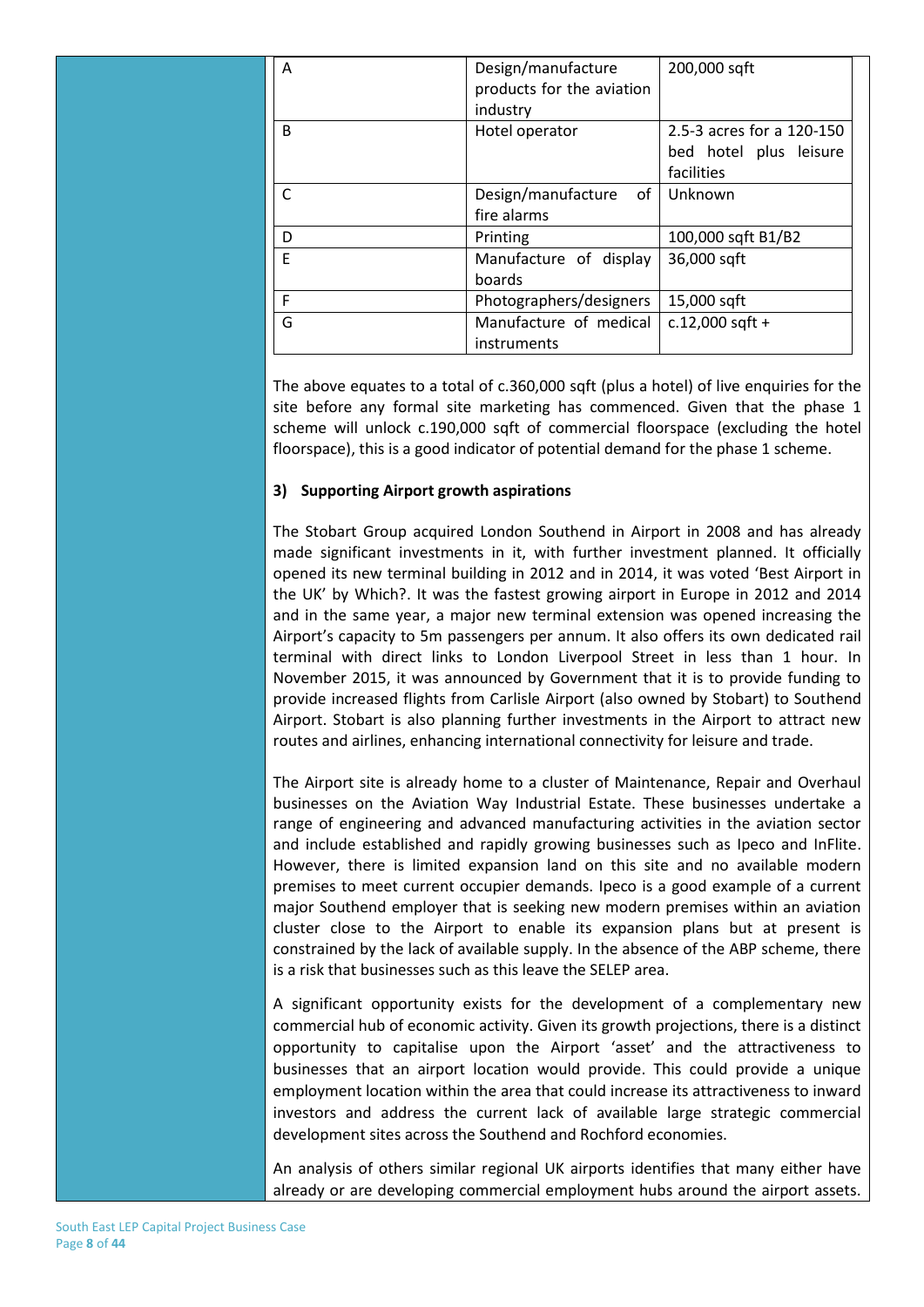Examples include:

- **Newcastle Airport** has an existing 7,000 sq m Freight Village (with expansion land) and the Airport Industrial Estate is located 3 miles from the Airport, comprising 18,000 sq m of light industrial floorspace (only c.460 sq m is vacant). The Newcastle International Airport Business Park is currently being marketed and comprises 50 hectares owned by the Airport which could accommodate up to 1m sq ft of commercial development (allocated in emerging Local Plan). There are 7 hotels within a 2.5 mile radius of the airport.
- **Bournemouth Airport -** the Aviation Park is adjacent to the Airport, comprising a mix of technology, industry and freight uses across 80 hectares (200 acres) of land and buildings allocated for employment use. It provides approximately 150,000 sq m of business space being developed by the owners of the airport. There are plans to develop a further 50,000 sq m of employment space on this site (outline consent secured).
- **Newquay Airport –** the Aerohub Business Park is a 90 acre serviced employment site which has designated Enterprise Zone status. It is located next to the Airport and serviced plots are currently being marketed to B1/B2/B8 occupiers, with a focus on knowledge-based businesses.
- **Leeds Bradford International Airport –** the airport is developing proposals for the release of 40ha of land adjacent to the Airport from the Green Belt to facilitate the delivery of a commercial hub. A case has been presented to Leeds City Council and the land has been provisionally allocated for employment uses.

This provides further evidence of the need for a business park at Southend Airport to ensure that the overall airport 'offer', as a key economic asset for the SELEP, remains competitive in the context of the wider UK regional airport offer.

### **4) Addressing site abnormals and development viability issues**

As reported in the response to question 1.9, there are viability issues associated with the development of the Airport Business Park due to the site abnormals linked to the infrastructure works and the relocation of the rugby club (the latter of which will be funded by the Council) required to facilitate delivery. This means that site development will not come forward without public sector funding support and the need for this is demonstrated through the phase 1 scheme development appraisals appended to this business case which demonstrate that there is a viable scheme assuming that the public sector funds the abnormal infrastructure costs (note – these appraisals do not include these costs and show a marginally viable position without them with a 15% return on cost to the developer which is considered a reasonable market level of return )this is often closer to 20%). These demonstrate that if the public sector does not fund these infrastructure costs, the scheme is not viable and will not be delivered.

### *Why now?*

Timing is of the essence in relation to this scheme and LGF funding is needed now for a number of reasons as below:

- The Council has already appointed HBDL as its development partner for this site and together they are both keen to progress site delivery as soon as possible in accordance with the development agreement
	- The JAAP has been adopted and there is now a need to demonstrate an ability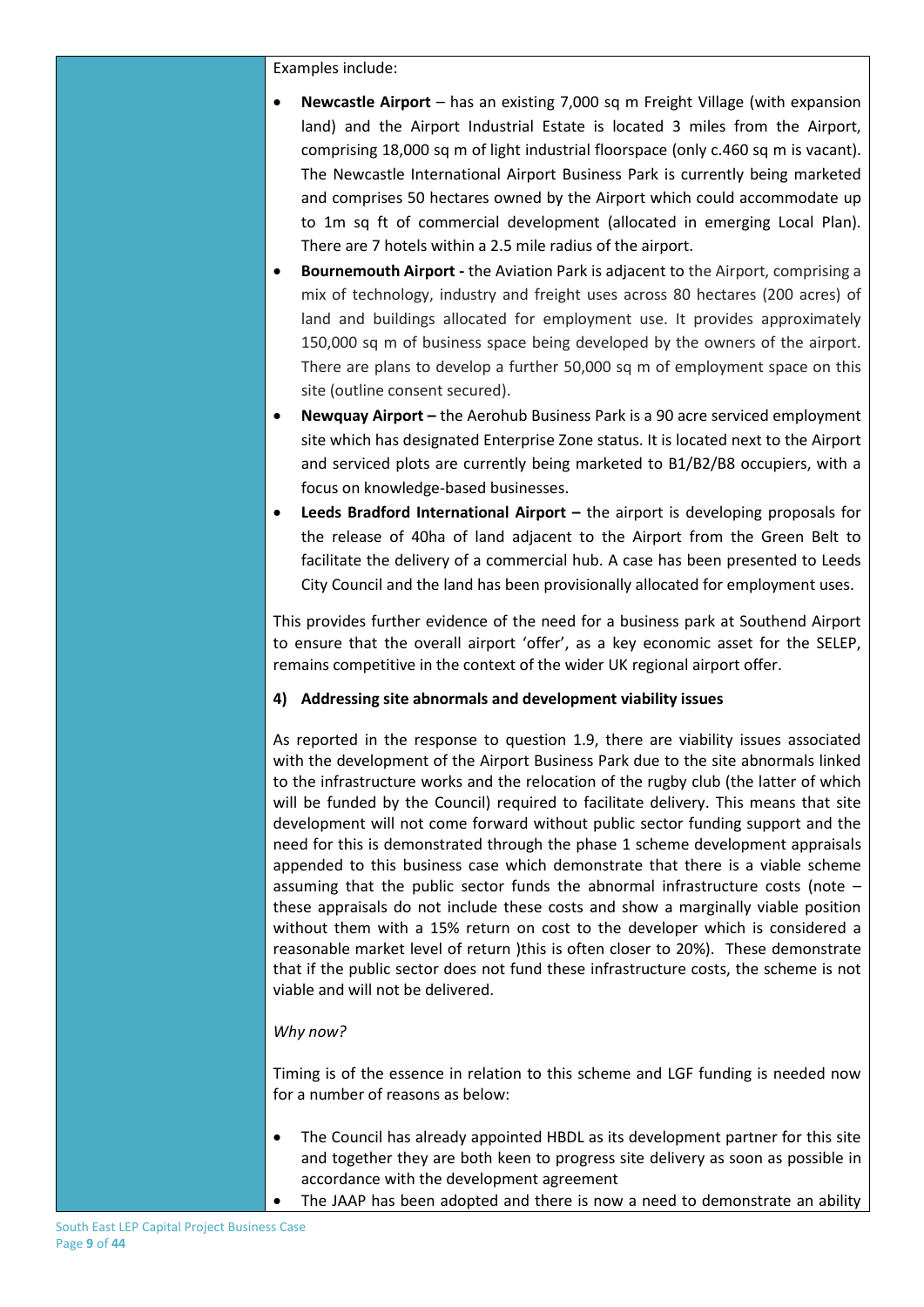|                                             | to deliver the ambitions of this to meet stakeholder and public expectations<br>A significant level of feasibility and masterplanning work (funded 'at risk' by<br>٠<br>HBDL) has already been undertaken by the Council and HBDL and a planning<br>decision is due imminently<br>Given the lack of available and suitable employment floorspace in the area,<br>٠<br>there is a risk that without the development of the business park, the SELEP<br>economy fails to capitalise upon opportunities to both retain existing expanding<br>businesses and to attract new inward investment<br>The Airport is progressing its investment plans and the scheme proposals fully<br>٠<br>support and align with this $-$ there are benefits of ensuring that the two are<br>progressed in parallel to maximise impact upon the SELEP economy<br>There are a number of known occupier interests and enquiries for floorspace in<br>٠<br>this area at present which will be unlikely to be met without the development of<br>this scheme.                                                                                                                                                                                                                                        |
|---------------------------------------------|---------------------------------------------------------------------------------------------------------------------------------------------------------------------------------------------------------------------------------------------------------------------------------------------------------------------------------------------------------------------------------------------------------------------------------------------------------------------------------------------------------------------------------------------------------------------------------------------------------------------------------------------------------------------------------------------------------------------------------------------------------------------------------------------------------------------------------------------------------------------------------------------------------------------------------------------------------------------------------------------------------------------------------------------------------------------------------------------------------------------------------------------------------------------------------------------------------------------------------------------------------------------------|
|                                             | Impact of not progressing the scheme                                                                                                                                                                                                                                                                                                                                                                                                                                                                                                                                                                                                                                                                                                                                                                                                                                                                                                                                                                                                                                                                                                                                                                                                                                      |
|                                             | In the absence of an LGF award of £3.2m, this phase 1 scheme will not be delivered<br>and in the absence of any further external public sector funding from the LEP or<br>elsewhere in the future this will be likely to result in the site remaining as a<br>greenfield site for the foreseeable future. The proposals for an Airport Business Park<br>will not be delivered and this would represent a major missed opportunity for the<br>Rochford and Southend Local Authorities and the wider SELEP economy, particularly<br>given the investment that has already gone into progressing the scheme to this<br>stage. The current lack of employment land/premises will continue to be an issue<br>and over time this could have a detrimental impact upon the competitiveness of the<br>sub-regional economy as existing growth businesses are forced to leave in pursuit of<br>suitable premises and limited inward investment opportunities are realised. The<br>potential of the Airport as a regional economic asset would not be met and the<br>Council would not be able to capitalise upon the unique opportunity it has to<br>develop a high quality business park on a Council owned site with an experienced<br>and willing development partner on board. |
| 2.2.<br><b>Description of</b>               | Please outline primary aims and objectives. Please present the SMART (specific,                                                                                                                                                                                                                                                                                                                                                                                                                                                                                                                                                                                                                                                                                                                                                                                                                                                                                                                                                                                                                                                                                                                                                                                           |
| project aims and<br><b>SMART objectives</b> | measurable, achievable, realistic and time- bound) benefits and outcomes on the<br>local economy that will arise following delivery of the scheme in terms of numbers<br>of jobs, new homes, GVA).                                                                                                                                                                                                                                                                                                                                                                                                                                                                                                                                                                                                                                                                                                                                                                                                                                                                                                                                                                                                                                                                        |
|                                             | The aim of this project is to deliver the necessary infrastructure works to facilitate a<br>phase 1 commercial development on allocated employment land adjacent to<br>London Southend Airport, to provide high value employment floorspace in this key<br>strategic location, linked to local and national sector growth opportunities.                                                                                                                                                                                                                                                                                                                                                                                                                                                                                                                                                                                                                                                                                                                                                                                                                                                                                                                                  |
|                                             | SMART objectives are presented below:                                                                                                                                                                                                                                                                                                                                                                                                                                                                                                                                                                                                                                                                                                                                                                                                                                                                                                                                                                                                                                                                                                                                                                                                                                     |
|                                             | To deliver a new road access and spine road, utility/services infrastructure and<br>a new facility for the existing rugby club by March 2017<br>To directly support 130 FTE gross construction jobs by March 2017 relating to<br>the infrastructure works<br>To unlock the potential for 22,000 sqm of new commercial floorspace by 2020<br>as part of the phase 1 scheme<br>To support the delivery of 1,100 new gross jobs by 2021 as part of the phase 1<br>scheme                                                                                                                                                                                                                                                                                                                                                                                                                                                                                                                                                                                                                                                                                                                                                                                                     |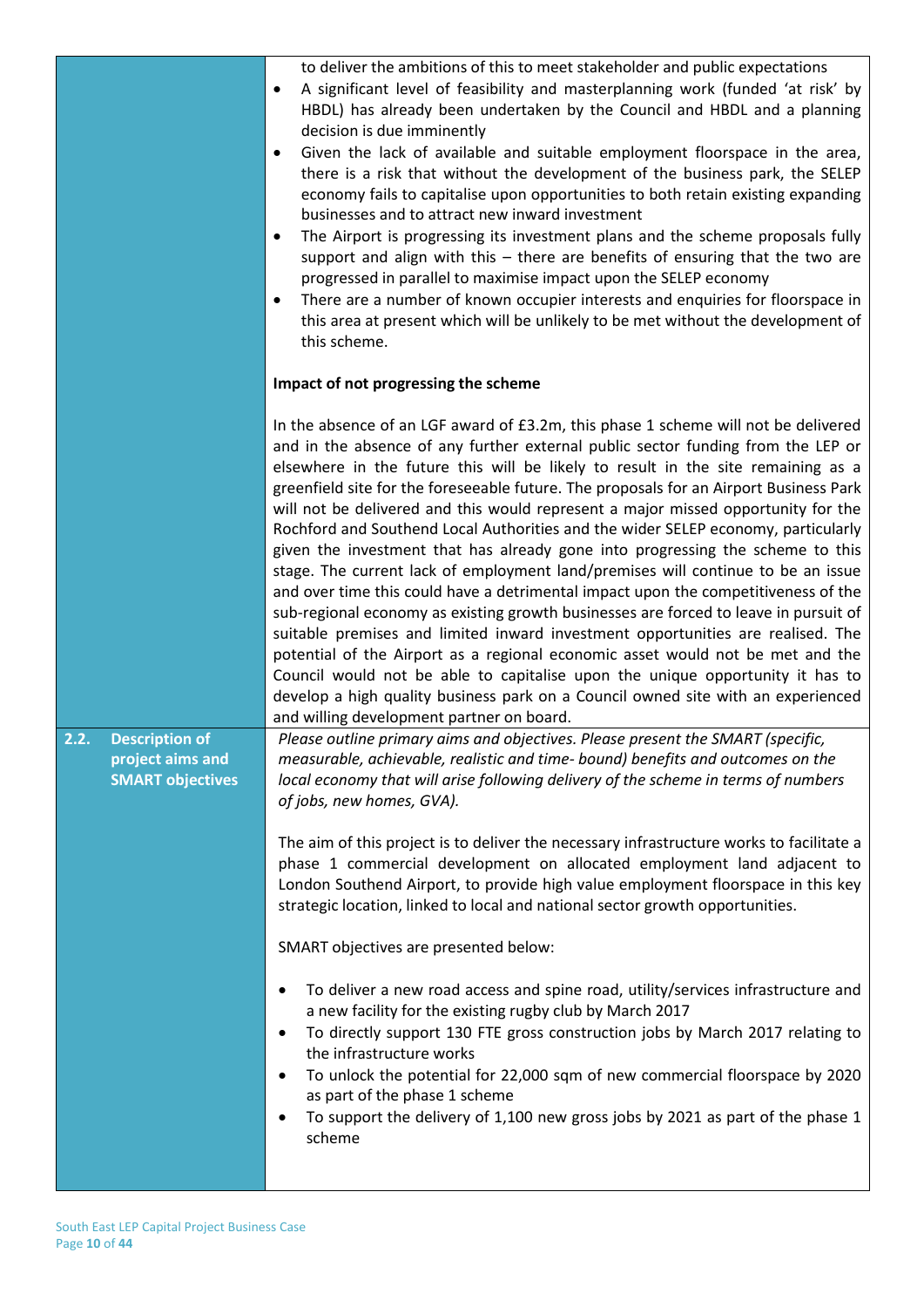| $2.\overline{3}$ . | <b>Strategic fit (for</b><br>example, with the<br>SEP) | Please detail the SELEP and local objectives/strategies/work programmes/ services<br>which the investment will support                                                                                                                                                                                                                                                                                                                                                                                                                                                                                                               |
|--------------------|--------------------------------------------------------|--------------------------------------------------------------------------------------------------------------------------------------------------------------------------------------------------------------------------------------------------------------------------------------------------------------------------------------------------------------------------------------------------------------------------------------------------------------------------------------------------------------------------------------------------------------------------------------------------------------------------------------|
|                    |                                                        | The project fully aligns with and supports a number of key policy and strategy<br>objectives at both SELEP and local authority spatial scales, as below:                                                                                                                                                                                                                                                                                                                                                                                                                                                                             |
|                    |                                                        | <b>SELEP SEP and the Growth Deal</b>                                                                                                                                                                                                                                                                                                                                                                                                                                                                                                                                                                                                 |
|                    |                                                        | The LEP's Strategic Economic Plan (SEP) (2014) identifies an ambition to create<br>200,000 new sustainable private sector jobs by 2021 and to lever investment<br>totalling £10 billion, to accelerate growth, jobs and homebuilding. It focuses on 4<br>key areas as below:                                                                                                                                                                                                                                                                                                                                                         |
|                    |                                                        | <b>Enhancing Transport Connectivity</b><br>$\bullet$<br><b>Increasing Business Support and Productivity</b><br>٠                                                                                                                                                                                                                                                                                                                                                                                                                                                                                                                     |
|                    |                                                        | Raising Local Skill Levels<br>$\bullet$<br><b>Supporting Housing and Development</b>                                                                                                                                                                                                                                                                                                                                                                                                                                                                                                                                                 |
|                    |                                                        | The SEP identifies a number of key economic strengths which it is seeking to build<br>upon to maximise the impacts of its investments. It identifies a focus on innovation<br>assets as part of this and sets out a number of key sectors which include the<br>following of relevance to the proposals:                                                                                                                                                                                                                                                                                                                              |
|                    |                                                        | Transport/logistics - reference is made to the growth potential of Southend<br>Airport                                                                                                                                                                                                                                                                                                                                                                                                                                                                                                                                               |
|                    |                                                        | Advanced manufacturing<br>$\bullet$<br>Life sciences and healthcare - references is made to the Anglia Ruskin MedTech<br>Centres, one of which is proposed on the business park site                                                                                                                                                                                                                                                                                                                                                                                                                                                 |
|                    |                                                        | The SEP identifies the productivity challenge across the LEP area, whereby the<br>growth in output in the SELEP area has lagged behind other parts of the South East<br>and the output gap has widened. The SEP is seeking to concentrate resources on<br>supporting growth in higher value added sectors. It suggests that the current make-<br>up of the SE LEP business base means creating more businesses, growing existing<br>businesses and boosting exports are key to growing the SE LEP economy as a whole.                                                                                                                |
|                    |                                                        | The SEP focuses on the development of 12 growth corridors across the LEP area.<br>One of these is the A127 London-Basildon-Southend Corridor. The SEP makes<br>reference to the fact that London Southend Airport, now with scheduled air services<br>to Europe and hub airports for onward global travel, and its neighbouring business<br>park, is proving attractive to a wide range of global companies and offers capacity<br>for at least 4,200 additional jobs up to 2021 and a further 3,180 post 2021. It refers<br>to the fact that one of Anglia Ruskin University's Med Tech campuses is being<br>developed in Southend. |
|                    |                                                        | In January 2015, the SELEP agreed an expansion to its Growth Deal with the<br>Government which will see an extra £46.1m invested in the area between 2016 and<br>2021. This is in addition to the £442.2m of funding committed by the Government<br>on 7 July 2014. As part of this expansion, a number of additional projects were<br>identified in the Growth Deal including:                                                                                                                                                                                                                                                      |
|                    |                                                        | "The Southend and Rochford Joint Area Action Plan, which provides for further<br>expansion of London Southend Airport onto a 55-acre, greenfield to create a high<br>end Business Park and 858 homes and up to 2600 new jobs"                                                                                                                                                                                                                                                                                                                                                                                                        |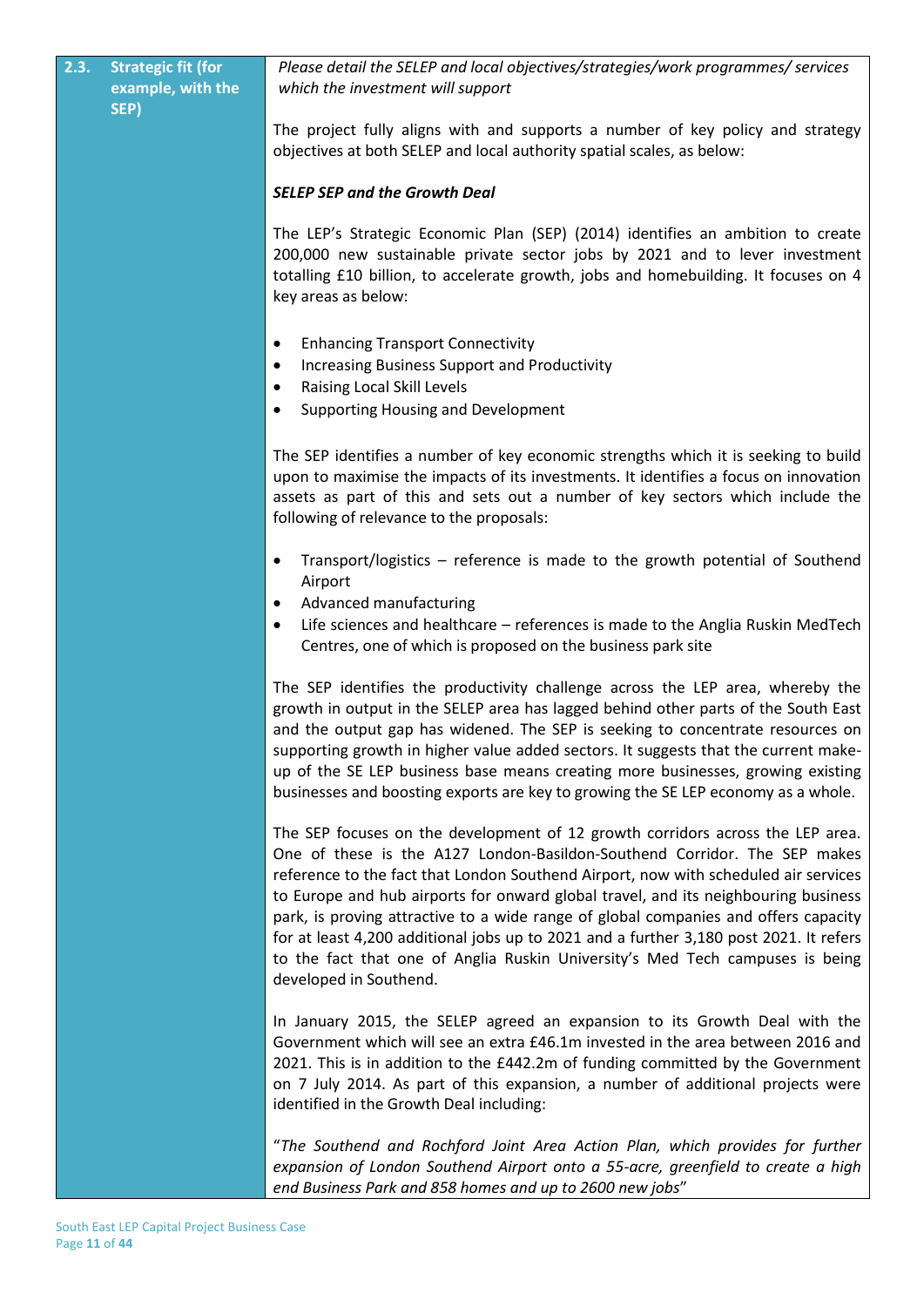#### **London Southend Airport and Environs Joint Area Action Plan (JAAP)**

The London Southend Airport and Environs Joint Area Action Plan (JAAP) was formally adopted by Rochford District and Southend Borough Councils on 16 December 2014, following confirmation from the Planning Inspector conducting the examination that the Plan was sound and legally compliant. The JAAP has been prepared by Rochford District and Southend Borough Councils to respond to the challenges and opportunities offered by London Southend Airport and its surrounding area. The JAAP provides a planning policy framework to manage/guide growth and development around the Airport and establishes a number of key development and design principles.

The JAAP has been informed by an extensive technical evidence base focused on environmental, economic and transport factors in order to provide confidence over the delivery prospects. The JAAP is fully aligned with the ambitions of the Rochford District Council and Southend on Sea Borough Council Core Strategies, both of which are adopted.

The JAAP vision is presented below:

*'An area that realises its potential as a driver for the sub-regional economy, providing significant employment opportunities and ensuring a good quality of life for its residents and workers. To achieve this, the area's assets and opportunities for employment need to be supported and developed'.*

The site for which infrastructure is being proposed as part of this business case is referred to in the JAAP as Saxon Business Park. The JAAP has the following ambition for the site: *"the award winning exemplar Saxon Business Park will provide modern, sustainable, spacious, and well-designed office accommodation with space for a range of high-tech businesses, and new start-up businesses, the business park will provide quality jobs for local people, with employment opportunities in higher paid jobs, and support for economic activities that have the capacity to generate employment growth".*

The JAAP recognises that the area must take a pro-active role in encouraging employment development for both aviation-related growth (associated with airport growth) and targeting the delivery of accommodation for high-tech industries and offices (specifically in planning use classes B1 and B2).

The plan allocates land to accommodate up to 109,000 square metres of additional floorspace, with 99,000 square metres to be located in the new Saxon Business Park and the balance on a smaller business park at Nestuda Way, which together will accommodate up to 5,450 additional jobs in the area over the planning period to 2031.

*"Policy E3 - Saxon Business Park"* splits the site into 3 areas and suggests that applications for development will be supported which deliver B1/B2 uses (plus education in area 1), split as below:

Area 1 - B1/Education 20,000 sqm Area 2 - B1 and B2 30,000 sqm Area 3 - B1 and B2 49,000 sqm

In the case of Areas 2 and 3, B2 uses will be considered acceptable where they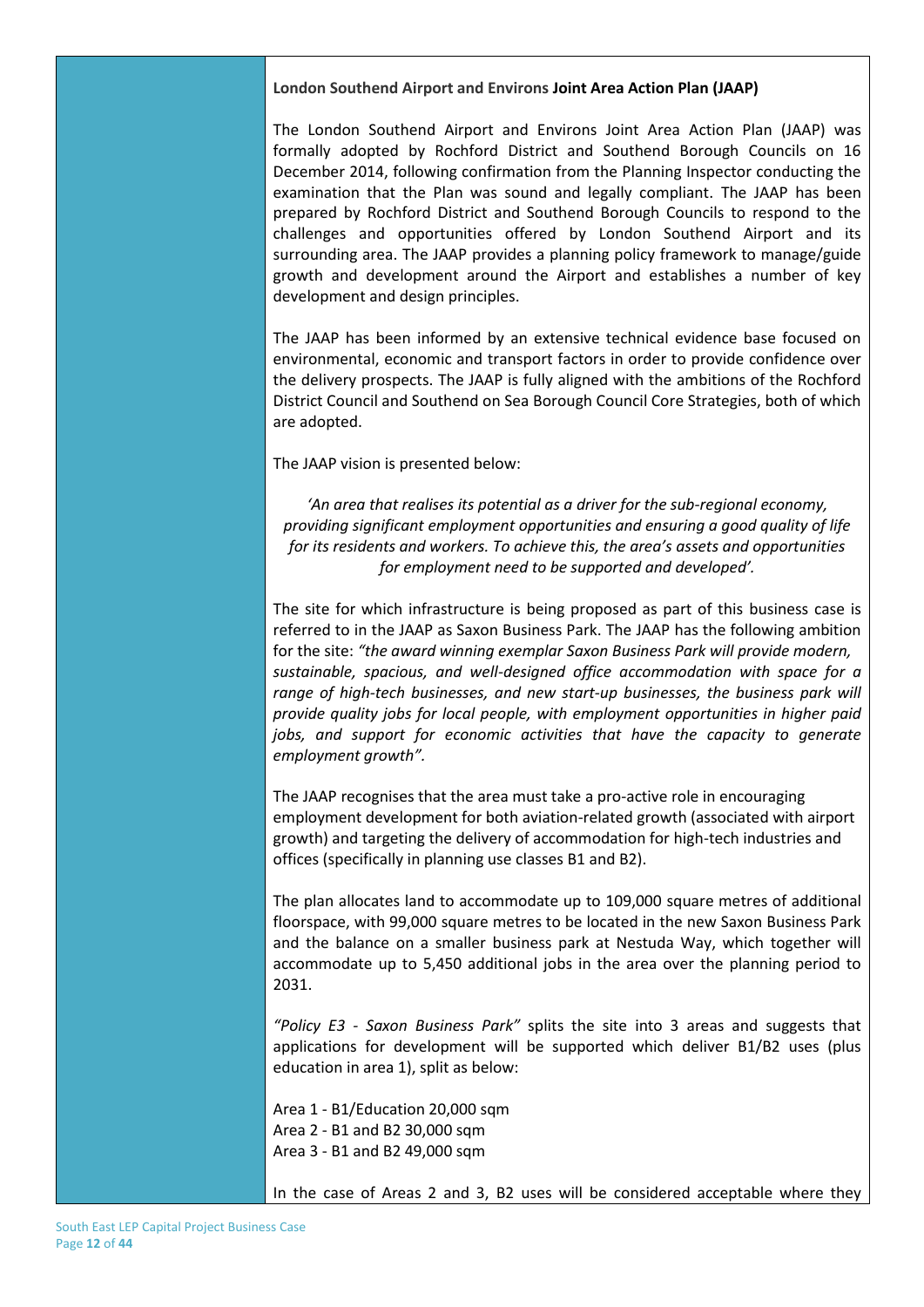|      |                                                             | complement and support the B1 uses, and strengthen the role of the new<br>employment land as a high quality business park. B1 and B2 developments may be<br>accompanied by ancillary storage and distribution uses. Supporting non B1/B2 uses<br>may be acceptable where it can be demonstrated that these uses are necessary to<br>support the operation and/or the requirements of employees working in the<br>business park.<br>The current proposals therefore fully align with the JAAP, which should assist to<br>mitigate planning risk at this stage.<br><b>Essex Economic Growth Strategy (2012)</b><br>This identifies London Southend Airport and its Environs as a 'key Essex gateway<br>location' and recognises that Southend is the largest urban area in the Thames<br>Gateway and the location of significant growth potential at London Southend<br>Airport and the proposed Med Tech Campus.<br><b>Southend Economic Development Strategy (2010)</b><br>This identifies a key objective to maximise the benefits around the development of<br>London Southend Airport. It suggests that it remains one of the most exciting and<br>potentially valuable elements of major infrastructure investment in Essex and could<br>provide a huge boost to the Southend economy. |       |       |        |       |       |               |
|------|-------------------------------------------------------------|--------------------------------------------------------------------------------------------------------------------------------------------------------------------------------------------------------------------------------------------------------------------------------------------------------------------------------------------------------------------------------------------------------------------------------------------------------------------------------------------------------------------------------------------------------------------------------------------------------------------------------------------------------------------------------------------------------------------------------------------------------------------------------------------------------------------------------------------------------------------------------------------------------------------------------------------------------------------------------------------------------------------------------------------------------------------------------------------------------------------------------------------------------------------------------------------------------------------------------------------------------------------------------------------|-------|-------|--------|-------|-------|---------------|
| 2.4. | <b>Summary outputs</b><br>(3.2 will contain<br>more detail) | The proposed infrastructure works will unlock a phase 1 development scheme<br>which could deliver the following outputs:                                                                                                                                                                                                                                                                                                                                                                                                                                                                                                                                                                                                                                                                                                                                                                                                                                                                                                                                                                                                                                                                                                                                                                   |       |       |        |       |       |               |
|      |                                                             |                                                                                                                                                                                                                                                                                                                                                                                                                                                                                                                                                                                                                                                                                                                                                                                                                                                                                                                                                                                                                                                                                                                                                                                                                                                                                            |       |       |        |       |       |               |
|      |                                                             |                                                                                                                                                                                                                                                                                                                                                                                                                                                                                                                                                                                                                                                                                                                                                                                                                                                                                                                                                                                                                                                                                                                                                                                                                                                                                            |       |       |        |       |       |               |
|      |                                                             | <b>Commercial</b>                                                                                                                                                                                                                                                                                                                                                                                                                                                                                                                                                                                                                                                                                                                                                                                                                                                                                                                                                                                                                                                                                                                                                                                                                                                                          | 16/17 | 17/18 | 18/19  | 19/20 | 20/21 | <b>Totals</b> |
|      |                                                             | floorspace                                                                                                                                                                                                                                                                                                                                                                                                                                                                                                                                                                                                                                                                                                                                                                                                                                                                                                                                                                                                                                                                                                                                                                                                                                                                                 |       | 2,348 | 10,268 | 3,852 | 5,943 | 22,410        |
|      |                                                             | (sqm)                                                                                                                                                                                                                                                                                                                                                                                                                                                                                                                                                                                                                                                                                                                                                                                                                                                                                                                                                                                                                                                                                                                                                                                                                                                                                      |       |       |        |       |       |               |
|      |                                                             | <b>Gross Jobs</b>                                                                                                                                                                                                                                                                                                                                                                                                                                                                                                                                                                                                                                                                                                                                                                                                                                                                                                                                                                                                                                                                                                                                                                                                                                                                          |       | 141   | 372    | 231   | 357   | 1,101         |
|      |                                                             | (non-                                                                                                                                                                                                                                                                                                                                                                                                                                                                                                                                                                                                                                                                                                                                                                                                                                                                                                                                                                                                                                                                                                                                                                                                                                                                                      |       |       |        |       |       |               |
|      |                                                             | construction)                                                                                                                                                                                                                                                                                                                                                                                                                                                                                                                                                                                                                                                                                                                                                                                                                                                                                                                                                                                                                                                                                                                                                                                                                                                                              |       |       |        |       |       |               |
|      |                                                             | (with 10%                                                                                                                                                                                                                                                                                                                                                                                                                                                                                                                                                                                                                                                                                                                                                                                                                                                                                                                                                                                                                                                                                                                                                                                                                                                                                  |       |       |        |       |       |               |
|      |                                                             | running                                                                                                                                                                                                                                                                                                                                                                                                                                                                                                                                                                                                                                                                                                                                                                                                                                                                                                                                                                                                                                                                                                                                                                                                                                                                                    |       |       |        |       |       |               |
|      |                                                             | void)                                                                                                                                                                                                                                                                                                                                                                                                                                                                                                                                                                                                                                                                                                                                                                                                                                                                                                                                                                                                                                                                                                                                                                                                                                                                                      |       |       |        |       |       |               |
|      |                                                             | <b>Net</b>                                                                                                                                                                                                                                                                                                                                                                                                                                                                                                                                                                                                                                                                                                                                                                                                                                                                                                                                                                                                                                                                                                                                                                                                                                                                                 |       | 98    | 243    | 160   | 247   | 749           |
|      |                                                             | <b>Additional</b>                                                                                                                                                                                                                                                                                                                                                                                                                                                                                                                                                                                                                                                                                                                                                                                                                                                                                                                                                                                                                                                                                                                                                                                                                                                                          |       |       |        |       |       |               |
|      |                                                             | Jobs (non-<br>construction)                                                                                                                                                                                                                                                                                                                                                                                                                                                                                                                                                                                                                                                                                                                                                                                                                                                                                                                                                                                                                                                                                                                                                                                                                                                                |       |       |        |       |       |               |
|      |                                                             | <b>Net</b>                                                                                                                                                                                                                                                                                                                                                                                                                                                                                                                                                                                                                                                                                                                                                                                                                                                                                                                                                                                                                                                                                                                                                                                                                                                                                 |       |       |        |       |       | £375m         |
|      |                                                             | <b>Additional</b>                                                                                                                                                                                                                                                                                                                                                                                                                                                                                                                                                                                                                                                                                                                                                                                                                                                                                                                                                                                                                                                                                                                                                                                                                                                                          |       |       |        |       |       |               |
|      |                                                             | GVA (non-                                                                                                                                                                                                                                                                                                                                                                                                                                                                                                                                                                                                                                                                                                                                                                                                                                                                                                                                                                                                                                                                                                                                                                                                                                                                                  |       |       |        |       |       |               |
|      |                                                             | construction)                                                                                                                                                                                                                                                                                                                                                                                                                                                                                                                                                                                                                                                                                                                                                                                                                                                                                                                                                                                                                                                                                                                                                                                                                                                                              |       |       |        |       |       |               |
|      |                                                             | (discounted                                                                                                                                                                                                                                                                                                                                                                                                                                                                                                                                                                                                                                                                                                                                                                                                                                                                                                                                                                                                                                                                                                                                                                                                                                                                                |       |       |        |       |       |               |
|      |                                                             | over 10 year                                                                                                                                                                                                                                                                                                                                                                                                                                                                                                                                                                                                                                                                                                                                                                                                                                                                                                                                                                                                                                                                                                                                                                                                                                                                               |       |       |        |       |       |               |
|      |                                                             | period)                                                                                                                                                                                                                                                                                                                                                                                                                                                                                                                                                                                                                                                                                                                                                                                                                                                                                                                                                                                                                                                                                                                                                                                                                                                                                    |       |       |        |       |       |               |
|      |                                                             |                                                                                                                                                                                                                                                                                                                                                                                                                                                                                                                                                                                                                                                                                                                                                                                                                                                                                                                                                                                                                                                                                                                                                                                                                                                                                            |       |       |        |       |       |               |
| 2.5. | <b>Planning policy</b>                                      | As outlined above, the London Southend Airport and Environs Joint Area Action                                                                                                                                                                                                                                                                                                                                                                                                                                                                                                                                                                                                                                                                                                                                                                                                                                                                                                                                                                                                                                                                                                                                                                                                              |       |       |        |       |       |               |
|      | context and                                                 | Plan (JAAP) was formally adopted by Rochford District and Southend Borough                                                                                                                                                                                                                                                                                                                                                                                                                                                                                                                                                                                                                                                                                                                                                                                                                                                                                                                                                                                                                                                                                                                                                                                                                 |       |       |        |       |       |               |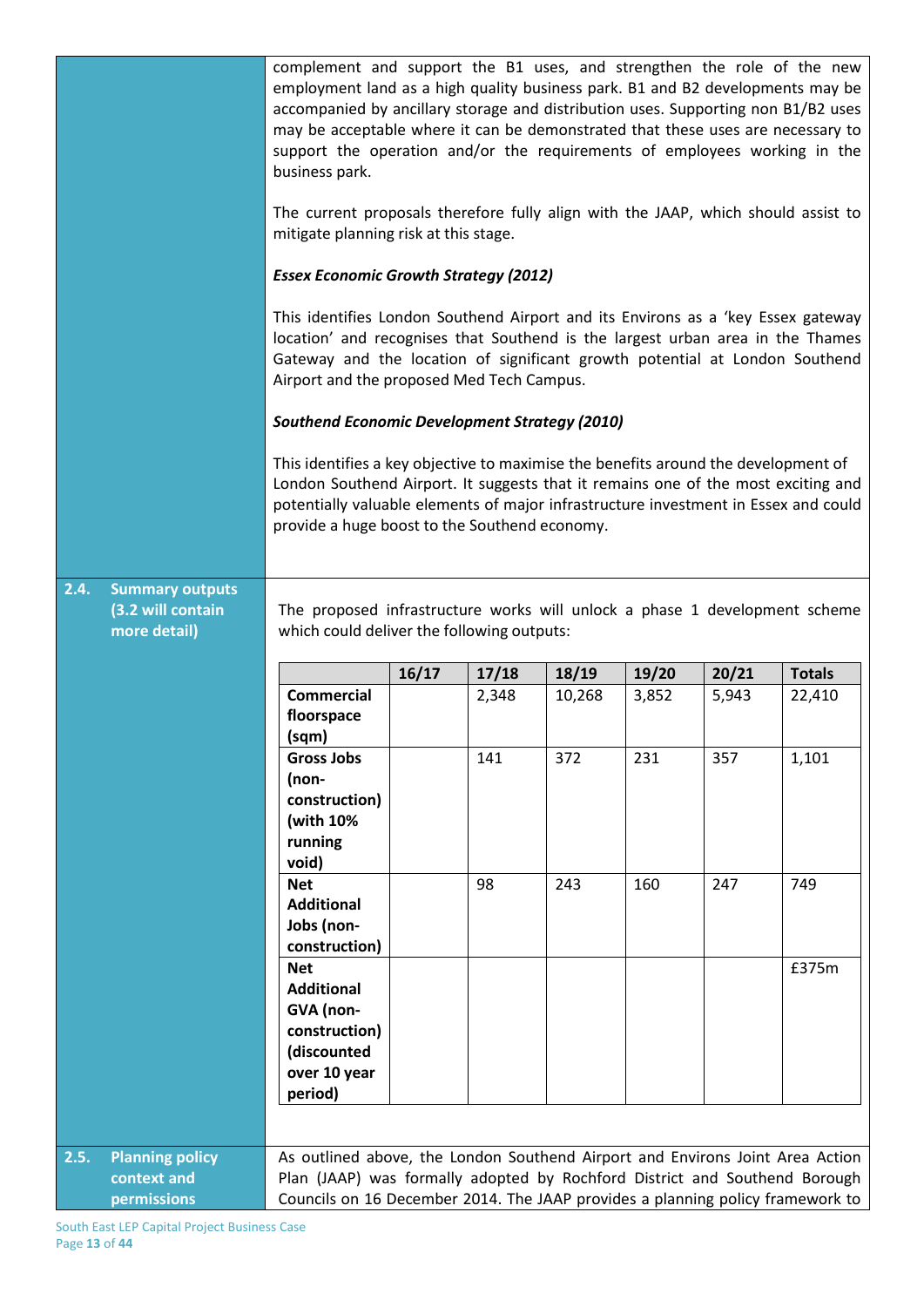|                                     | manage/guide growth and development around the Airport and establishes a<br>number of key development and design principles. The scheme that has been<br>developed fully aligns with the principles and objectives of the JAAP, which provides<br>it with increased planning certainty.                                                                                                                                                                                                                                                                                                                                                                                                                                                                    |
|-------------------------------------|------------------------------------------------------------------------------------------------------------------------------------------------------------------------------------------------------------------------------------------------------------------------------------------------------------------------------------------------------------------------------------------------------------------------------------------------------------------------------------------------------------------------------------------------------------------------------------------------------------------------------------------------------------------------------------------------------------------------------------------------------------|
|                                     | Since the adoption of the JAAP, HBDL submitted two planning applications to<br>Rochford District Council in October 2015. These are currently under consideration,<br>expected to go to planning committee for decision in either January or February<br>2016. These are both 'hybrid' applications as below, one of which relates to the<br>business park site and one to the adjacent site for the relocation of the rugby club.<br>If approved, these will mean that the phase 1 scheme as proposed has detailed<br>planning consent and is ready to go.                                                                                                                                                                                                |
|                                     | Planning reference 15/00781/OUT - Land East Of Rugby Club, Aviation Way,<br>1)<br>Rochford, Essex:                                                                                                                                                                                                                                                                                                                                                                                                                                                                                                                                                                                                                                                         |
|                                     | Outline Application With All Matters Reserved Apart From Access To The Site Off<br>Cherry Orchard Way To Create A Business Park To Comprise Use Classes B1<br>(Business), B2 (General Industrial) And Ancillary Uses To Include A1 (Retail), A3<br>(Restaurants/Cafes), A4 (Drinking Establishments), C1 (Hotel), D1 (Non-<br>Residential Institutions), D2 (Assembly And Leisure) And B8 (Storage And<br>Distribution). Provide Hard And Soft Landscaping And Demolition Of Existing<br>Rugby Club And Associated Works.                                                                                                                                                                                                                                  |
|                                     | 2) Planning reference 15/00776/OUT- Land Rear Of Cherry Orchard Brickworks,<br>Cherry Orchard Lane, Rochford, Essex                                                                                                                                                                                                                                                                                                                                                                                                                                                                                                                                                                                                                                        |
|                                     | Outline Planning Permission With All Matters Reserved Apart From Access To<br>The Site For The Provision Of A Rugby Club, Associated Pitches And Facilities<br>With Submission Of Full Details For Vehicular Access To The Site And Pitches.                                                                                                                                                                                                                                                                                                                                                                                                                                                                                                               |
|                                     | The Council has recently served notice to its tenant to recover the land identified for<br>the relocated rugby club and this will be completed by February 2016.                                                                                                                                                                                                                                                                                                                                                                                                                                                                                                                                                                                           |
|                                     | Although there inevitably remains a degree of planning risk until a decision in early<br>2016, this risk is mitigated by the fact that the applications are fully in accordance<br>with the JAAP which has already been endorsed by both Councils and been through<br>an Examination in Public (EiP).                                                                                                                                                                                                                                                                                                                                                                                                                                                      |
| 2.6.<br><b>Delivery constraints</b> | High level constraints or other factors which may present a material risk to delivery                                                                                                                                                                                                                                                                                                                                                                                                                                                                                                                                                                                                                                                                      |
|                                     | As would be expected at this stage of scheme development, there are several<br>potential delivery constraints/risks which are identified below. All project partners<br>are aware of these and are actively progressing mitigation measures to ensure that<br>they are fully resolved to enable the successful delivery of this strategically<br>important scheme for the LEP economy.                                                                                                                                                                                                                                                                                                                                                                     |
|                                     | Town planning - securing the necessary planning consents to deliver the phase 1<br>scheme as proposed remains a potential delivery constraint at the current time.<br>However, the Joint Area Action Plan for the site has been adopted and the scheme<br>fully aligns with this. This has been through public consultation and an Examination<br>in Public and significantly reduces the planning risk of the scheme. Furthermore,<br>two hybrid planning applications have been submitted to Rochford District Council<br>and a planning decision is likely in February 2016. The Council has engaged with the<br>public and key stakeholders through the development of the JAAP and the risk of<br>not securing planning permission is considered low. |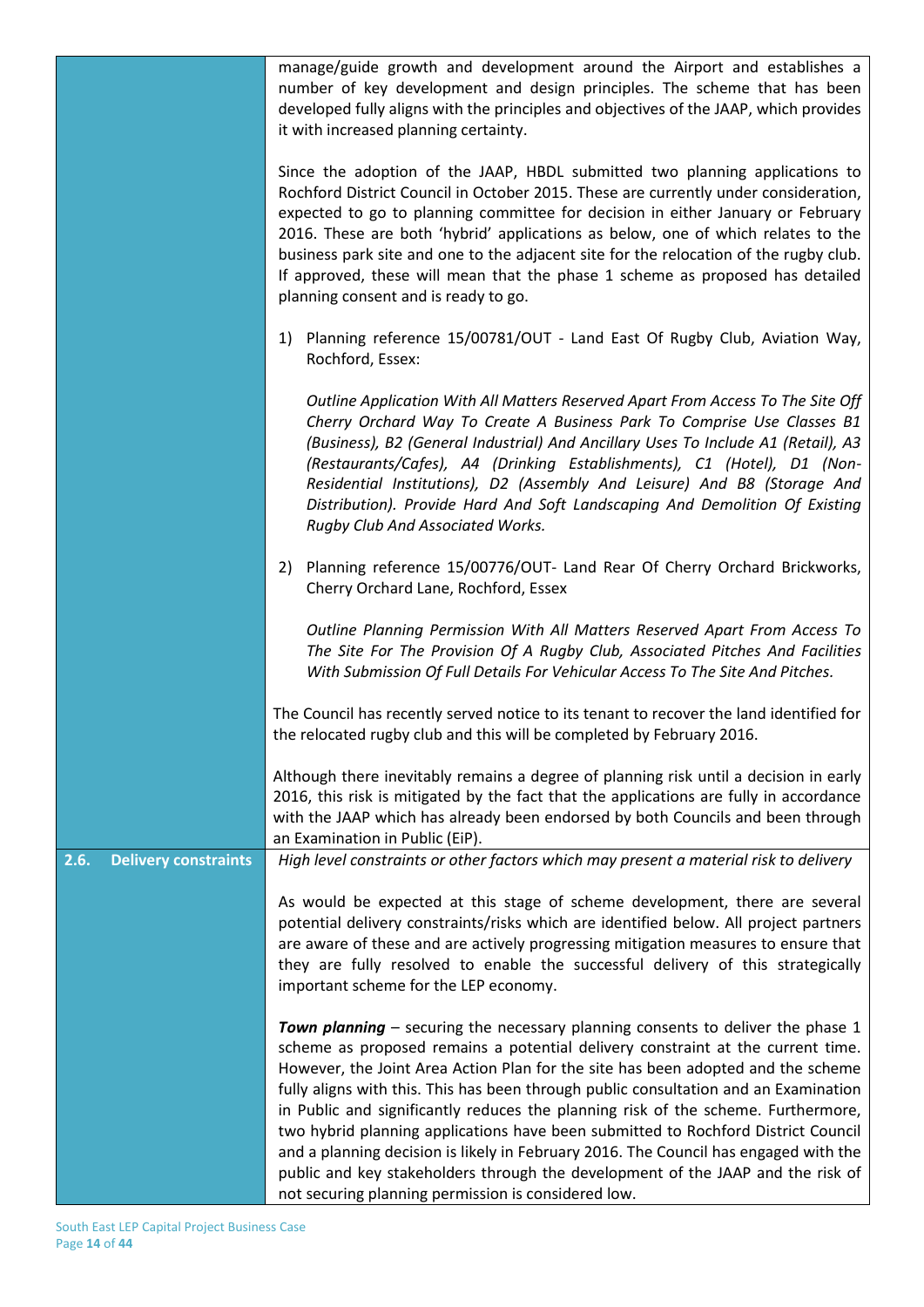|                                                   | Co-operation of Westcliff Rugby Club $-$ the phase 1 scheme cannot be delivered<br>without the relocation of two existing rugby pitches to free up the phase 1 scheme<br>site and the wider development of the business park is dependent upon the full<br>relocation of the remainder of the rugby club facilities which are currently on land<br>owned by the Council. Southend Council has identified an adjacent greenfield<br>relocation site for the rugby club within its ownership to the north of the business<br>park site and this is subject to the planning application referred to above (the<br>Council has served notice to the existing tenant to recover this land and this will be<br>complete by February 2016). Under the current scheme proposals, the Council has<br>also committed to fund 100% of the relocation costs, including the costs of<br>access/infrastructure, constructing a new club house and providing new pitches to<br>the required modern standards. Detailed discussions are proceeding with the rugby<br>club and Sport England/RFU for and although a formal agreement to proceed on<br>this basis has yet to be signed by both parties, the Council is confident of a mutually<br>acceptable outcome in this regard. The fact that the rugby club will benefit from a<br>brand new clubhouse, pitches and facilities should incentivise it to formally agree to<br>be a willing partner in this scheme. |
|---------------------------------------------------|-------------------------------------------------------------------------------------------------------------------------------------------------------------------------------------------------------------------------------------------------------------------------------------------------------------------------------------------------------------------------------------------------------------------------------------------------------------------------------------------------------------------------------------------------------------------------------------------------------------------------------------------------------------------------------------------------------------------------------------------------------------------------------------------------------------------------------------------------------------------------------------------------------------------------------------------------------------------------------------------------------------------------------------------------------------------------------------------------------------------------------------------------------------------------------------------------------------------------------------------------------------------------------------------------------------------------------------------------------------------------------------------------------------------------------------------------------|
|                                                   | Market demand – there is no current firm occupier commitment to lease space on<br>the phase 1 site. However, HBDL has not yet commenced a full marketing campaign<br>and has already identified a number of interests and enquiries for different types of<br>floorspace. Given the lack of suitable and available serviced employment land in the<br>area, combined with the high profile location of the proposed scheme adjacent to<br>the Airport, it is considered that these somewhat mitigate the scale of market risk<br>that is apparent.                                                                                                                                                                                                                                                                                                                                                                                                                                                                                                                                                                                                                                                                                                                                                                                                                                                                                                    |
|                                                   | Archaeology - there is understood to be the potential for some archaeological<br>constraints on the Council owned site that is proposed for the relocation of the<br>rugby club. Further site investigation work is necessary to understand this further<br>and a cost allowance has been made for this in the cost plan. This is unlikely to be a<br>major constraint to delivery, however, and initial desk-based investigations have<br>not identified it as a major risk.                                                                                                                                                                                                                                                                                                                                                                                                                                                                                                                                                                                                                                                                                                                                                                                                                                                                                                                                                                         |
| 2.7.<br><b>Scheme</b><br>dependencies             | Please provide details of any related or dependent activities that if not resolved to a<br>satisfactory conclusion would mean that the full economic benefits of the scheme<br>would not be realised.                                                                                                                                                                                                                                                                                                                                                                                                                                                                                                                                                                                                                                                                                                                                                                                                                                                                                                                                                                                                                                                                                                                                                                                                                                                 |
|                                                   | The key scheme dependencies at this stage mirror the potential delivery constraints<br>identified above. The key dependency relates to securing agreement from the<br>Rugby Club to relocate to enable scheme delivery. Negotiations are at an advanced<br>stage but this remains a risk and key scheme dependency at this stage.                                                                                                                                                                                                                                                                                                                                                                                                                                                                                                                                                                                                                                                                                                                                                                                                                                                                                                                                                                                                                                                                                                                     |
| <b>Scope of scheme</b><br>2.8.<br>and scalability | Please summarise what the scope of the scheme is. Provide details of whether there<br>is the potential to reduce the projects costs but still achieve the desired outcomes.                                                                                                                                                                                                                                                                                                                                                                                                                                                                                                                                                                                                                                                                                                                                                                                                                                                                                                                                                                                                                                                                                                                                                                                                                                                                           |
|                                                   | The scheme entails the delivery of a phase 1 infrastructure scheme (including the<br>costs of relocating the rugby club) on the ABP site to unlock a first phase of delivery<br>of commercial floorspace on this strategic employment site. The phase 1<br>infrastructure costs amount to £8.8m in total and £3.2m of LGF funding is being<br>sought towards this capital cost. The infrastructure components comprise site<br>levelling, on-site and off-site highways works, incoming services infrastructure,<br>drainage infrastructure and soft landscaping plus the rugby club relocation costs.                                                                                                                                                                                                                                                                                                                                                                                                                                                                                                                                                                                                                                                                                                                                                                                                                                                |
|                                                   | There is not considered the potential to reduce the project costs to achieve the<br>desired outcomes. This is due to the fact that these site 'abnormals' represent a                                                                                                                                                                                                                                                                                                                                                                                                                                                                                                                                                                                                                                                                                                                                                                                                                                                                                                                                                                                                                                                                                                                                                                                                                                                                                 |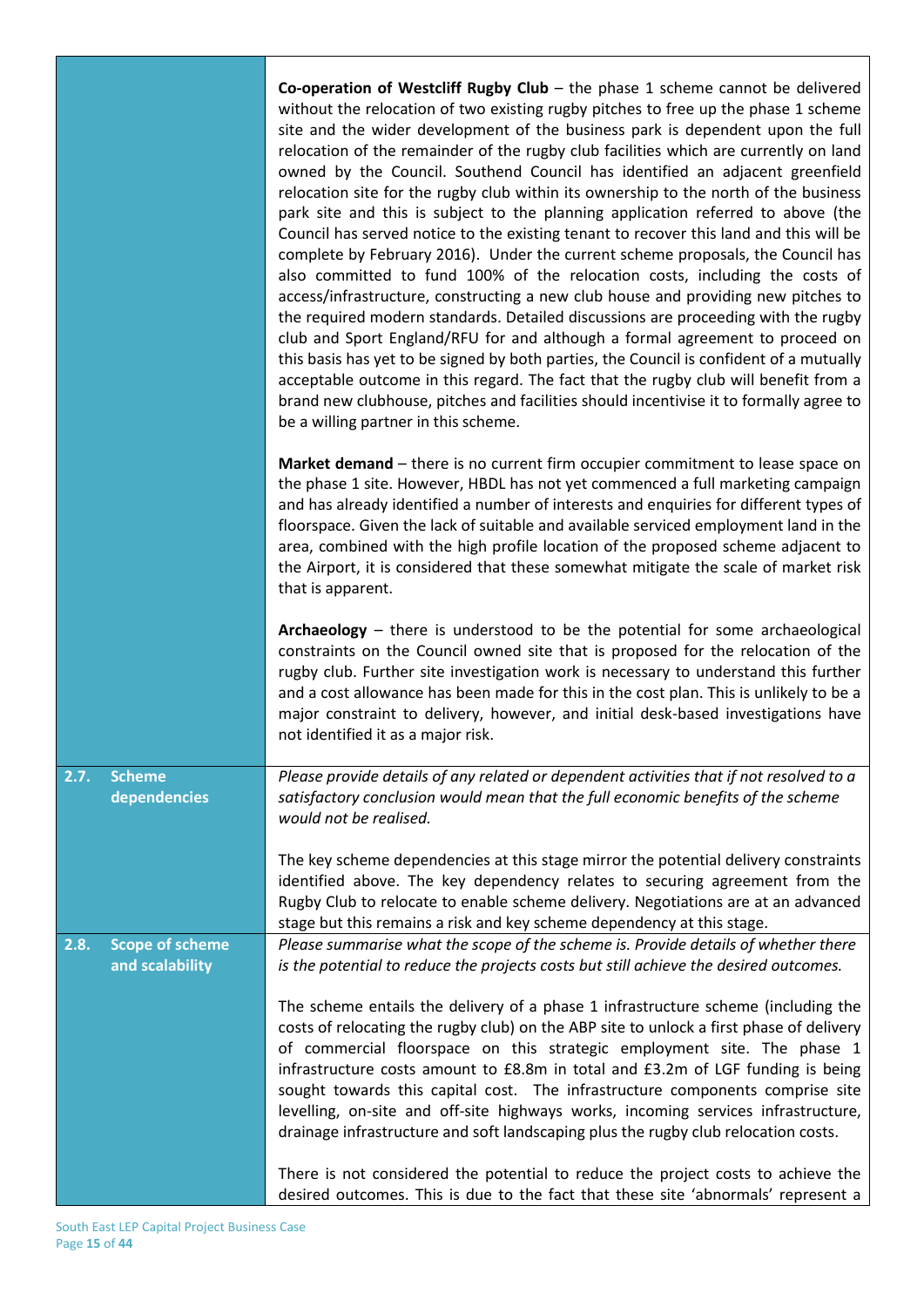|      |                                             | development cost which makes the phase 1 scheme unviable without the £8.8m of<br>public funding support, £3.2m of which is being sought from the SELEP. This is<br>evidenced through the attached phase 1 development appraisals which<br>demonstrate that without this funding the phase 1 scheme would not be<br>deliverable and the desired outcomes would therefore not be forthcoming (the<br>appraisals illustrate a marginally viable position and they exclude the proposed<br>abnormal infrastructure costs). The identified phase 1 infrastructure scheme is the<br>minimum intervention necessary to enable a viable phase 1 commercial<br>development scheme to come forward.                                                                                                                                                                                                                                                                                                                                                                                                                                                                                                                                                                                                                                                                                                                                                                                                                                                                                                |
|------|---------------------------------------------|------------------------------------------------------------------------------------------------------------------------------------------------------------------------------------------------------------------------------------------------------------------------------------------------------------------------------------------------------------------------------------------------------------------------------------------------------------------------------------------------------------------------------------------------------------------------------------------------------------------------------------------------------------------------------------------------------------------------------------------------------------------------------------------------------------------------------------------------------------------------------------------------------------------------------------------------------------------------------------------------------------------------------------------------------------------------------------------------------------------------------------------------------------------------------------------------------------------------------------------------------------------------------------------------------------------------------------------------------------------------------------------------------------------------------------------------------------------------------------------------------------------------------------------------------------------------------------------|
| 2.9. | <b>Options if funding is</b><br>not secured | Please summarise what would happen if the funding for the scheme was not<br>secured - would an alternative solution be implemented and if so please identify<br>how it differs from the proposed scheme.                                                                                                                                                                                                                                                                                                                                                                                                                                                                                                                                                                                                                                                                                                                                                                                                                                                                                                                                                                                                                                                                                                                                                                                                                                                                                                                                                                                 |
|      |                                             | A range of potential intervention options were explored in determining a preferred<br>way forward for scheme delivery. These include:                                                                                                                                                                                                                                                                                                                                                                                                                                                                                                                                                                                                                                                                                                                                                                                                                                                                                                                                                                                                                                                                                                                                                                                                                                                                                                                                                                                                                                                    |
|      |                                             | 1. Do nothing, no LGF option - the reference case<br>2. Do minimum - reduced LGF scenario<br>3. £3.2m LGF option<br>4. Do more - increased LGF                                                                                                                                                                                                                                                                                                                                                                                                                                                                                                                                                                                                                                                                                                                                                                                                                                                                                                                                                                                                                                                                                                                                                                                                                                                                                                                                                                                                                                           |
|      |                                             | Further details of each of these are presented below:                                                                                                                                                                                                                                                                                                                                                                                                                                                                                                                                                                                                                                                                                                                                                                                                                                                                                                                                                                                                                                                                                                                                                                                                                                                                                                                                                                                                                                                                                                                                    |
|      |                                             | 1. Do nothing, no LGF option - the reference case                                                                                                                                                                                                                                                                                                                                                                                                                                                                                                                                                                                                                                                                                                                                                                                                                                                                                                                                                                                                                                                                                                                                                                                                                                                                                                                                                                                                                                                                                                                                        |
|      |                                             | This option has been presented as the reference/base case do nothing scenario and<br>assumes that no LGF funding is awarded. Under this scenario, it is assumed that the<br>phase 1 infrastructure scheme is not delivered and the delivery of a phase 1<br>commercial floorspace scheme is not unlocked as a result. This is due to the fact<br>that the Council has allocated limited capital funding from its Capital Programme to<br>contribute towards required on-site infrastructure works across the site as a whole.<br>However, this is not of a sufficient scale to fund all of the required infrastructure<br>works and is focused on the delivery of on-site infrastructure needs and the costs<br>associated with the relocation of the rugby club as part of the phase 1 scheme.<br>There is insufficient Council funding available to fund all of the required phase 1<br>infrastructure costs, particularly those relating to off-site highways and access,<br>incoming services (off-site) and site-wide drainage solutions (which will service the<br>business park site as a whole). Without LGF funding, there is no other way of<br>funding these works to complete the phase 1 site infrastructure and as a<br>consequence, no commercial development plots will come forward to deliver<br>desired economic outcomes as the off-site highways/services works and site-wide<br>drainage works are a fundamental component of enabling not only the phase 1<br>commercial scheme to be unlocked, but also subsequent phases of the business<br>park's development. |
|      |                                             | Subject to the successful implementation of the phase 1 scheme, the Council is<br>intending to release additional further funding from its notional capital programme<br>allocation to contribute towards further on-site infrastructure and potentially the<br>direct delivery of a Med-Tech Innovation Facility. It is not therefore in a position to<br>be able to spend all of its funding on the phase 1 infrastructure scheme as this will<br>compromise its ability to facilitate the delivery of the wider site which will also<br>require further LEP funding support in due course and an outline business case is<br>being developed to seek to secure funding in the next round of Growth Deal<br>funding from the SELEP.                                                                                                                                                                                                                                                                                                                                                                                                                                                                                                                                                                                                                                                                                                                                                                                                                                                    |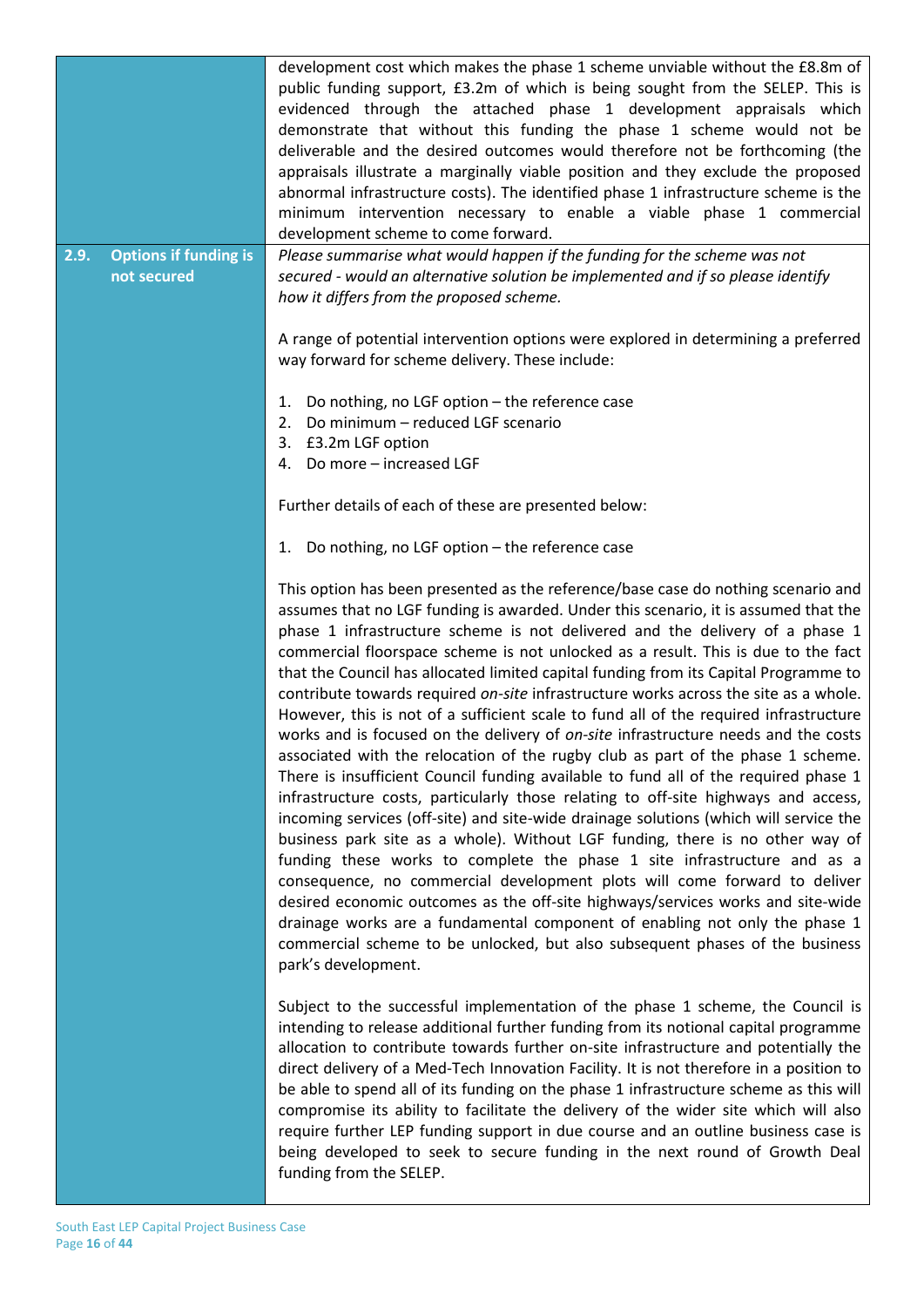#### 2. Do minimum – reduced LGF scenario

LGF funding is needed to fund the capital costs of critical off-site highways and incoming services infrastructure as well as site-wide drainage infrastructure. The proposed infrastructure solutions have been developed and costed by professional engineers/cost consultants and are considered the minimum interventions necessary to unlock the phase 1 scheme and wider site development. There is no 'do less' scenario in terms of a technical/engineering solution which will address the infrastructure needs that are apparent. Furthermore, there is no scope for the Council to fund these works given that it has already committed its phase 1 funding to on-site infrastructure works, including the £3.6m cost of relocating the rugby club to facilitate delivery as well as highways/roundabout works within the site and site levelling/landscaping. Under a reduced LGF funding scenario, the outputs would therefore be the same as under the reference case option as the off-site enabling works would not be funded and therefore the development plots would not be unlocked. The only other alternative if there was a reduced LGF allocation in this round would be for the Council to have to bring forward funding from its notional capital funding allocation for the site as a whole, but this would then impact on the delivery prospects of the wider site and it would require additional LGF support at a later stage to facilitate the delivery of this.

#### *3. £3.2m LGF option*

This is the Council's preferred option which will result in LGF funding the off-site highways and service infrastructure works and site-wide drainage works and as a result of this the Council investing in the required on-site works to deliver a comprehensive phase 1 infrastructure scheme. This will unlock 6 development plots as part of a phase 1 commercial development scheme which could provide 22,000 sqm of high value commercial B1/C1 floorspace at the gateway to this high profile employment site.

#### *4. Do more – increased LGF*

This option assumes that an increased level of LGF (i.e. more than £3.2m) is made available as part of a funding allocation at this stage. As the LEP will be aware from a previous outline business case submitted in relation to this scheme, there is a need for more than £3.2m of LGF to unlock the delivery of the site beyond just phase 1 and it is the Council's objective to submit a business case seeking additional LGF support in the next round for wider site infrastructure to unlock the remainder of the site. If additional LGF funding was to be made available in this round, the Council would seek to progress further site infrastructure works relating the circulation road within the business park site and to progress some of the next phase of infrastructure delivery. This would represent an extension of the proposed phase 1 spine road within the site and further site levelling works if required to enable further development plots to be unlocked (for example, plots 5-6 and 17-18 as per the masterplan, depending upon the level of LGF that is made available). This would enable some of the plots provisionally allocated in the masterplan for B2 uses to the rear of the site to be unlocked to enable the site to accommodate known live occupier demands within the advanced manufacturing sector in addition to the provision of the proposed B1 floorspace as part of the phase 1 scheme. This would result in additional potential floorspace creation and job delivery, thus enhancing the economic impact of the project.

A qualitative assessment matrix of the 4 options considered above is presented below. This scores each of the options out of 5 against a range of scheme objective-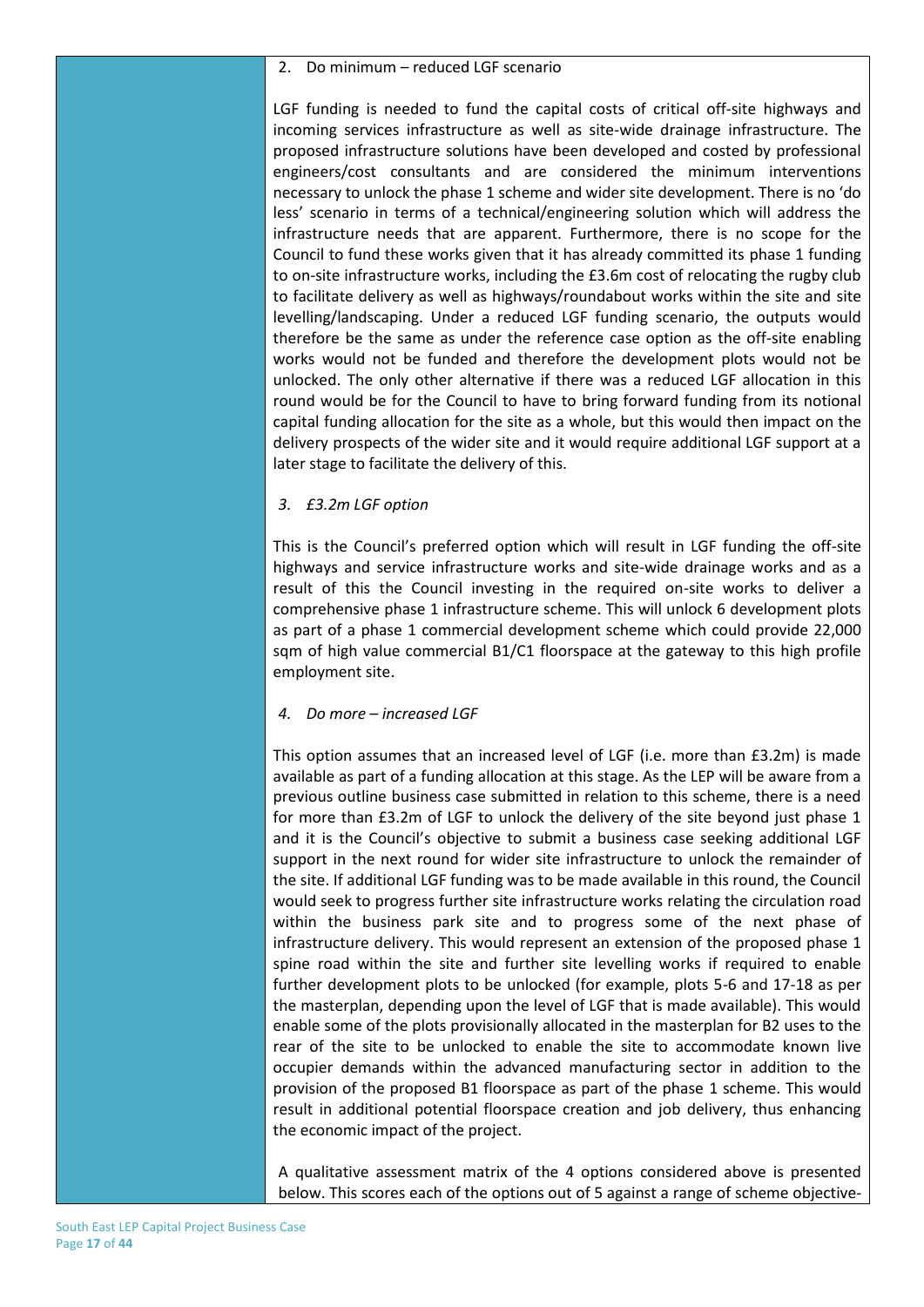based criteria aligning with the core project objectives as previously defined (whereby 1 represents a low propensity to achieve the objective and 5 a high propensity).

|                                                                                                                                                                   | Option 1     | <b>Option 2</b> | Option 3 | Option 4 |
|-------------------------------------------------------------------------------------------------------------------------------------------------------------------|--------------|-----------------|----------|----------|
| To deliver a new<br>road access and<br>spine road,<br>utility/services<br>infrastructure<br>and a new facility<br>for the existing<br>rugby club by<br>March 2017 | $\Omega$     | $\Omega$        | 5        | 5        |
| To directly<br>support 130 FTE<br>construction jobs<br>by March 2017<br>relating to the<br>infrastructure<br>works                                                | $\mathbf 0$  | $\mathbf 0$     | 5        | 5        |
| To unlock the<br>potential for<br>22,000 sqm of<br>new commercial<br>floorspace by<br>2020 as part of<br>the phase 1<br>scheme                                    | $\mathbf 0$  | $\mathbf 0$     | 5        | 5        |
| To support the<br>delivery of 1,100<br>new gross jobs by<br>2021 as part of<br>the phase 1<br>scheme                                                              | $\mathbf 0$  | $\mathbf 0$     | 5        | 5        |
| <b>TOTAL SCORE</b>                                                                                                                                                | $\mathbf{0}$ | $\mathbf{0}$    | 20       | 20       |

This clearly identifies that options 3 and 4 are the equally highest scoring options given that they will fully deliver against the project objectives. The do-nothing and do-minimum options both fail to deliver the required infrastructure scheme to unlock the phase 1 development plots and no outputs are attributable to either of these options. Option 4 has been discounted at this stage on the basis that we are aware that the LEP only has £3.2m of funding provisionally allocated to this scheme at this stage. Option  $3 -$  the £3.2m LGF funding option  $-$  has therefore been shortlisted to the full economic appraisal stage as well as the reference case option 1 – the LGF funding option – in accordance with Green Book appraisal requirements.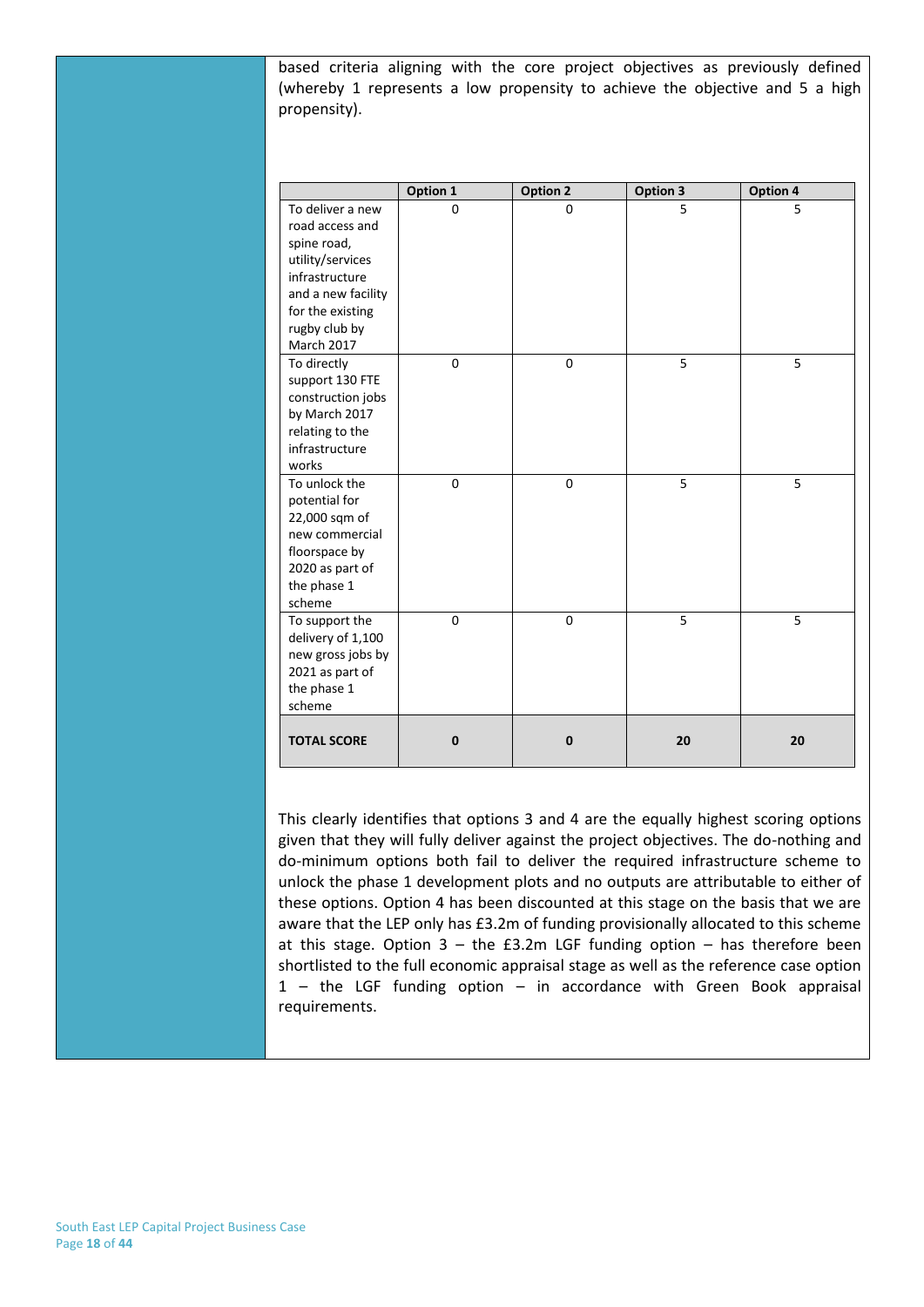#### **3. ECONOMIC CASE**

*The economic case determines whether the scheme demonstrates value for money. It presents evidence on the impact of the scheme on the economy as well as its environmental, social and spatial impacts. For projects requesting over £5m of SELEP directed funding, a full economic appraisal should be undertaken and supplied alongside this application form.*

| 3.1. | <b>Impact</b>     |                                                                                                 | Please provide a description of the impact assessment of the scheme with some narrative as   |  |  |  |  |  |
|------|-------------------|-------------------------------------------------------------------------------------------------|----------------------------------------------------------------------------------------------|--|--|--|--|--|
|      | <b>Assessment</b> | to why other options have been discounted.                                                      |                                                                                              |  |  |  |  |  |
|      |                   |                                                                                                 |                                                                                              |  |  |  |  |  |
|      |                   | This should include a list of significant positive and negative impacts and a short description |                                                                                              |  |  |  |  |  |
|      |                   | of the modelling approach used to forecast the impact of the scheme and the checks that         |                                                                                              |  |  |  |  |  |
|      |                   | have been undertaken to ensure that the approach taken is fit for purpose.                      |                                                                                              |  |  |  |  |  |
|      |                   |                                                                                                 |                                                                                              |  |  |  |  |  |
|      |                   |                                                                                                 | A list of significant positive and negative impacts of the scheme is presented below:        |  |  |  |  |  |
|      |                   | Positive impacts (inc. jobs & homes)                                                            | Negative impacts                                                                             |  |  |  |  |  |
|      |                   | New high value permanent and                                                                    | Potential environmental dis-                                                                 |  |  |  |  |  |
|      |                   | additional jobs on the plots directly                                                           | benefits associated with the                                                                 |  |  |  |  |  |
|      |                   | unlocked by the phase 1 infrastructure                                                          | development of a greenfield site                                                             |  |  |  |  |  |
|      |                   | scheme                                                                                          | (although this will be mitigated as                                                          |  |  |  |  |  |
|      |                   |                                                                                                 | far as possible through the                                                                  |  |  |  |  |  |
|      |                   |                                                                                                 | design/delivery process and has                                                              |  |  |  |  |  |
|      |                   |                                                                                                 | already been tested through the                                                              |  |  |  |  |  |
|      |                   |                                                                                                 | JAAP process).                                                                               |  |  |  |  |  |
|      |                   | Construction jobs created through the                                                           | Additional traffic on the local road                                                         |  |  |  |  |  |
|      |                   | delivery of the infrastructure works and                                                        | network (although this is mitigated                                                          |  |  |  |  |  |
|      |                   | subsequent development of                                                                       | by recent highways investments                                                               |  |  |  |  |  |
|      |                   | commercial floorspace                                                                           | which have been implemented to                                                               |  |  |  |  |  |
|      |                   |                                                                                                 | facilitate the development of the                                                            |  |  |  |  |  |
|      |                   |                                                                                                 | ABP site and has already been                                                                |  |  |  |  |  |
|      |                   |                                                                                                 | tested through the JAAP process).                                                            |  |  |  |  |  |
|      |                   | Additional GVA generated by the                                                                 |                                                                                              |  |  |  |  |  |
|      |                   | employment activity                                                                             |                                                                                              |  |  |  |  |  |
|      |                   | New skills and training opportunities                                                           |                                                                                              |  |  |  |  |  |
|      |                   | created through the new commercial                                                              |                                                                                              |  |  |  |  |  |
|      |                   | activity                                                                                        |                                                                                              |  |  |  |  |  |
|      |                   | Provision of site access to unlock the                                                          |                                                                                              |  |  |  |  |  |
|      |                   | former brickworks site immediately to                                                           |                                                                                              |  |  |  |  |  |
|      |                   | the north of the business park site for a                                                       |                                                                                              |  |  |  |  |  |
|      |                   | further 20,000 sqm of high value office                                                         |                                                                                              |  |  |  |  |  |
|      |                   | based development (note this site is in                                                         |                                                                                              |  |  |  |  |  |
|      |                   | third party ownership)                                                                          |                                                                                              |  |  |  |  |  |
|      |                   | Provision of a new high quality rugby                                                           |                                                                                              |  |  |  |  |  |
|      |                   | club facility                                                                                   |                                                                                              |  |  |  |  |  |
|      |                   | Unlocking the potential for the wider                                                           |                                                                                              |  |  |  |  |  |
|      |                   | development of the ABP site                                                                     |                                                                                              |  |  |  |  |  |
|      |                   |                                                                                                 |                                                                                              |  |  |  |  |  |
|      |                   |                                                                                                 | Descriptions of the various alternative intervention options, including a do-nothing, no-LGF |  |  |  |  |  |
|      |                   | scenario, are set out in section 2.9 above. The outputs and impacts of the preferred option     |                                                                                              |  |  |  |  |  |
|      |                   | are presented in sections 3.2 and 3.3 below. The preferred option is to secure £3.2m of LGF     |                                                                                              |  |  |  |  |  |
|      |                   |                                                                                                 | funding to facilitate the delivery of a phase 1 infrastructure scheme which will unlock the  |  |  |  |  |  |
|      |                   |                                                                                                 | first phase of development on the Airport Business Park site, to provide 22,000 sqm of new   |  |  |  |  |  |
|      |                   |                                                                                                 | commercial floorspace, largely focused on high quality B1 office accommodation as well as a  |  |  |  |  |  |
|      |                   |                                                                                                 | new 100 bed hotel at the gateway to this strategic employment site. Under the do-nothing     |  |  |  |  |  |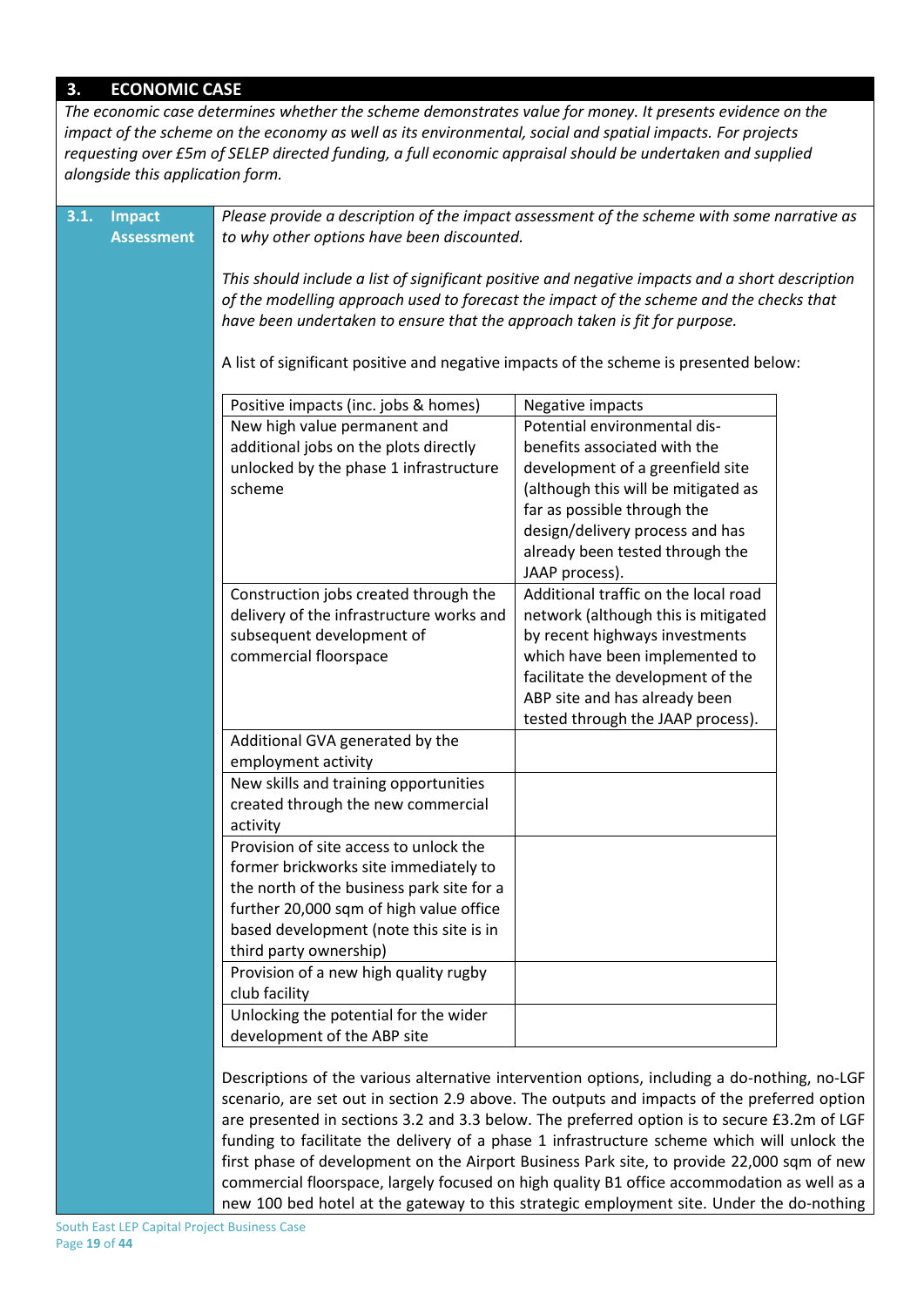|                        | no LGF scenario, as outlined above, it is assumed that no economic outputs will come                                                                                                                                                                                                                                                                                                                                                                                                                                                                                                                                                                                                                                                                                                                                                       |                                                                                                                                                                                                                                                                                                                                                                                                                                                                  |  |  |  |  |
|------------------------|--------------------------------------------------------------------------------------------------------------------------------------------------------------------------------------------------------------------------------------------------------------------------------------------------------------------------------------------------------------------------------------------------------------------------------------------------------------------------------------------------------------------------------------------------------------------------------------------------------------------------------------------------------------------------------------------------------------------------------------------------------------------------------------------------------------------------------------------|------------------------------------------------------------------------------------------------------------------------------------------------------------------------------------------------------------------------------------------------------------------------------------------------------------------------------------------------------------------------------------------------------------------------------------------------------------------|--|--|--|--|
|                        | forward.                                                                                                                                                                                                                                                                                                                                                                                                                                                                                                                                                                                                                                                                                                                                                                                                                                   |                                                                                                                                                                                                                                                                                                                                                                                                                                                                  |  |  |  |  |
|                        |                                                                                                                                                                                                                                                                                                                                                                                                                                                                                                                                                                                                                                                                                                                                                                                                                                            | The economic impacts associated with this scheme have been calculated using in<br>accordance with best practice guidance as per the HMT Green Book. Outputs are principally<br>based on metrics within the HCA's Employment Density and Additionality Guides and data                                                                                                                                                                                            |  |  |  |  |
|                        |                                                                                                                                                                                                                                                                                                                                                                                                                                                                                                                                                                                                                                                                                                                                                                                                                                            | from ONS/BRES and OffPAT has also been applied and referenced accordingly. This is a 'tried<br>and tested' approach to the modelling of likely economic benefits associated with a physical                                                                                                                                                                                                                                                                      |  |  |  |  |
|                        | development project of this nature.                                                                                                                                                                                                                                                                                                                                                                                                                                                                                                                                                                                                                                                                                                                                                                                                        |                                                                                                                                                                                                                                                                                                                                                                                                                                                                  |  |  |  |  |
| <b>Outputs</b><br>3.2. |                                                                                                                                                                                                                                                                                                                                                                                                                                                                                                                                                                                                                                                                                                                                                                                                                                            | Identify jobs, floor space and housing starts connected to the intervention, quantify the<br>outputs in tabular format and provide a short narrative for each theme (i.e.                                                                                                                                                                                                                                                                                        |  |  |  |  |
|                        | jobs/homes/floorspace) explaining how the project will support the number identified.<br>Please describe the methodology used for calculating jobs and homes numbers.                                                                                                                                                                                                                                                                                                                                                                                                                                                                                                                                                                                                                                                                      |                                                                                                                                                                                                                                                                                                                                                                                                                                                                  |  |  |  |  |
|                        |                                                                                                                                                                                                                                                                                                                                                                                                                                                                                                                                                                                                                                                                                                                                                                                                                                            | As requested, a full economic appraisal has been undertaken to demonstrate the economic<br>impacts and value for money of the preferred option against a reference case 'no LGF'<br>scenario. Under the no-LGF scenario, as explained in section 2.9 above, it is assumed that no<br>economic outputs would come forward on the basis that LGF funding is needed to deliver<br>the required offsite infrastructure works to unlock a phase 1 development scheme. |  |  |  |  |
|                        | It is assumed that the proposed phase 1 infrastructure scheme for which LGF funding is<br>being sought to enable delivery will unlock a phase 1 development site on the ABP site. The<br>economic impacts of this are assumed to therefore be 'indirect' benefits of the LGF<br>investment rather than 'direct' given that at this stage of the scheme development process,<br>we cannot contract against the delivery of these until further certainty of their realisation<br>(i.e. through contractual agreements with occupiers to commit to occupy floorspace on<br>agreed lease/purchase terms) is secured. The project will deliver 'direct' construction<br>outputs through the delivery of the infrastructure works and further 'indirect' construction<br>jobs through the subsequent construction of the commercial floorspace. |                                                                                                                                                                                                                                                                                                                                                                                                                                                                  |  |  |  |  |
|                        | Preferred Option - Gross employment - methodology and key assumptions                                                                                                                                                                                                                                                                                                                                                                                                                                                                                                                                                                                                                                                                                                                                                                      |                                                                                                                                                                                                                                                                                                                                                                                                                                                                  |  |  |  |  |
|                        | <b>Commercial Floorspace</b>                                                                                                                                                                                                                                                                                                                                                                                                                                                                                                                                                                                                                                                                                                                                                                                                               |                                                                                                                                                                                                                                                                                                                                                                                                                                                                  |  |  |  |  |
|                        |                                                                                                                                                                                                                                                                                                                                                                                                                                                                                                                                                                                                                                                                                                                                                                                                                                            | Phase 1 commercial floorspace areas have been taken from the latest scheme masterplan                                                                                                                                                                                                                                                                                                                                                                            |  |  |  |  |
|                        |                                                                                                                                                                                                                                                                                                                                                                                                                                                                                                                                                                                                                                                                                                                                                                                                                                            | for the site as a whole, as prepared by Jefferson Sheard Architects. This provides the                                                                                                                                                                                                                                                                                                                                                                           |  |  |  |  |
|                        |                                                                                                                                                                                                                                                                                                                                                                                                                                                                                                                                                                                                                                                                                                                                                                                                                                            | following site areas by use type across both phases for the site development as a whole. For                                                                                                                                                                                                                                                                                                                                                                     |  |  |  |  |
|                        |                                                                                                                                                                                                                                                                                                                                                                                                                                                                                                                                                                                                                                                                                                                                                                                                                                            | the purposes of this phase 1 infrastructure scheme, only the phase 1 site outputs have been                                                                                                                                                                                                                                                                                                                                                                      |  |  |  |  |
|                        |                                                                                                                                                                                                                                                                                                                                                                                                                                                                                                                                                                                                                                                                                                                                                                                                                                            | attributed as benefits to the LGF investment given that the wider phase 2 outputs will be<br>reliant upon additional infrastructure investments (the Council is intending to submit a                                                                                                                                                                                                                                                                            |  |  |  |  |
|                        |                                                                                                                                                                                                                                                                                                                                                                                                                                                                                                                                                                                                                                                                                                                                                                                                                                            | separate business case for further LGF funding to facilitate this in the next round of Growth                                                                                                                                                                                                                                                                                                                                                                    |  |  |  |  |
|                        | Deal funding).                                                                                                                                                                                                                                                                                                                                                                                                                                                                                                                                                                                                                                                                                                                                                                                                                             |                                                                                                                                                                                                                                                                                                                                                                                                                                                                  |  |  |  |  |
|                        | Use type                                                                                                                                                                                                                                                                                                                                                                                                                                                                                                                                                                                                                                                                                                                                                                                                                                   | Floorspace (GIA) (sqm)                                                                                                                                                                                                                                                                                                                                                                                                                                           |  |  |  |  |
|                        | Phase 1 (plots 2, 3, 4, 14, 15, 16)                                                                                                                                                                                                                                                                                                                                                                                                                                                                                                                                                                                                                                                                                                                                                                                                        |                                                                                                                                                                                                                                                                                                                                                                                                                                                                  |  |  |  |  |
|                        | <b>B1</b>                                                                                                                                                                                                                                                                                                                                                                                                                                                                                                                                                                                                                                                                                                                                                                                                                                  | 17,514                                                                                                                                                                                                                                                                                                                                                                                                                                                           |  |  |  |  |
|                        | C1 (hotel)                                                                                                                                                                                                                                                                                                                                                                                                                                                                                                                                                                                                                                                                                                                                                                                                                                 | 4,896                                                                                                                                                                                                                                                                                                                                                                                                                                                            |  |  |  |  |
|                        | Sub-total<br>22,410                                                                                                                                                                                                                                                                                                                                                                                                                                                                                                                                                                                                                                                                                                                                                                                                                        |                                                                                                                                                                                                                                                                                                                                                                                                                                                                  |  |  |  |  |
|                        |                                                                                                                                                                                                                                                                                                                                                                                                                                                                                                                                                                                                                                                                                                                                                                                                                                            |                                                                                                                                                                                                                                                                                                                                                                                                                                                                  |  |  |  |  |
|                        | <b>Phase 2 (remaining plots)</b>                                                                                                                                                                                                                                                                                                                                                                                                                                                                                                                                                                                                                                                                                                                                                                                                           |                                                                                                                                                                                                                                                                                                                                                                                                                                                                  |  |  |  |  |
|                        | A1/A3/A4                                                                                                                                                                                                                                                                                                                                                                                                                                                                                                                                                                                                                                                                                                                                                                                                                                   | 1,832                                                                                                                                                                                                                                                                                                                                                                                                                                                            |  |  |  |  |
|                        | <b>B1</b>                                                                                                                                                                                                                                                                                                                                                                                                                                                                                                                                                                                                                                                                                                                                                                                                                                  | 30,058                                                                                                                                                                                                                                                                                                                                                                                                                                                           |  |  |  |  |
|                        | <b>B2</b>                                                                                                                                                                                                                                                                                                                                                                                                                                                                                                                                                                                                                                                                                                                                                                                                                                  | 32,250                                                                                                                                                                                                                                                                                                                                                                                                                                                           |  |  |  |  |
|                        | D <sub>1</sub>                                                                                                                                                                                                                                                                                                                                                                                                                                                                                                                                                                                                                                                                                                                                                                                                                             | 350                                                                                                                                                                                                                                                                                                                                                                                                                                                              |  |  |  |  |
|                        | Sub-total                                                                                                                                                                                                                                                                                                                                                                                                                                                                                                                                                                                                                                                                                                                                                                                                                                  | 64,490                                                                                                                                                                                                                                                                                                                                                                                                                                                           |  |  |  |  |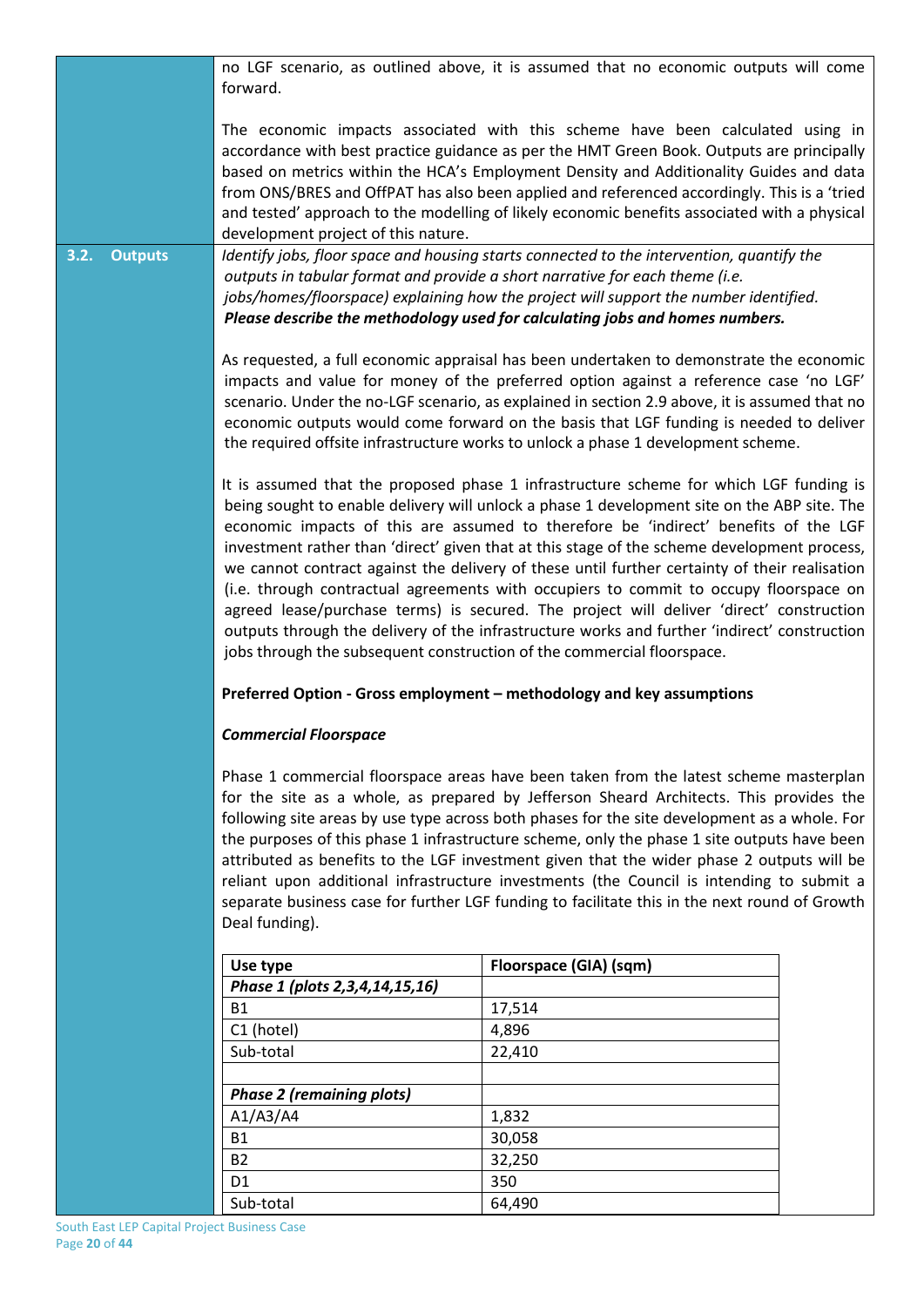| Phase 1 and 2 total | 86,900 |
|---------------------|--------|

#### *Gross employment outputs*

Gross employment outputs have been calculated in accordance with the HCA Employment Densities Guide ( $2<sup>nd</sup>$  Edition, 2010). These have been applied to the above floorspace areas which are as per the latest scheme masterplan and in full accordance with the areas defined within the JAAP.

A 20% adjustment factor has been applied to the GIA for B1 use classes to determine an estimated NIA and a 10% factor to A1,A3,A4 use classes.

This results in the following gross job estimates for the phase 1 scheme:

| Phase 1 | <b>Total</b> |
|---------|--------------|
| Β1      | 1,168        |
| C1.     | 50           |
| Total   | 1,218        |

However, it has then been prudently assumed that there will be a 10% running occupancy void at any point in time which reduces the gross employment figure to 1,101 (no void is assumed for the hotel floorspace as job numbers will not vary based on hotel room occupancy).

It is also estimated that the phase 2 scheme could deliver an estimated 3,000 gross jobs, which is reduced to 2,700 assuming the same 10% running void, although these gross jobs have not been attributed to the phase 1 infrastructure works.

### *Construction job outputs*

Construction job estimates have been made based on an HMT/OffPAT construction job guidance note (07/12/09) which is an HMT approved measure of estimating construction impacts. This estimates construction jobs based on annual construction spend using prescribed labour co-efficients for infrastructure projects and commercial development projects, as below:

|                    | Direct labour co-efficient per £1m of spend pa |
|--------------------|------------------------------------------------|
|                    |                                                |
| Infrastructure     | 14.8                                           |
| Private commercial | 17.61                                          |

Direct construction jobs are assumed to relate to the phase 1 infrastructure works and indirect construction jobs are assumed to relate to the construction jobs associated with the development of commercial floorspace as part of the phase 1 site area. Based on the above co-efficients and a total phase 1 infrastructure spend of £8.8m, this equates to 131 gross direct FTE construction jobs for the assumed circa 12 month build period (the construction period is up to 15 months in reality but is assumed to be 12 months for the purpose of this analysis) or 131 job construction job years. In terms of indirect construction jobs relating to the development of the commercial units on the unlocked development plots, there is an expected total build cost (excluding infrastructure costs) of £27m. Applying this over the assumed 4 year build period linked proportionately to the delivery of floorspace equates to 100 FTE gross indirect construction jobs per annum for the 4 year period or 400 job years.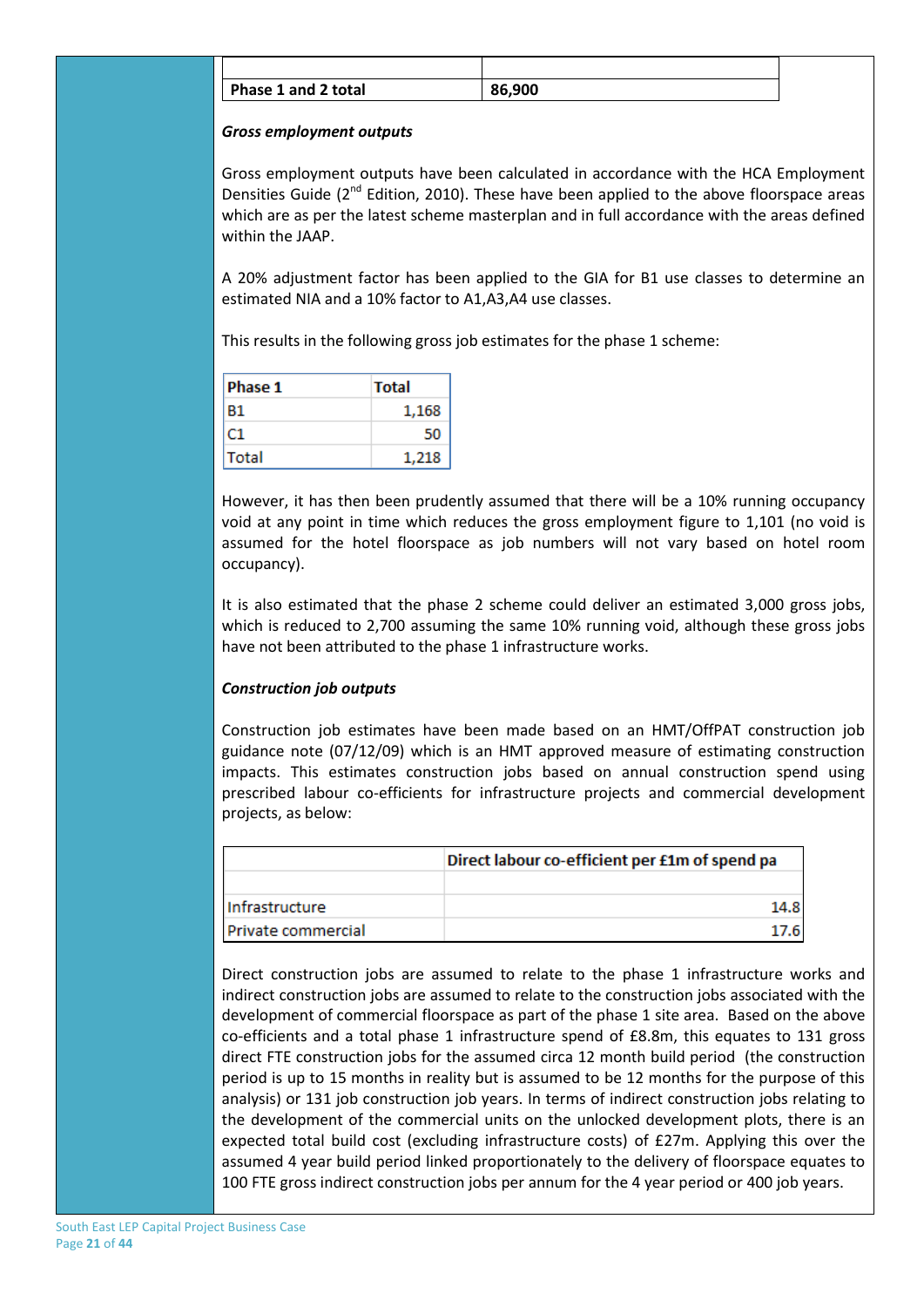Factors of additionality have also been accounted for in relation to the construction job impacts and the following adjustments have been applied in accordance with the Additionality Guide:

Leakage – 25% Displacement – 25% Multiplier – 1.29

This equates to the following net additional construction job impacts:

- Direct FTE net additional construction job years 95
- Indirect FTE net additional construction job years 290

A summary of the gross outputs under the preferred option are presented below:

| Preferred Option - Summary of Gross Outputs                     |     |                                                   |                                |  |  |  |
|-----------------------------------------------------------------|-----|---------------------------------------------------|--------------------------------|--|--|--|
| Direct outputs<br>dependent on or<br>delivered by the<br>Scheme |     | Indirect outputs<br>associated with the<br>Scheme | <b>Total Gross Outputs</b>     |  |  |  |
| FTE construction                                                | 131 | 400                                               | 531                            |  |  |  |
| job years - gross                                               |     |                                                   |                                |  |  |  |
| FTE construction                                                | 95  | 290                                               | 385                            |  |  |  |
| job years – net                                                 |     |                                                   |                                |  |  |  |
| additional                                                      |     |                                                   |                                |  |  |  |
| Commercial                                                      |     | 22,410 sqm (GIA)                                  | 22,410 sqm (GIA)               |  |  |  |
| Floorspace created                                              |     |                                                   |                                |  |  |  |
| FTE Gross Jobs                                                  |     | 1,101<br>10%<br>(with<br>void)                    | 1,101<br>(with<br>10%<br>void) |  |  |  |

A profile of the likely timing of the new gross jobs is presented below. This equates to c.5,000 sqm of B1 floorspace delivery/take up per annum.

| Phase 1 - 10% void Total |       |                          |                          |     | 2016/17 2017/18 2018/19 2019/20 2020/21 |     |
|--------------------------|-------|--------------------------|--------------------------|-----|-----------------------------------------|-----|
| <b>B1</b>                | 1.051 |                          | 141                      | 322 | 231                                     | 357 |
| $ C1 $ (no void)         | 50    | $\overline{\phantom{a}}$ | $\overline{\phantom{0}}$ | 50  |                                         |     |
| Total                    | 1,101 |                          | 141                      | 372 | 231                                     | 357 |

**Preferred Option - Net additional employment outputs – methodology and key assumptions**

Factors of additionality have been accounted for in determining the likely net additional employment impacts of the project. This draws upon the HCA Additionality Guide and our professional experience of previously assessing likely net additional impacts. It is assumed that the area of impact is the SELEP functional economic area for the purposes of this analysis. The following assumptions have been made:

*Leakage –* a 15% leakage rate has been assumed for B1 related jobs and a 5% for the C1 hotel jobs. This reflects the large SELEP area of impact and the fact that the vast majority of jobs are expected to be taken by those residing within the SELEP area, with the assumption that some workers may have a higher propensity to commute further afield from outside the SELEP area in relation to the higher value B1 employment opportunities.

*Displacement –* a 40% displacement rate has been assumed for B1 office outputs and a 70% assumption has been applied to C1 hotel outputs. 40% equates to around a 'medium' rate as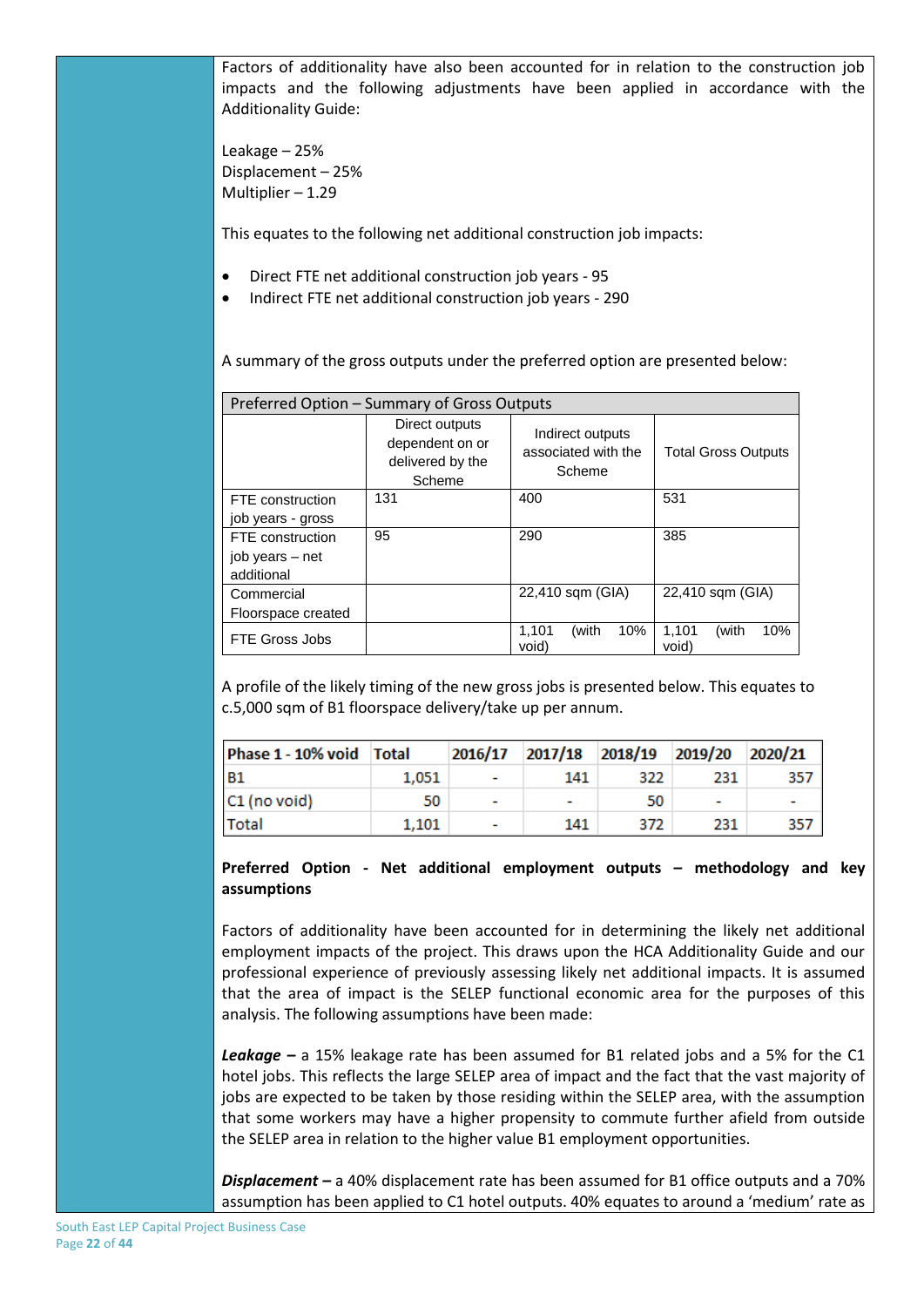per the Additionality Guide and 70% is more akin to the definition of 'high' displacement. For B1 office employment, it is accepted that a proportion of the floorspace may be taken by businesses currently located within Southend and the wider LEP area, albeit a number of these relocating businesses may be attracted to the ABP site given the opportunities for business expansion it will provide. Given the lack of available and suitable high quality premises in the area, the scheme may attract local businesses which may otherwise have left the area in pursuit of more suitable employment premises/land (i.e. there could be safeguarding as well as expansion benefits).

Furthermore, the profile of the site and its brand and its proximity to the Airport and the cluster of MRO activity that already exists on Aviation Way, will differentiate this site in the market place and it could therefore be more attractive to inward investors and high value businesses (particularly those linked in one way or another to the aviation sector and its supply chains) not currently located in the LEP area seeking to be located next to one of the fastest growing airports in Europe. The significant connectivity benefits of the site (air/rail/road) are also likely to make it attractive to businesses outside of the aviation sector. There may also be spin out/start-up businesses which may be interested in occupying the proposed high quality business/innovation/R&D floorspace given the lack of supply of this type of space in the area. Due to the differentiated focus and attributes of the site/scheme, the effect will be to complement, rather than compete with, other strategic sites in the vicinity and wider LEP area.

A higher 70% displacement assumption has been applied to the C1 hotel uses on the basis that this a generally lower value use type (in GVA terms) with a higher propensity for the displacement of existing economic activity.

*Multiplier –* the following multiplier rates have been assumed based on the Additionality Guide to account for indirect and induced economic impacts:

- B1 office uses  $1.36$  reflects a mid-way point between the local and regional multipliers for B1 activity to reflect the LEP/sub-regional area of impact
- C1 hotel uses  $-1.47$  reflects a mid-way point between the local and regional multipliers for 'recreational activity' to reflect the LEP/sub-regional area of impact

*Deadweight* – a nil deadweight output position is assumed on the basis that in the absence of LGF funding, the required offsite infrastructure works will not be delivered and the phase 1 development site will not therefore be unlocked for commercial development, as explained above. Although there is a Council Capital Programme investment commitment for the ABP as agreed as part of the DA with HBDL, this is allocated towards funding on site infrastructure costs and the required relocation of the rugby club and is also needed to contribute towards the capital costs of wider phase 2 on site infrastructure and the delivery of the proposed MedTech innovation centre as part of this. No employment outputs are therefore attributable under this option.

A summary of the net additional employment impacts for the phase 1 scheme is presented below:

|                                     | <b>Total</b> | 2016/17                  | 2017/18 2018/19 2019/20 2020/21 |     |     |     |
|-------------------------------------|--------------|--------------------------|---------------------------------|-----|-----|-----|
| B1 - net additional jobs            | 729          | ٠                        | 98                              | 224 | 160 | 247 |
| C1 - net additional jobs            | 20           | $\overline{\phantom{a}}$ | ٠                               | 20  | ٠   |     |
| Phase 1 - total net additional jobs | 749          | ٠                        | 98                              | 243 | 160 | 247 |

**Preferred Option - Gross Value Added (GVA)**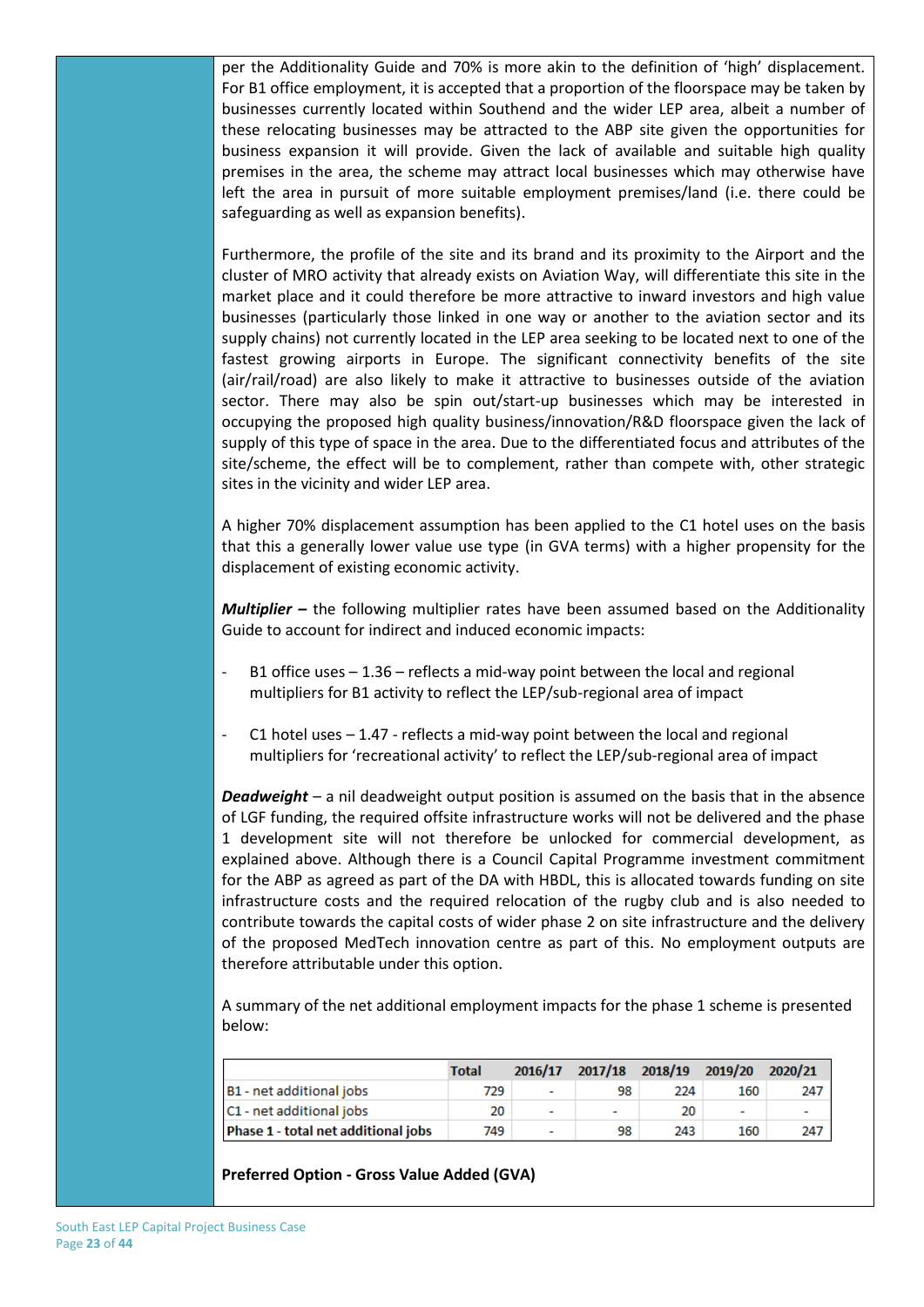The direct and indirect GVA impacts of the scheme have been calculated, with the direct impacts attributable to the construction jobs only and the indirect impacts attributable to the jobs that will be accommodated within the phase 1 floorspace following the implementation of the required infrastructure works.

Indirect GVA impacts have been calculated through applying a relevant average GVA per worker figure at the SELEP spatial scale to the net additional job figures by industry sector. GVA per worker data was obtained through identifying the total GVA output of each industry sector at the SELEP level from the ONS based on the most recent 2012 data. This was then divided by the total number of employees by relevant industry sector based on 2012 BRES data to identify an average GVA output per employee, as below:

| Use class      | GVA per worker (£) |
|----------------|--------------------|
| A1, A3, A4     | 35,619             |
| <b>B1</b>      | 64,531             |
| <b>B2</b>      | 60,518             |
| C1, D2         | 35,619             |
| D <sub>1</sub> | 33,831             |
| Construction   | 83,851             |

The above figures were multiplied by the net additional employment figures by year to determine a net additional GVA impact by use type by year. The GVA impacts were modelled over a 10 year persistence of benefits period in accordance with recognised Government appraisal guidance to derive the total gross GVA impacts over the 10 year period. These were then discounted back to a net present value using the Treasury's 3.5% discount rate for this type of appraisal. The total GVA impacts of the phase 1 scheme, relating to the permanent B1/C1 jobs, over a 10 year period are presented below:

| Phase 1 - total gross GVA | £ 477,407,896 |
|---------------------------|---------------|
| Phase 1 - total NPV GVA   | £ 374,050,012 |

In addition to the above, there will be GVA outputs associated with the construction works as below:

- direct GVA impacts associated with the net additional temporary construction jobs to deliver the phase 1 infrastructure scheme
- indirect GVA impacts associated with the net additional temporary construction jobs to deliver the phase 1 commercial floorspace

The direct and indirect GVA impacts associated with the construction labour to deliver the infrastructure works and commercial floorspace are presented below based on the same methodology as above:

- Infrastructure related direct FTE construction GVA £8m (assumed over 1 year period only)
- Commercial development related indirect FTE construction GVA £22m (assumed over a 4 year build period)

#### **Preferred Option – Leveraging other investment**

The preferred option will lever significant levels of other public and private sector investment as below, which would not otherwise come forward: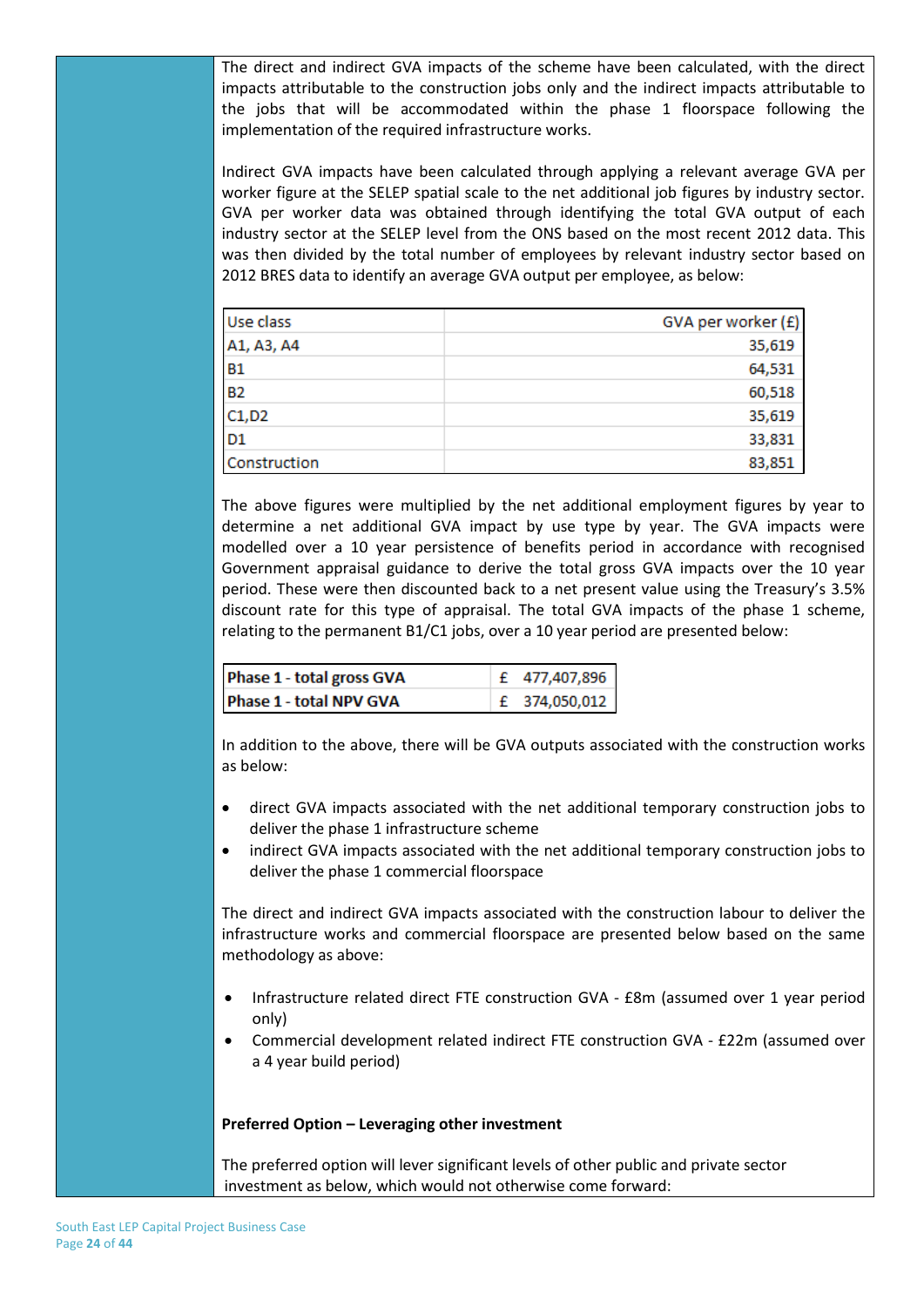| Southend on Sea Borough Council - £5.6m plus £20m land value contribution.<br>٠<br>HBDL/other private sector - £41m based on GDV of completed phase 1 scheme (as per<br>٠<br>HBDL development appraisal)                                                                                                                                                                                                                                                                                                                                                                                                                                     |                                                                                                                                                                                                                                                                                                                                                                                                                                                                                                                                                                                                                                                                                                                                        |                                    |  |
|----------------------------------------------------------------------------------------------------------------------------------------------------------------------------------------------------------------------------------------------------------------------------------------------------------------------------------------------------------------------------------------------------------------------------------------------------------------------------------------------------------------------------------------------------------------------------------------------------------------------------------------------|----------------------------------------------------------------------------------------------------------------------------------------------------------------------------------------------------------------------------------------------------------------------------------------------------------------------------------------------------------------------------------------------------------------------------------------------------------------------------------------------------------------------------------------------------------------------------------------------------------------------------------------------------------------------------------------------------------------------------------------|------------------------------------|--|
| Summary of quantifiable economic benefits<br>A summary of the above quantifiable economic benefits is presented below:                                                                                                                                                                                                                                                                                                                                                                                                                                                                                                                       |                                                                                                                                                                                                                                                                                                                                                                                                                                                                                                                                                                                                                                                                                                                                        |                                    |  |
|                                                                                                                                                                                                                                                                                                                                                                                                                                                                                                                                                                                                                                              |                                                                                                                                                                                                                                                                                                                                                                                                                                                                                                                                                                                                                                                                                                                                        |                                    |  |
|                                                                                                                                                                                                                                                                                                                                                                                                                                                                                                                                                                                                                                              | Do nothing - no LGF option £3.2m LGF option                                                                                                                                                                                                                                                                                                                                                                                                                                                                                                                                                                                                                                                                                            |                                    |  |
| New commercial floorspace unlocked (sqm)                                                                                                                                                                                                                                                                                                                                                                                                                                                                                                                                                                                                     | 0                                                                                                                                                                                                                                                                                                                                                                                                                                                                                                                                                                                                                                                                                                                                      | 22,410                             |  |
| Gross permanent jobs (indirect)                                                                                                                                                                                                                                                                                                                                                                                                                                                                                                                                                                                                              | 0                                                                                                                                                                                                                                                                                                                                                                                                                                                                                                                                                                                                                                                                                                                                      | 1,101                              |  |
| Net additional permanent jobs (indirect)                                                                                                                                                                                                                                                                                                                                                                                                                                                                                                                                                                                                     | 0                                                                                                                                                                                                                                                                                                                                                                                                                                                                                                                                                                                                                                                                                                                                      | 749                                |  |
| Net additional Gross GVA (indirect)                                                                                                                                                                                                                                                                                                                                                                                                                                                                                                                                                                                                          |                                                                                                                                                                                                                                                                                                                                                                                                                                                                                                                                                                                                                                                                                                                                        | 477,407,896<br>$0$ $f$             |  |
| Net additional NPV GVA (indirect)                                                                                                                                                                                                                                                                                                                                                                                                                                                                                                                                                                                                            |                                                                                                                                                                                                                                                                                                                                                                                                                                                                                                                                                                                                                                                                                                                                        | $0$ $f$<br>374,050,012             |  |
|                                                                                                                                                                                                                                                                                                                                                                                                                                                                                                                                                                                                                                              |                                                                                                                                                                                                                                                                                                                                                                                                                                                                                                                                                                                                                                                                                                                                        |                                    |  |
| FTE construction job years (direct gross)                                                                                                                                                                                                                                                                                                                                                                                                                                                                                                                                                                                                    | 0                                                                                                                                                                                                                                                                                                                                                                                                                                                                                                                                                                                                                                                                                                                                      | 116                                |  |
| FTE construction job years (direct net additional)                                                                                                                                                                                                                                                                                                                                                                                                                                                                                                                                                                                           | 0                                                                                                                                                                                                                                                                                                                                                                                                                                                                                                                                                                                                                                                                                                                                      | 95                                 |  |
| FTE construction job years (indirect gross)                                                                                                                                                                                                                                                                                                                                                                                                                                                                                                                                                                                                  | 0                                                                                                                                                                                                                                                                                                                                                                                                                                                                                                                                                                                                                                                                                                                                      | 401                                |  |
| FTE construction job years (indirect net additional)<br>Construction job NPV GVA (direct)                                                                                                                                                                                                                                                                                                                                                                                                                                                                                                                                                    | 0                                                                                                                                                                                                                                                                                                                                                                                                                                                                                                                                                                                                                                                                                                                                      | 291<br>$0$ $f$                     |  |
| Construction job NPV GVA (indirect)                                                                                                                                                                                                                                                                                                                                                                                                                                                                                                                                                                                                          |                                                                                                                                                                                                                                                                                                                                                                                                                                                                                                                                                                                                                                                                                                                                        | 8,061,379<br>22,330,259<br>$0$ $f$ |  |
|                                                                                                                                                                                                                                                                                                                                                                                                                                                                                                                                                                                                                                              |                                                                                                                                                                                                                                                                                                                                                                                                                                                                                                                                                                                                                                                                                                                                        |                                    |  |
| Private sector investment                                                                                                                                                                                                                                                                                                                                                                                                                                                                                                                                                                                                                    |                                                                                                                                                                                                                                                                                                                                                                                                                                                                                                                                                                                                                                                                                                                                        | $0$ $f$<br>41,200,000              |  |
| <b>Providing local employment opportunities</b> $-$ the proposals will create a significant<br>٠<br>number of and range of employment opportunities across various skill levels, to meet<br>the demographic needs of the SELEP economy. It is envisaged that a high proportion of<br>the jobs will be taken by local people.<br>Delivering skills and training development opportunities - the phase 1 site will attract<br>٠<br>new high value knowledge-based businesses in the B1 floorspace. These will provide<br>formal skills and training opportunities for employees, which will be of significant<br>benefit to the local economy. |                                                                                                                                                                                                                                                                                                                                                                                                                                                                                                                                                                                                                                                                                                                                        |                                    |  |
| $\bullet$<br>sectors.                                                                                                                                                                                                                                                                                                                                                                                                                                                                                                                                                                                                                        | Supporting key growth sectors - the phase 1 scheme is focused on the provision of high<br>value office-based floorspace in a high quality business park environment. This will be<br>likely to be attractive to businesses in key identified growth sectors for the SELEP<br>economy such as life sciences, for example. The Council's ambition is to deliver a<br>MedTech Innovation Centre as part of the wider site development (facility specification<br>development is underway) and this will further support the rapidly growing life science<br>sector, a key national and LEP priority. The proposed phase 1 business space will also<br>appeal to a range of other high value business activities across a number of growth |                                    |  |
| Supporting the growth and competitiveness of the Airport $-$ the Council and the<br>٠<br>Stobart are committed to promoting the growth of the airport and the provision of an<br>Airport Business Park in close proximity to the airport operations will undoubtedly assist<br>to maximise the economic potential and competitiveness of the airport as a key sub-<br>regional economic asset. Other regional airports either already have or are planning to                                                                                                                                                                                |                                                                                                                                                                                                                                                                                                                                                                                                                                                                                                                                                                                                                                                                                                                                        |                                    |  |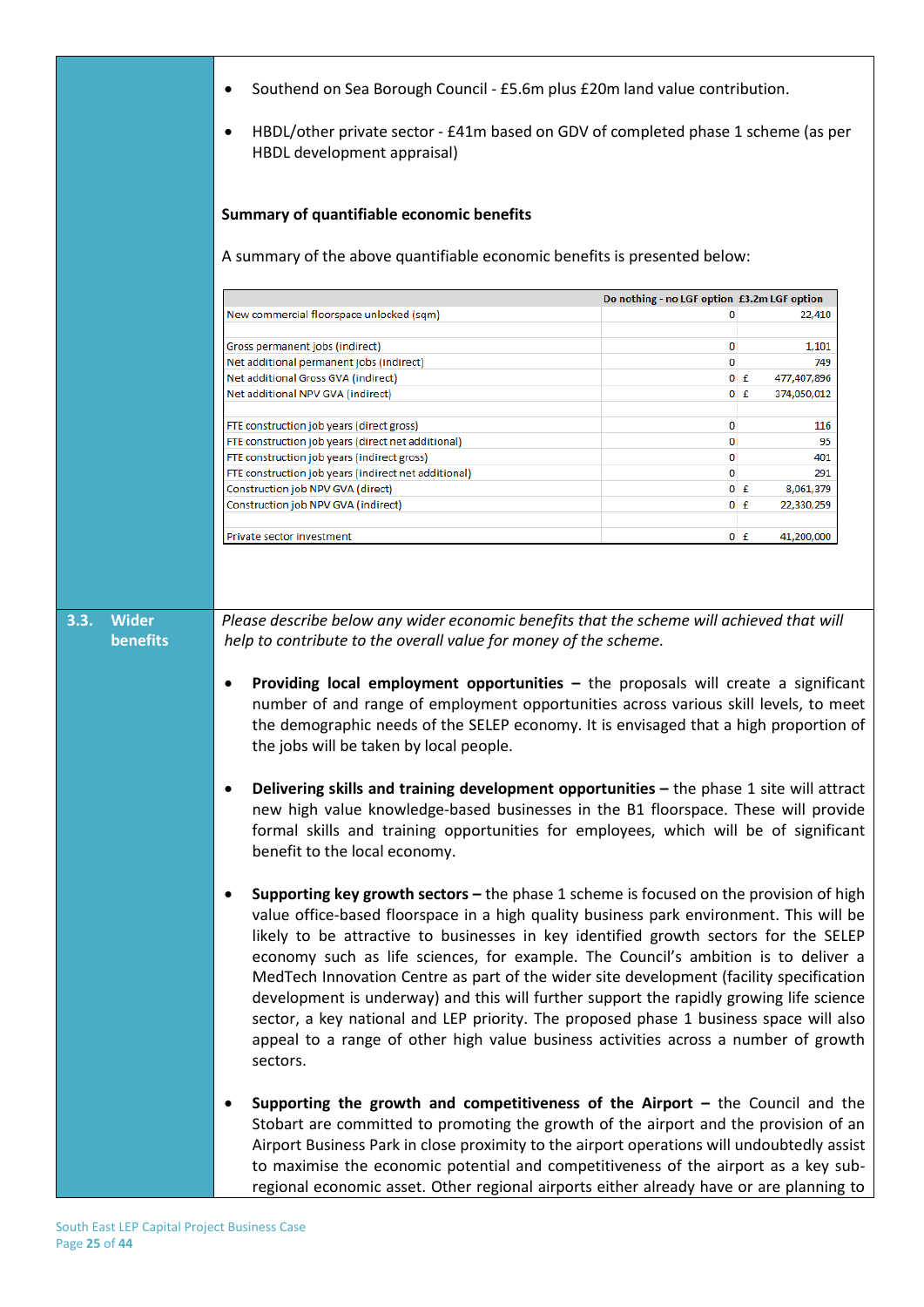|                                                 | deliver airport business parks and London Southend Airport needs this in order to be<br>competitive.                                                                                                                                                                                                                                                                                                                                                                                                                                                                                                                                                                                                                                                                                                                                                                                                                                                                                    |  |  |
|-------------------------------------------------|-----------------------------------------------------------------------------------------------------------------------------------------------------------------------------------------------------------------------------------------------------------------------------------------------------------------------------------------------------------------------------------------------------------------------------------------------------------------------------------------------------------------------------------------------------------------------------------------------------------------------------------------------------------------------------------------------------------------------------------------------------------------------------------------------------------------------------------------------------------------------------------------------------------------------------------------------------------------------------------------|--|--|
|                                                 | Addressing the lack of available employment land and attracting inward investment -<br>$\bullet$<br>there is a recognised lack of available/suitable employment land/premises in the local<br>area as evidenced through the most recent Employment Land Review (2014). As well as<br>providing land/premises for aviation/MRO related occupiers, the ABP will also address<br>the more general lack of land/premises to promote wider economic growth, business<br>and inward investment.                                                                                                                                                                                                                                                                                                                                                                                                                                                                                               |  |  |
|                                                 | Unlocking access to the former Brickworks site to the north of the site $-$ as part of the<br>٠<br>site road infrastructure, it is proposed to include a spine road to the north of the site to<br>provide an access point to unlock an adjacent brownfield site, in 3 <sup>rd</sup> party ownership, for<br>redevelopment for employment uses.                                                                                                                                                                                                                                                                                                                                                                                                                                                                                                                                                                                                                                         |  |  |
|                                                 | Driving SELEP economic competitiveness $-$ the proposals have the potential to attract<br>$\bullet$<br>significant inward investment and to enhance the overall offer of the SELEP economy as<br>a business destination to ensure that it can compete with other locations.                                                                                                                                                                                                                                                                                                                                                                                                                                                                                                                                                                                                                                                                                                             |  |  |
|                                                 | Delivering a bespoke new rugby club facility $-$ the proposals will directly provide a<br>٠<br>relocated rugby club in accordance with Sport England/RFU standards. This will provide<br>a new high quality recreational facility which could increase player participation,<br>recruitment and the profile of the local area more generally.                                                                                                                                                                                                                                                                                                                                                                                                                                                                                                                                                                                                                                           |  |  |
| <b>Standards</b><br>3.4.                        | Provide details of anticipated standards (such as BREEAM) that the project will achieve.                                                                                                                                                                                                                                                                                                                                                                                                                                                                                                                                                                                                                                                                                                                                                                                                                                                                                                |  |  |
|                                                 | The infrastructure works will be procured through the Council's existing contractor<br>framework. This sets out a requirement to ensure that appointed contractors deliver works<br>to required Council standards. All highway infrastructure will be adopted by the Council and<br>will need to be delivered to these standards.                                                                                                                                                                                                                                                                                                                                                                                                                                                                                                                                                                                                                                                       |  |  |
|                                                 | Commercial development that is delivered as a result of the phase 1 infrastructure scheme<br>will be delivered by HBDL as part of its DA with the Council. BREEAM Very Good will be the<br>minimum standard for buildings although BREEAM Excellent will initially be targeted for all<br>developments.                                                                                                                                                                                                                                                                                                                                                                                                                                                                                                                                                                                                                                                                                 |  |  |
| <b>Value for</b><br>3.5.<br>money<br>assessment | Value for Money Assessment<br>A summary of the value for money of the preferred option is presented below:                                                                                                                                                                                                                                                                                                                                                                                                                                                                                                                                                                                                                                                                                                                                                                                                                                                                              |  |  |
|                                                 | <b>VFM Indicator</b><br><b>No LGF option</b><br>£3.2m LGF option<br>NPV LGF cost per net additional permanent indirect job<br>$0$ $f$<br>4,274<br>$0$ $f$<br>NPV total public sector cost net additional permanent indirect job<br>11,734<br>BCR based on NPV LGF cost and NPV indirect permanent GVA<br>0<br>116.9 :: 1<br>0<br>BCR based on NPV total public sector cost and NPV indirect permanent GVA<br>42.6 :: 1<br>0<br>BCR based on NPV LGF cost and NPV direct construction GVA<br>2.5:1<br>This illustrates that the phase 1 scheme represents excellent value for money on the basis<br>that the headline cost per job figure is £4,200 of LGF per net additional job. The total public<br>sector cost per net additional job is only £11,700. These exclude construction job impacts.<br>Based on the potential to deliver £375m of net additional discounted Gross Value Added<br>(GVA) once the phase 1 scheme is completed and occupied (modelled over a 10 year period, |  |  |
|                                                 | assuming the market tested take-up rates), this equates to a Benefit Cost Ratio (BCR) of<br>117:1 based on the LGF cost and 42:1 based on total public sector costs (note that costs                                                                                                                                                                                                                                                                                                                                                                                                                                                                                                                                                                                                                                                                                                                                                                                                    |  |  |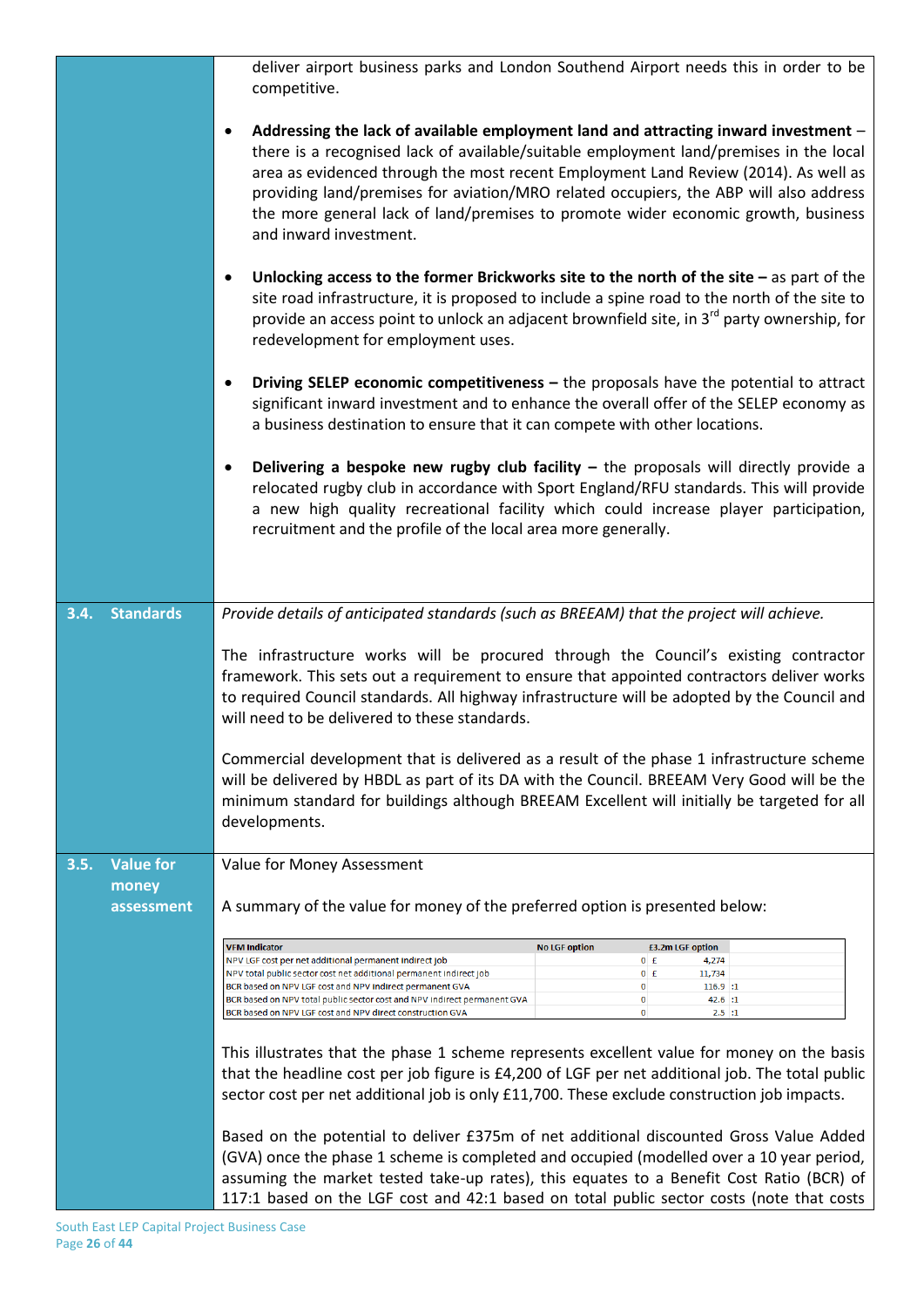have not been discounted as all infrastructure spend is in year 0). Even accounting for the direct construction related GVA associated with the implementation of the infrastructure scheme only, this produces a BCR of 2.5:1 based on the LGF cost of £3.2m, which is still within acceptable value for money parameters.

The recent HCA Best Practice Note entitled 'Calculating Cost per Job' (2015) identifies a midpoint gross public sector cost per net additional job of £39,000. A DCLG report entitled 'Valuing the benefits of regeneration (Economics paper 7: Volume I - Final Report, 2010) identified the overall Benefit Cost Ratio associated with regeneration expenditure to be 2.3:1. The PWC evaluation of RDA spend (2009) also identified an average BCR ratio of just over 3:1 for physical regeneration schemes nationally. We understand that a BCR of 2:1 was used by DCLG in assessing Growth Deal bids. The phase 1 scheme therefore represents very good value for money in light of these comparable benchmark value for money indicators.

Furthermore, based on the projected development value of the completed phase 1 scheme once occupied, the phase 1 project will result in £4.60 of private sector investment for every £1 of public sector funding.

### **Sensitivity Analysis/Optimism Bias**

The ABP project has been in development for several years and as such a significant amount of site and market technical due diligence and survey work has already been undertaken by HBDL and the Council to mitigate the potential for costs and values to vary significantly from those set out.

In the unlikely event that there are unforeseen cost increases which cannot be mitigated/managed within the budget, the Council would seek to meet these costs where possible. We have calculated the impact on value for money ratios of a 44% increase in project costs (44% being the 'recommended adjustment ranges' in the Government's Optimism Bias Supplementary Green Book Guidance for standard civil engineering projects), assuming the increase is met by additional public sector money. This situation is highly unlikely but we have calculated this for completeness in accordance with the Green Book guidance. If the phase 1 total NPV public sector costs increase by 44% to £12.6m, based on the delivery of a total of 749 net additional indirect permanent jobs, this still equates to only £16,800 per net additional job, representing very good public sector value for money. From an LGF funding only perspective, the LGF cost per net additional job increases to c.6,000 which still represents very good value for money. In terms of the BCR, this reduces to 81:1 based on the LGF funding alone and 30:1 based on total public sector costs, still representing very good value for money. Further scenarios around reduced/delayed employment take-up could also be modelled if required but have not been modelled at this stage.

| 3.6. Transport<br>scheme<br>assessment | Provide a brief description of a modelling and appraisal methodology – including details of<br>data source (supported by LMVR, forecasting report, data collection and analysis reports<br>following the Major Schemes Business Case checklist)            |
|----------------------------------------|------------------------------------------------------------------------------------------------------------------------------------------------------------------------------------------------------------------------------------------------------------|
|                                        | Show sufficient information to demonstrate the analysis supporting the economic case<br>fitness for purpose.                                                                                                                                               |
|                                        | The level of detail in the appraisal summary table should be proportionate to the scale of<br>expected impact with particular emphasis placed on the assessment of carbon, air quality,<br>bus usage, sustainability modes, accessibility and road safety. |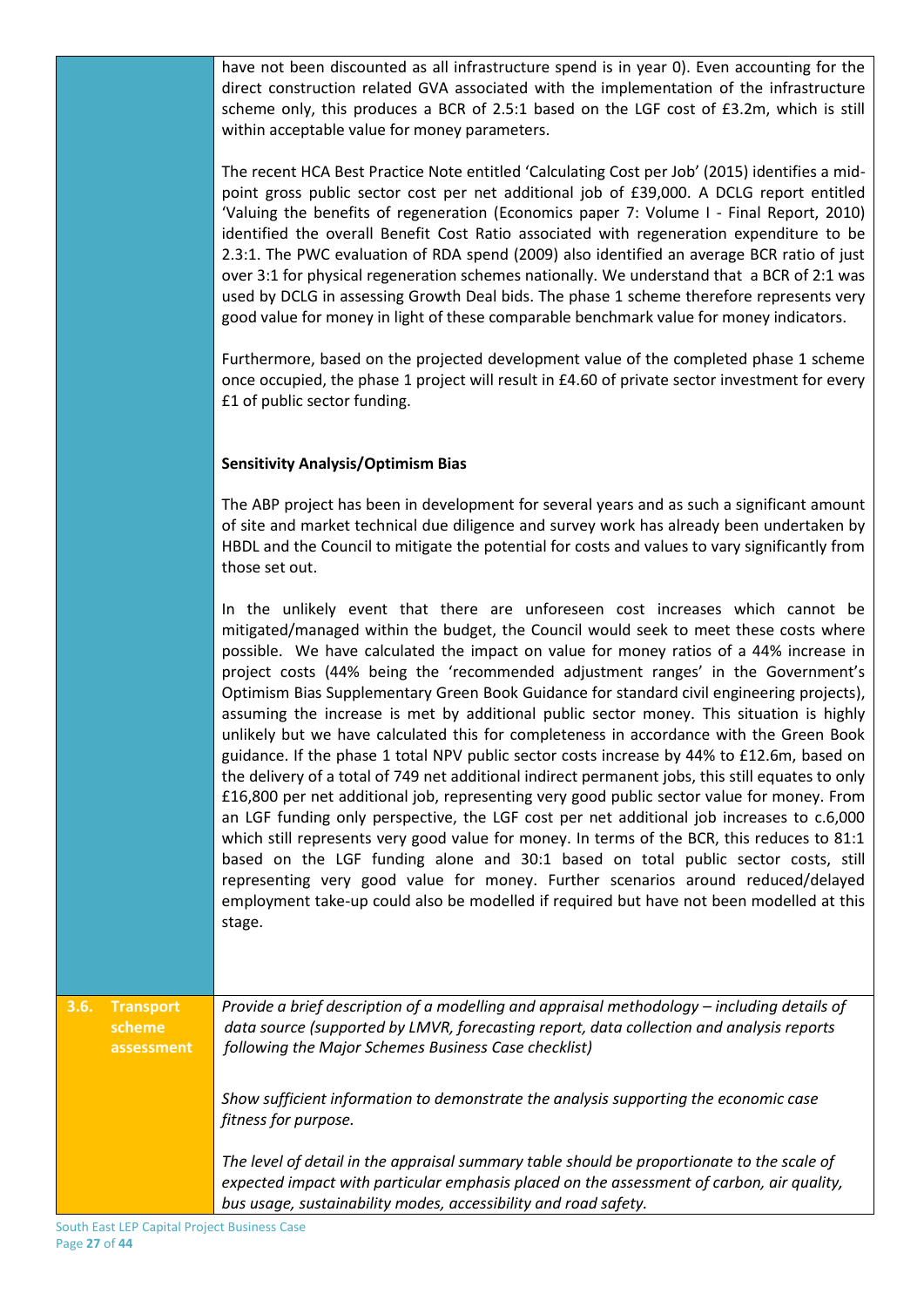|      |                | Please include information on wider economic benefits                                                                                                                                                                                                                                                                                                                                                                                                                                                                                                                                                                                                                                                        |
|------|----------------|--------------------------------------------------------------------------------------------------------------------------------------------------------------------------------------------------------------------------------------------------------------------------------------------------------------------------------------------------------------------------------------------------------------------------------------------------------------------------------------------------------------------------------------------------------------------------------------------------------------------------------------------------------------------------------------------------------------|
| 3.7. | <b>Options</b> | Assessment of options considered- including do nothing, do minimum etc<br>1.                                                                                                                                                                                                                                                                                                                                                                                                                                                                                                                                                                                                                                 |
|      | assessed       | Recommended option. How do its impacts compare with the other options considered?<br>2.                                                                                                                                                                                                                                                                                                                                                                                                                                                                                                                                                                                                                      |
|      |                | Transport assessment of options<br>Please provide a description of at least 4 options (or choices) for investment, together with<br>their relative advantages and disadvantages (a SWOT analysis):<br>Do nothing<br>٠<br>Do minimum<br>Do something<br>Do optimum<br>Please bear in mind that:<br>these options may differ in potential business scope, service solution, service delivery,<br>implementation and funding, depending on the nature of the investment<br>the investment appraisal for each option should be contained as an appendix and<br>$\bullet$<br>prepared in accordance with the tools and techniques set out in the WebTAG, Capital<br>Investment Manual and HM Treasury Green Book. |
|      |                |                                                                                                                                                                                                                                                                                                                                                                                                                                                                                                                                                                                                                                                                                                              |

#### **3.8. Transport KPIs**

| <b>Key performance</b><br><b>indicators</b> | Unit                                                                                                                                                                                                                                 | AM Peak - Weekday | <b>PM Peak - Weekday</b> | <b>Interpeak - Weekday</b> |
|---------------------------------------------|--------------------------------------------------------------------------------------------------------------------------------------------------------------------------------------------------------------------------------------|-------------------|--------------------------|----------------------------|
| Congestion relief                           |                                                                                                                                                                                                                                      |                   |                          |                            |
| road schemes                                |                                                                                                                                                                                                                                      |                   |                          |                            |
| Congestion relief                           |                                                                                                                                                                                                                                      |                   |                          |                            |
| through public                              |                                                                                                                                                                                                                                      |                   |                          |                            |
| transport, demand                           |                                                                                                                                                                                                                                      |                   |                          |                            |
| management and                              |                                                                                                                                                                                                                                      |                   |                          |                            |
| others                                      |                                                                                                                                                                                                                                      |                   |                          |                            |
| Access to                                   |                                                                                                                                                                                                                                      |                   |                          |                            |
| development site                            |                                                                                                                                                                                                                                      |                   |                          |                            |
| schemes                                     |                                                                                                                                                                                                                                      |                   |                          |                            |
| Structural                                  |                                                                                                                                                                                                                                      |                   |                          |                            |
| maintenance                                 |                                                                                                                                                                                                                                      |                   |                          |                            |
| schemes                                     |                                                                                                                                                                                                                                      |                   |                          |                            |
| <b>Assumptions</b><br>3.9.                  | List all assumptions made for transport modelling and approach. WebTAG sets out<br>assumptions that should be used in the conduct of transport studies.<br>In addition, please list any further assumptions supporting the analysis. |                   |                          |                            |
| 3.10. Sensitivity<br>tests                  | Set out your sensitivity tests considering risks, uncertainties and sensitivities associated with<br>the project                                                                                                                     |                   |                          |                            |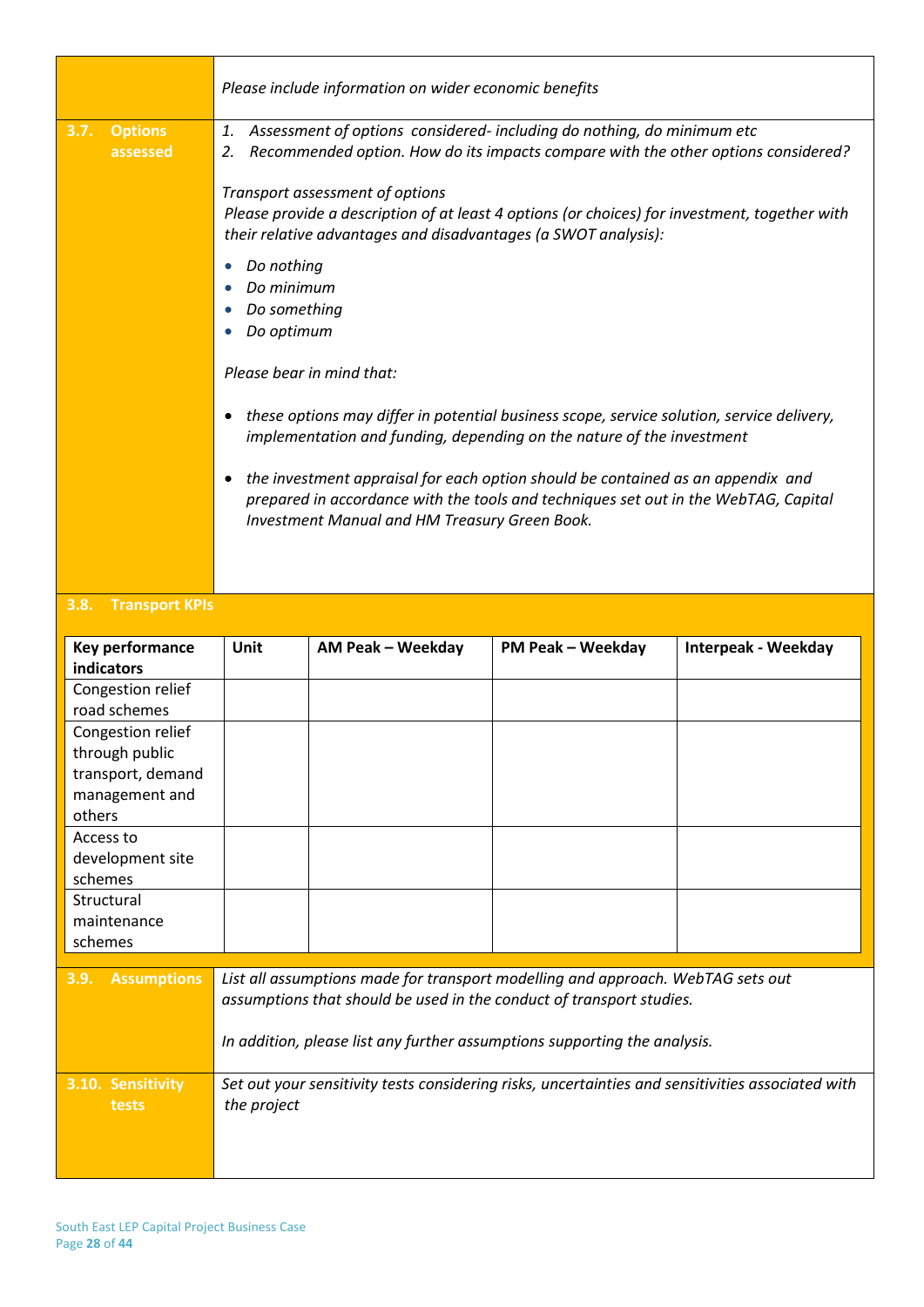#### **3.11. Appraisal summary**

#### *Provide positive and negative impacts of the scheme in the table below. Please adhere to WebTAG guidance.*

| <b>Category of impact</b> | <b>Impacts typically</b><br>monetised                                              | Impacts that can be<br>monetised          | <b>Impacts currently normally</b><br>monetised  |
|---------------------------|------------------------------------------------------------------------------------|-------------------------------------------|-------------------------------------------------|
| Economy                   | Business users and<br>providers                                                    | Reliability regeneration<br>Wider impacts | Townscape heritage                              |
| Environment               | Noise; Air Quality<br>Greenhouse Gas                                               | Lanscape                                  | <b>Biodiversity Water</b><br>Security Access to |
| Social                    | Commuting and other users<br>Accidents<br>Physical activity and journey<br>quality | Reliability option and non-<br>use values | <b>Services Affordability</b><br>Severance      |
| Public accounts           | Cost to broad transport<br>budget<br>Indirect tax                                  |                                           |                                                 |

#### **3.12. Transport value for money statement –** *See guidance*

|                       | Present values in 2010 prices and values |
|-----------------------|------------------------------------------|
| <b>PVB</b>            |                                          |
| <b>PVC</b>            |                                          |
| $NPV = PVB - PVC$     |                                          |
| Initial BCR = PVB/PVC |                                          |

#### **3.13. Value for money summary -** *worked example*

*Please identify the category of VfM based on Benefit Cost Ratio (BCR) of the scheme using monetised impacts in line* 

- 
- 

- 
- 
- 
- 

|                     | Assessment             | <b>Detail</b>                                                   |
|---------------------|------------------------|-----------------------------------------------------------------|
| Initial BCR         | $1.5$ (BCR)            | Estimated using WebTAG guidance                                 |
| <b>Adjusted BCR</b> | $1.9$ (BCR)            | Includes estimates for reliability impacts                      |
| Qualitative         | Largely beneficial     | There is strong evident of impacts relating to severance and    |
| Assessment          |                        | security benefits                                               |
| Key risks,          | Risks reflected in VfM | Cost estimates are not final. Higher optimism bias rate applied |
| sensitivities       | conclusion             | to account for uncertainty in cost estimates                    |
| VfM category        | Medium/high            | Qualitative assessment suggests BCR may be high.                |

South East LEP Capital Project Business Case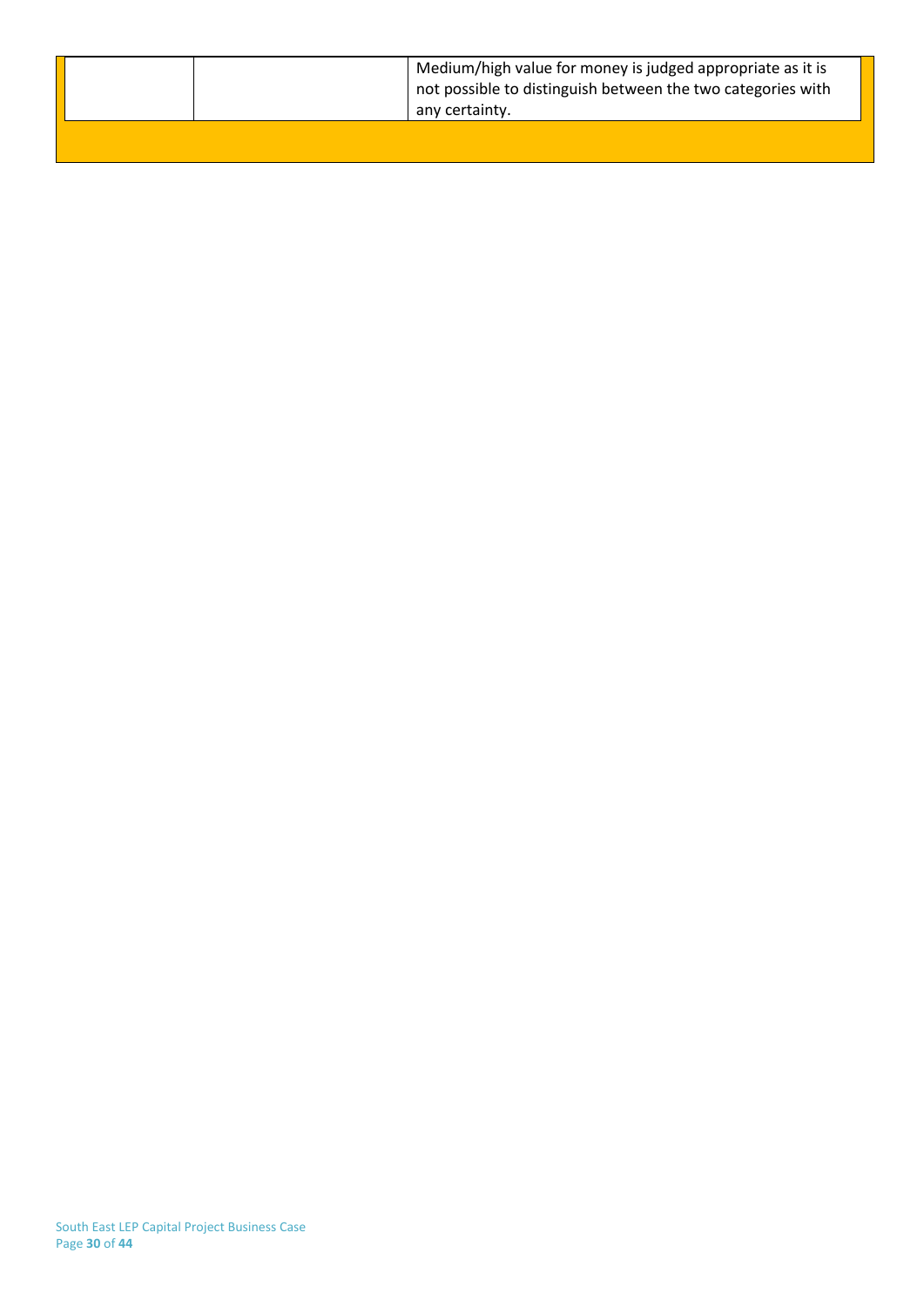### **4. COMMERCIAL CASE**

*The commercial case determines whether the scheme is commercially viable. It presents evidence on risk allocation and transfer, contract timescales, implementation timescales and details of the capability and skills of the team delivering the project.*

| 4.1. | Procurement                       | Please provide details of the procurement route and strategy that will be used for the<br>project. This should include details of the procurement mechanism to be used, details<br>of whether it is an existing framework and contract, the timescales associated with<br>the procurements and details of other routes that were considered for delivery and<br>reasons why these were rejected.<br>In accordance with the terms of the Development Agreement (DA) that is in place<br>between the Council and HBDL, it will be HBDL's responsibility to lead and manage<br>the procurement of the proposed phase 1 infrastructure works. This will need to be<br>undertaken in accordance with the Council's Contract Procedures Rules and current<br>3 year Procurement Strategy. The exact format of the procurement process has yet<br>to be confirmed but HBDL will be expected to undertake a procedure which is<br>compliant with Council/EU procurement rules and which demonstrates that it has<br>secured best value from a public sector investment perspective. It is proposed that<br>separate contracts will be tendered for the different elements of the infrastructure<br>scheme including the phase 1 infrastructure works, the rugby club construction, and<br>the new sports pitches and an appropriate timescale has been allowed for within the<br>work programme to reflect this. This could therefore result in the value of the works<br>packages falling below the OJEU threshold. Both HBDL and the Council are highly<br>experienced in the procurement of works of this nature which assists to mitigate<br>against any risks at this stage. |
|------|-----------------------------------|---------------------------------------------------------------------------------------------------------------------------------------------------------------------------------------------------------------------------------------------------------------------------------------------------------------------------------------------------------------------------------------------------------------------------------------------------------------------------------------------------------------------------------------------------------------------------------------------------------------------------------------------------------------------------------------------------------------------------------------------------------------------------------------------------------------------------------------------------------------------------------------------------------------------------------------------------------------------------------------------------------------------------------------------------------------------------------------------------------------------------------------------------------------------------------------------------------------------------------------------------------------------------------------------------------------------------------------------------------------------------------------------------------------------------------------------------------------------------------------------------------------------------------------------------------------------------------------------------------------------------------------------------------------------------|
| 4.2. | <b>Commercial</b><br>dependencies | As previously identified in sections 2.6-2.7, there are several commercial<br>dependencies linked to scheme delivery at present. These include:<br>Planning $-$ a planning decision is due in February 2016 and this remains a risk                                                                                                                                                                                                                                                                                                                                                                                                                                                                                                                                                                                                                                                                                                                                                                                                                                                                                                                                                                                                                                                                                                                                                                                                                                                                                                                                                                                                                                       |
|      |                                   | until then, although the fact that the site is allocated in the adopted JAAP means<br>that planning risks are very low.                                                                                                                                                                                                                                                                                                                                                                                                                                                                                                                                                                                                                                                                                                                                                                                                                                                                                                                                                                                                                                                                                                                                                                                                                                                                                                                                                                                                                                                                                                                                                   |
|      |                                   | Market demand from occupiers - at present there are no pre-lets in place,<br>however, a developer has been appointed and a DA is in place. A marketing<br>strategy is yet to commence and there are already a number of identified<br>occupier interests in the site.                                                                                                                                                                                                                                                                                                                                                                                                                                                                                                                                                                                                                                                                                                                                                                                                                                                                                                                                                                                                                                                                                                                                                                                                                                                                                                                                                                                                     |
|      |                                   | Formal agreement from the rugby club to relocate to facilitate delivery - this is a<br>key dependency and negotiations with the rugby club are ongoing. A linked<br>planning application has been submitted to support the relocation of this and the<br>Council funding has been allocated to enable this.                                                                                                                                                                                                                                                                                                                                                                                                                                                                                                                                                                                                                                                                                                                                                                                                                                                                                                                                                                                                                                                                                                                                                                                                                                                                                                                                                               |
| 4.3. | <b>Commercial</b>                 | Please can you identify how the project will be commercially sustainable? Will the                                                                                                                                                                                                                                                                                                                                                                                                                                                                                                                                                                                                                                                                                                                                                                                                                                                                                                                                                                                                                                                                                                                                                                                                                                                                                                                                                                                                                                                                                                                                                                                        |
|      | sustainability                    | project require on going revenue support? If so how will this be funded?                                                                                                                                                                                                                                                                                                                                                                                                                                                                                                                                                                                                                                                                                                                                                                                                                                                                                                                                                                                                                                                                                                                                                                                                                                                                                                                                                                                                                                                                                                                                                                                                  |
|      |                                   | The project will be commercially sustainable for a number of reasons:                                                                                                                                                                                                                                                                                                                                                                                                                                                                                                                                                                                                                                                                                                                                                                                                                                                                                                                                                                                                                                                                                                                                                                                                                                                                                                                                                                                                                                                                                                                                                                                                     |
|      |                                   | The new access roundabout and spur road off this into the site will become<br>adopted as Council highways and the Council will be fully responsible for the                                                                                                                                                                                                                                                                                                                                                                                                                                                                                                                                                                                                                                                                                                                                                                                                                                                                                                                                                                                                                                                                                                                                                                                                                                                                                                                                                                                                                                                                                                               |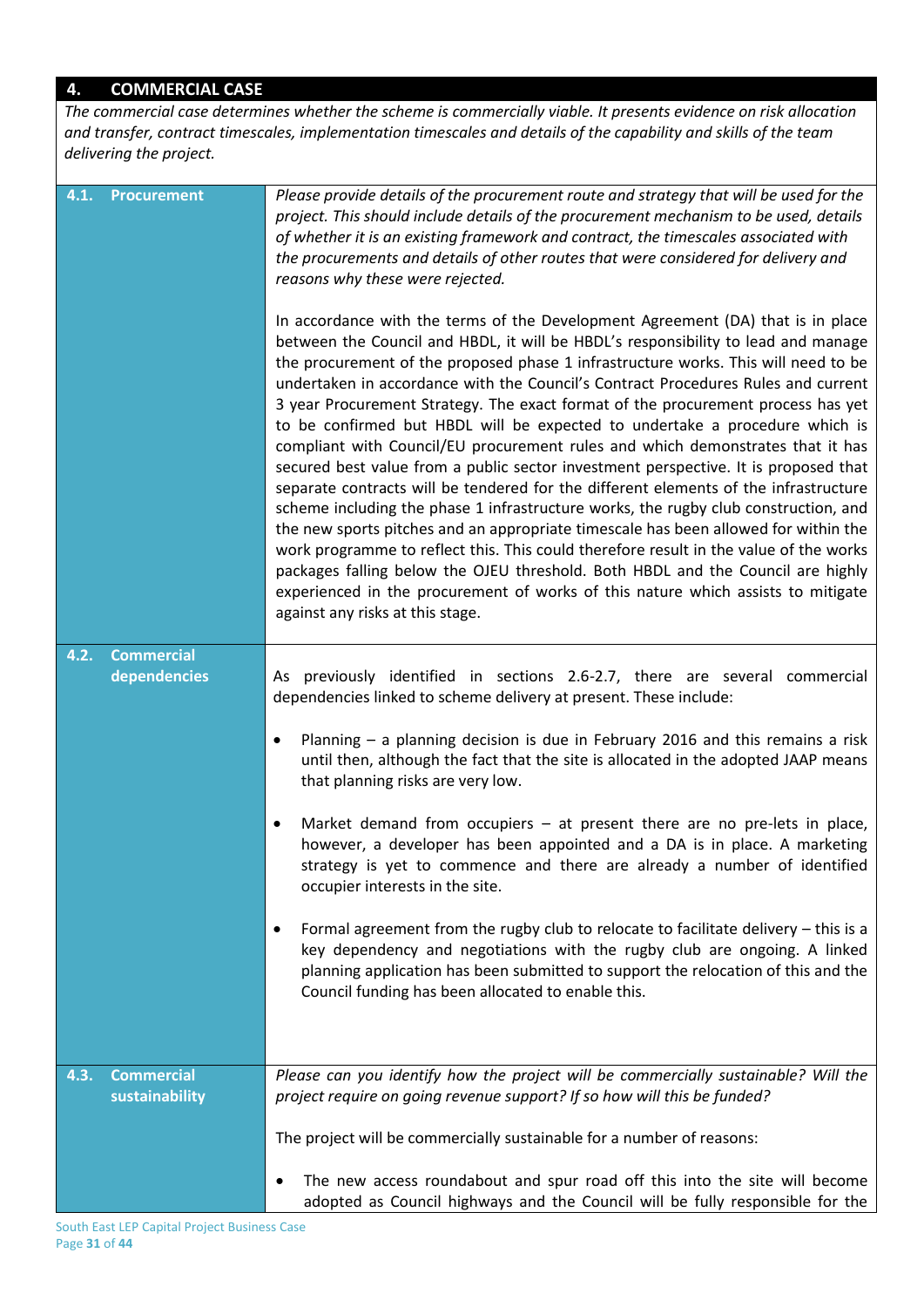|                                                             | costs associated with maintaining this<br>New utility based infrastructure to the site will be maintained by the relevant<br>$\bullet$<br>utility provider<br>As landowner, the Council will take responsibility for funding any ongoing<br>٠<br>revenue costs that arise on the business park site<br>Once the infrastructure is completed and the development plots are unlocked,<br>$\bullet$<br>the intention is that HBDL as development partner, will then build plots out on a<br>design and build basis to meet occupier needs and specifications. The intention is<br>then to lease the completed phase 1 floorspace to occupiers to provide the<br>Council with an ongoing revenue stream. A service charge will also be<br>incorporated within the overall occupancy cost to occupiers and this will be used<br>to offset some of the wider estate management costs associated with the<br>business park. The fact that the infrastructure scheme will unlock a first phase<br>commercially viable development scheme which will generate rental income to<br>the Council therefore mitigates any concerns around the extent to which any<br>ongoing revenue costs may be met.                                                                                                                                                                                                                                                                                                                                                                                                                                                                                                                           |
|-------------------------------------------------------------|---------------------------------------------------------------------------------------------------------------------------------------------------------------------------------------------------------------------------------------------------------------------------------------------------------------------------------------------------------------------------------------------------------------------------------------------------------------------------------------------------------------------------------------------------------------------------------------------------------------------------------------------------------------------------------------------------------------------------------------------------------------------------------------------------------------------------------------------------------------------------------------------------------------------------------------------------------------------------------------------------------------------------------------------------------------------------------------------------------------------------------------------------------------------------------------------------------------------------------------------------------------------------------------------------------------------------------------------------------------------------------------------------------------------------------------------------------------------------------------------------------------------------------------------------------------------------------------------------------------------------------------------------------------------------------------------------------------------|
| <b>Compatibility with</b><br>4.4.<br><b>State Aid rules</b> | State Aid arises whenever state support is used in the provision of goods or services<br>by particular undertakings in a given market where these funds would distort that<br>market and affect the ability of undertakings in the EU to compete on a level playing<br>field.<br>This project is considered State Aid compliant on the basis that it relates to public<br>sector investment in general infrastructure that will be open to the public on a free<br>and non-discriminatory basis. It is recognised that there is always incidental benefit<br>to someone when the state funds infrastructure works but if the predominant effect<br>is for the general good rather than a specific undertaking, it should qualify as general<br>infrastructure and not State Aid. Based on the fact that the infrastructure works will<br>bring wide benefits for the surrounding area in terms of improved roads and<br>accessibility, they constitute general public infrastructure and as such do not<br>constitute State Aid to any particular recipient. Furthermore, given that the agreed<br>DA with HBDL identifies that the public sector will contribute funding towards the<br>delivery of site infrastructure, the use of LGF to part fund these works will not result<br>in any additional benefit to HBDL, which was procured as the Council's preferred<br>development partner through a fully compliant OJEU process. Furthermore, any<br>increase in site value that arises as a result of the publicly funded infrastructure<br>works will be attributable to the Council as landowner and therefore does not give<br>rise to any State Aid issues.<br><b>STATE AID</b><br><b>DECLARATION FORM</b> |
| <b>Commercial viability</b><br>4.5.                         | Please provide:<br>Evidence to show the risk allocation and transfer between the promoter and<br>1.<br>contractor and timescales identified in procurement and/or contract<br>management strategy<br>HBDL will take full responsibility for all elements of procurement in relation to the<br>Phase 1 infrastructure scheme and this will need to undertaken in accordance with<br>the Council's Contracts Procedure Rules as per the terms of the DA between the<br>Council and HBDL. HBDL will develop tender documents which will then transfer risks                                                                                                                                                                                                                                                                                                                                                                                                                                                                                                                                                                                                                                                                                                                                                                                                                                                                                                                                                                                                                                                                                                                                                            |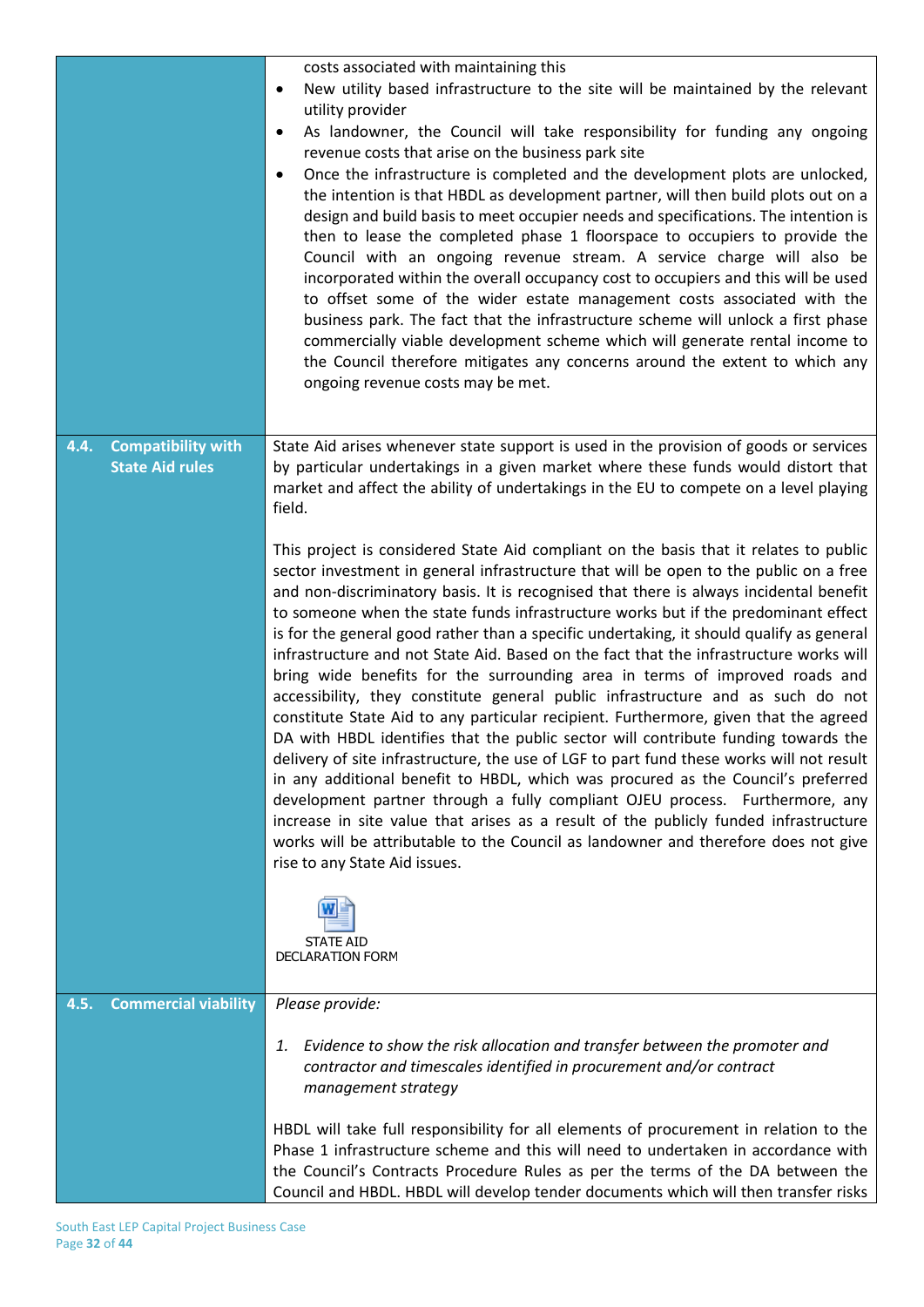as appropriate to the contractors as part of this procurement process, ensuring that all appointed contractors have minimum thresholds of insurance cover as per the Council's Contract Procedure Rules. All tender documents will be reviewed and agreed by the Council in advance of being posted and the Council will need to be satisfied that the risk allocation is satisfactory.

#### *2. Definition of approach taken to assess commercial viability*

Commercial viability has been a consideration throughout the development of this scheme at a number of levels. The cost plan includes a 6% overhead and profit margin assumption for all infrastructure works which effectively represents the contractors' profit associated with delivering the prescribed phase 1 infrastructure works. This has been determined by external cost consultants and is considered a satisfactory market rate. Once the infrastructure has been delivered, HBDL as the Council's development partner will then develop out the phase 1 plots as and when occupier commitments to lease floorspace come forward. This will be on the basis of the Development Agreement which the Council has in place with HBDL. HBDL will be able to take a level of developers' profit from delivering the schemes in accordance with this and has prepared development appraisals (an appraisal is attached to this business case) which demonstrate that the phase 1 scheme is commercially viable subject to the public sector funding the required abnormal site infrastructure costs to address the current viability gap that exists as a result of these abnormal costs and the likely values that will be achieved.

#### *3. Arrangements for cost overrun*

The Council, as landowner and scheme promoter, will be responsible for any cost over-runs associated with the delivery of the phase 1 infrastructure scheme as proposed. Costs have been provided by professional cost consultants and include a 5% contingency which is considered reasonable at this stage.

#### *4. Letter from S151 officer.*

See attached s151 letter from the Council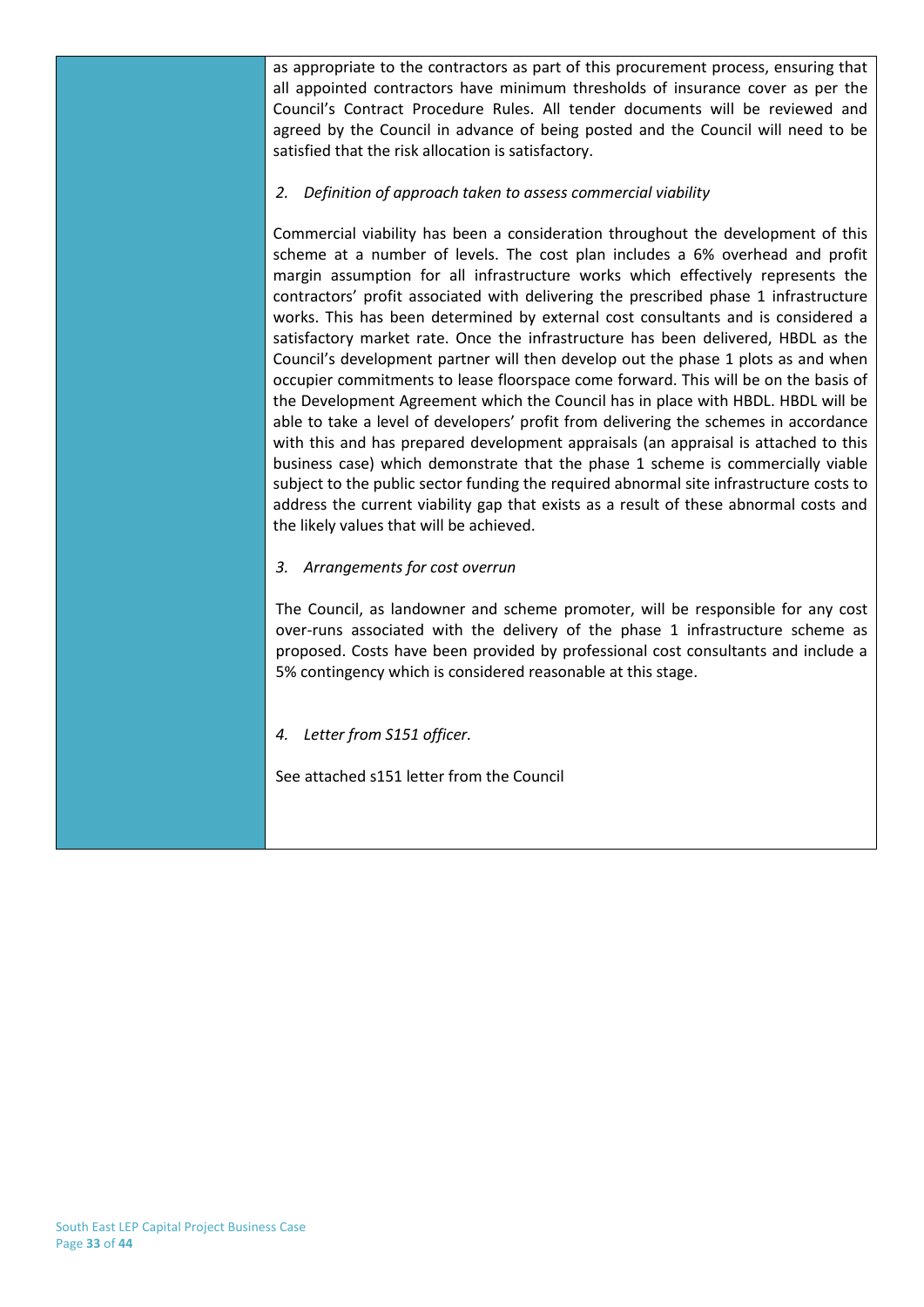| 5.                                                              | <b>FINANCIAL CASE</b> |                                                                                                                                                                                                                                                                                                                                                                                                                                                                                                                                                                                                                                                                                                                                                                                                                                                                                                                                                                                                                                                                                                                                                  |                     |  |
|-----------------------------------------------------------------|-----------------------|--------------------------------------------------------------------------------------------------------------------------------------------------------------------------------------------------------------------------------------------------------------------------------------------------------------------------------------------------------------------------------------------------------------------------------------------------------------------------------------------------------------------------------------------------------------------------------------------------------------------------------------------------------------------------------------------------------------------------------------------------------------------------------------------------------------------------------------------------------------------------------------------------------------------------------------------------------------------------------------------------------------------------------------------------------------------------------------------------------------------------------------------------|---------------------|--|
|                                                                 |                       | To be completed in conjunction with the spreadsheet in Part B                                                                                                                                                                                                                                                                                                                                                                                                                                                                                                                                                                                                                                                                                                                                                                                                                                                                                                                                                                                                                                                                                    |                     |  |
| <b>Total project cost</b><br>5.1.<br>and basis for<br>estimates |                       | The total estimated cost of the phase 1 infrastructure scheme at this stage is<br>£8.82m. This is based on a preliminary cost plan prepared by Burnley Wilson Fish<br>cost consultants in October 2015. Costs are based on initial technical work and<br>outline scheme designs (prepared by Jefferson Sheard Architects) that have been<br>undertaken to date to inform site development feasibility, the JAAP evidence base<br>and the recent planning applications. A number of technical studies relating to<br>surface water drainage and transport/access have been undertaken to inform this,<br>including highways designs by Vectos.<br>Cost estimates have had to be assumed at this stage in relation to incoming service<br>infrastructure requirements pending receipt of quotations from statutory providers.<br>The cost plan includes a 5% contingency, professional fees allowance and allowance<br>for inflation. It excludes VAT and other typically excluded cost items at this stage<br>such as finance charges and planning fees etc. A summary breakdown of the £8.82m<br>phase 1 infrastructure cost is presented below: |                     |  |
|                                                                 |                       |                                                                                                                                                                                                                                                                                                                                                                                                                                                                                                                                                                                                                                                                                                                                                                                                                                                                                                                                                                                                                                                                                                                                                  |                     |  |
|                                                                 |                       | Phase 1 Infrastructure Scheme - Cost Summary                                                                                                                                                                                                                                                                                                                                                                                                                                                                                                                                                                                                                                                                                                                                                                                                                                                                                                                                                                                                                                                                                                     |                     |  |
|                                                                 |                       | <b>Cost Item</b>                                                                                                                                                                                                                                                                                                                                                                                                                                                                                                                                                                                                                                                                                                                                                                                                                                                                                                                                                                                                                                                                                                                                 | <b>Capital cost</b> |  |
|                                                                 |                       | <b>Infrastructure</b>                                                                                                                                                                                                                                                                                                                                                                                                                                                                                                                                                                                                                                                                                                                                                                                                                                                                                                                                                                                                                                                                                                                            |                     |  |
|                                                                 |                       |                                                                                                                                                                                                                                                                                                                                                                                                                                                                                                                                                                                                                                                                                                                                                                                                                                                                                                                                                                                                                                                                                                                                                  |                     |  |
|                                                                 |                       | Off site plus site wide drainage works                                                                                                                                                                                                                                                                                                                                                                                                                                                                                                                                                                                                                                                                                                                                                                                                                                                                                                                                                                                                                                                                                                           |                     |  |
|                                                                 |                       | Off-site Highway Works (incl stat fees)                                                                                                                                                                                                                                                                                                                                                                                                                                                                                                                                                                                                                                                                                                                                                                                                                                                                                                                                                                                                                                                                                                          | 1,192,000           |  |
|                                                                 |                       | Incoming Services Infrastructure                                                                                                                                                                                                                                                                                                                                                                                                                                                                                                                                                                                                                                                                                                                                                                                                                                                                                                                                                                                                                                                                                                                 | 750,000             |  |
|                                                                 |                       | Drainage infrastructure                                                                                                                                                                                                                                                                                                                                                                                                                                                                                                                                                                                                                                                                                                                                                                                                                                                                                                                                                                                                                                                                                                                          | 791,000             |  |
|                                                                 |                       | Professional design fees @ 6%                                                                                                                                                                                                                                                                                                                                                                                                                                                                                                                                                                                                                                                                                                                                                                                                                                                                                                                                                                                                                                                                                                                    | 163,980             |  |
|                                                                 |                       | Contingency @ 5%                                                                                                                                                                                                                                                                                                                                                                                                                                                                                                                                                                                                                                                                                                                                                                                                                                                                                                                                                                                                                                                                                                                                 | 144,849             |  |
|                                                                 |                       | Inflation @ 4% (completion Nov/Dec 2014)                                                                                                                                                                                                                                                                                                                                                                                                                                                                                                                                                                                                                                                                                                                                                                                                                                                                                                                                                                                                                                                                                                         | 121,673             |  |
|                                                                 |                       | Sub-total                                                                                                                                                                                                                                                                                                                                                                                                                                                                                                                                                                                                                                                                                                                                                                                                                                                                                                                                                                                                                                                                                                                                        | 3,163,502           |  |
|                                                                 |                       |                                                                                                                                                                                                                                                                                                                                                                                                                                                                                                                                                                                                                                                                                                                                                                                                                                                                                                                                                                                                                                                                                                                                                  |                     |  |
|                                                                 |                       | On-site                                                                                                                                                                                                                                                                                                                                                                                                                                                                                                                                                                                                                                                                                                                                                                                                                                                                                                                                                                                                                                                                                                                                          |                     |  |
|                                                                 |                       | <b>Site levelling</b>                                                                                                                                                                                                                                                                                                                                                                                                                                                                                                                                                                                                                                                                                                                                                                                                                                                                                                                                                                                                                                                                                                                            | 169,000             |  |
|                                                                 |                       | Circulation roads and roundabout within business park                                                                                                                                                                                                                                                                                                                                                                                                                                                                                                                                                                                                                                                                                                                                                                                                                                                                                                                                                                                                                                                                                            | 1,181,000           |  |
|                                                                 |                       | Soft landscaping                                                                                                                                                                                                                                                                                                                                                                                                                                                                                                                                                                                                                                                                                                                                                                                                                                                                                                                                                                                                                                                                                                                                 | 177,000             |  |
|                                                                 |                       | Professional design fees @ 6%                                                                                                                                                                                                                                                                                                                                                                                                                                                                                                                                                                                                                                                                                                                                                                                                                                                                                                                                                                                                                                                                                                                    | 91,620              |  |
|                                                                 |                       | Contingency @ 5%                                                                                                                                                                                                                                                                                                                                                                                                                                                                                                                                                                                                                                                                                                                                                                                                                                                                                                                                                                                                                                                                                                                                 | 80,931              |  |
|                                                                 |                       | Inflation @ 4% (completion Nov/Dec 2014)                                                                                                                                                                                                                                                                                                                                                                                                                                                                                                                                                                                                                                                                                                                                                                                                                                                                                                                                                                                                                                                                                                         | 67,982              |  |
|                                                                 |                       | Sub-total                                                                                                                                                                                                                                                                                                                                                                                                                                                                                                                                                                                                                                                                                                                                                                                                                                                                                                                                                                                                                                                                                                                                        | 1,767,533           |  |
|                                                                 |                       | Rugby club relocation                                                                                                                                                                                                                                                                                                                                                                                                                                                                                                                                                                                                                                                                                                                                                                                                                                                                                                                                                                                                                                                                                                                            |                     |  |
|                                                                 |                       | New rugby clubhouse (8 changing room RFU compliant)                                                                                                                                                                                                                                                                                                                                                                                                                                                                                                                                                                                                                                                                                                                                                                                                                                                                                                                                                                                                                                                                                              | 2,031,000           |  |
|                                                                 |                       | External works (parking/access)                                                                                                                                                                                                                                                                                                                                                                                                                                                                                                                                                                                                                                                                                                                                                                                                                                                                                                                                                                                                                                                                                                                  | 420,000             |  |
|                                                                 |                       | Professional fees @ 8%                                                                                                                                                                                                                                                                                                                                                                                                                                                                                                                                                                                                                                                                                                                                                                                                                                                                                                                                                                                                                                                                                                                           | 162,000             |  |
|                                                                 |                       | Contingency @ 5%                                                                                                                                                                                                                                                                                                                                                                                                                                                                                                                                                                                                                                                                                                                                                                                                                                                                                                                                                                                                                                                                                                                                 | 131,000             |  |
|                                                                 |                       | Inflation @ 7%                                                                                                                                                                                                                                                                                                                                                                                                                                                                                                                                                                                                                                                                                                                                                                                                                                                                                                                                                                                                                                                                                                                                   | 192,000             |  |
|                                                                 |                       | New rugby pitches                                                                                                                                                                                                                                                                                                                                                                                                                                                                                                                                                                                                                                                                                                                                                                                                                                                                                                                                                                                                                                                                                                                                | 703,000             |  |
|                                                                 |                       | Allowance for archaeological surveys                                                                                                                                                                                                                                                                                                                                                                                                                                                                                                                                                                                                                                                                                                                                                                                                                                                                                                                                                                                                                                                                                                             | 250,000             |  |
|                                                                 |                       | Sub-total                                                                                                                                                                                                                                                                                                                                                                                                                                                                                                                                                                                                                                                                                                                                                                                                                                                                                                                                                                                                                                                                                                                                        | 3,889,000           |  |
|                                                                 |                       | Total phase 1 infrastructure cost                                                                                                                                                                                                                                                                                                                                                                                                                                                                                                                                                                                                                                                                                                                                                                                                                                                                                                                                                                                                                                                                                                                | 8,820,035           |  |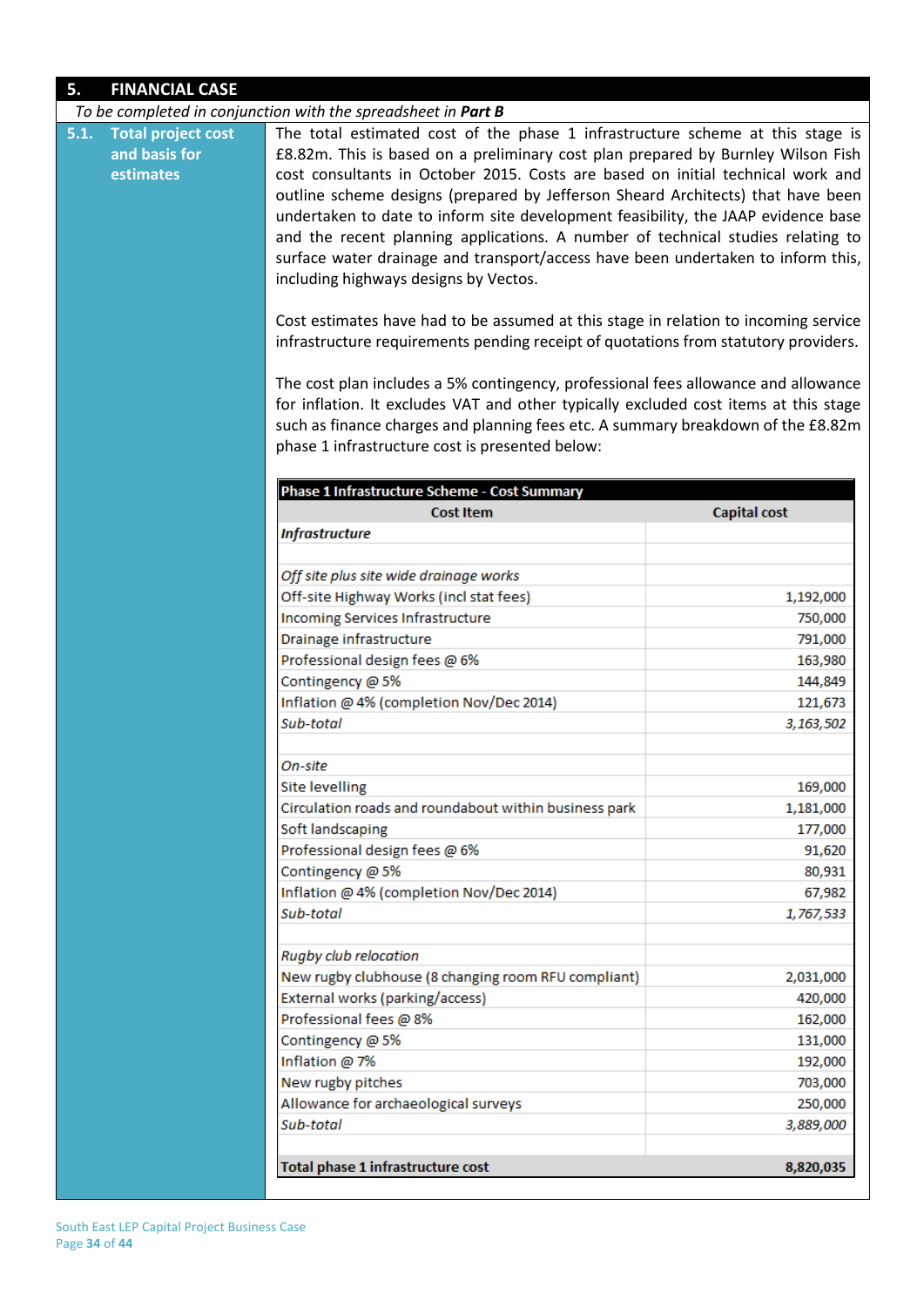| 5.2. | <b>Total SELEP funding</b><br>request | £3.2m of LGF is being sought to enable the delivery of this phase 1 scheme                                                                                                                                                                                                                                                                                                                                                                                                                                                                          |
|------|---------------------------------------|-----------------------------------------------------------------------------------------------------------------------------------------------------------------------------------------------------------------------------------------------------------------------------------------------------------------------------------------------------------------------------------------------------------------------------------------------------------------------------------------------------------------------------------------------------|
| 5.3. | <b>Other sources of</b><br>funding    | Southend Council will fund the remaining £5.62m of cost associated with delivering<br>this phase 1 infrastructure scheme. This funding has been allocated within the<br>Council's 2014-2024 Capital Programme and will be made available subject to an<br>LGF funding award for £3.2m.<br>The Council will also contribute its land to the scheme at nil cost, although long<br>term ground rents and capital receipts are forecast to enable the Council to recover<br>some of this investment. The site has an indicative market value of c.£20m. |

### **5.4. Summary financial profile**

| (fm)                                                                    |                  | 16/17 | 17/18 | 18/19 | 19/20 | 20/21 | <b>Total</b> |
|-------------------------------------------------------------------------|------------------|-------|-------|-------|-------|-------|--------------|
| Source of funding - List here the amount of funding sought              |                  |       |       |       |       |       |              |
| <b>SELEP</b> request                                                    |                  | 3.20  |       |       |       |       | 3.20         |
| Applicant                                                               |                  | 4.60  | 1.02  |       |       |       | 5.62         |
| contribution                                                            |                  |       |       |       |       |       |              |
| Third party & other                                                     |                  |       |       |       |       |       |              |
| contributions                                                           |                  |       |       |       |       |       |              |
| (specify per row)                                                       |                  |       |       |       |       |       |              |
|                                                                         |                  |       |       |       |       |       |              |
| Borrowing                                                               |                  |       |       |       |       |       |              |
|                                                                         |                  |       |       |       |       |       |              |
| Local contribution                                                      |                  |       |       |       |       |       |              |
| total (leverage)                                                        |                  |       |       |       |       |       |              |
| <b>Total</b>                                                            |                  | 7.80  | 1.02  |       |       |       | 8.82         |
|                                                                         |                  |       |       |       |       |       |              |
| (fm)                                                                    | Cost<br>estimate | 16/17 | 17/18 | 18/19 | 19/20 | 20/21 | <b>Total</b> |
|                                                                         | status           |       |       |       |       |       |              |
| Costs - List here the elements of gross costs, excluding optimism bias. |                  |       |       |       |       |       |              |
| e.g.                                                                    |                  |       |       |       |       |       |              |
| Procurement                                                             |                  |       |       |       |       |       |              |
| Feasibility                                                             |                  |       |       |       |       |       |              |
| Detailed design                                                         |                  | 0.10  |       |       |       |       | 0.10         |
| Management                                                              |                  | 0.10  |       |       |       |       | 0.10         |
| Construction                                                            |                  | 7.30  | 0.97  |       |       |       | 8.27         |
| Contingency                                                             |                  | 0.30  | 0.05  |       |       |       | 0.35         |
| Other cost                                                              |                  |       |       |       |       |       |              |
| elements                                                                |                  |       |       |       |       |       |              |
| <b>VAT</b>                                                              |                  |       |       |       |       |       |              |
| <b>Total</b>                                                            |                  | 7.80  | 1.02  |       |       |       | 8.82         |

**SEE DETAILED COST BREAKDOWN PROVIDED IN 5.1**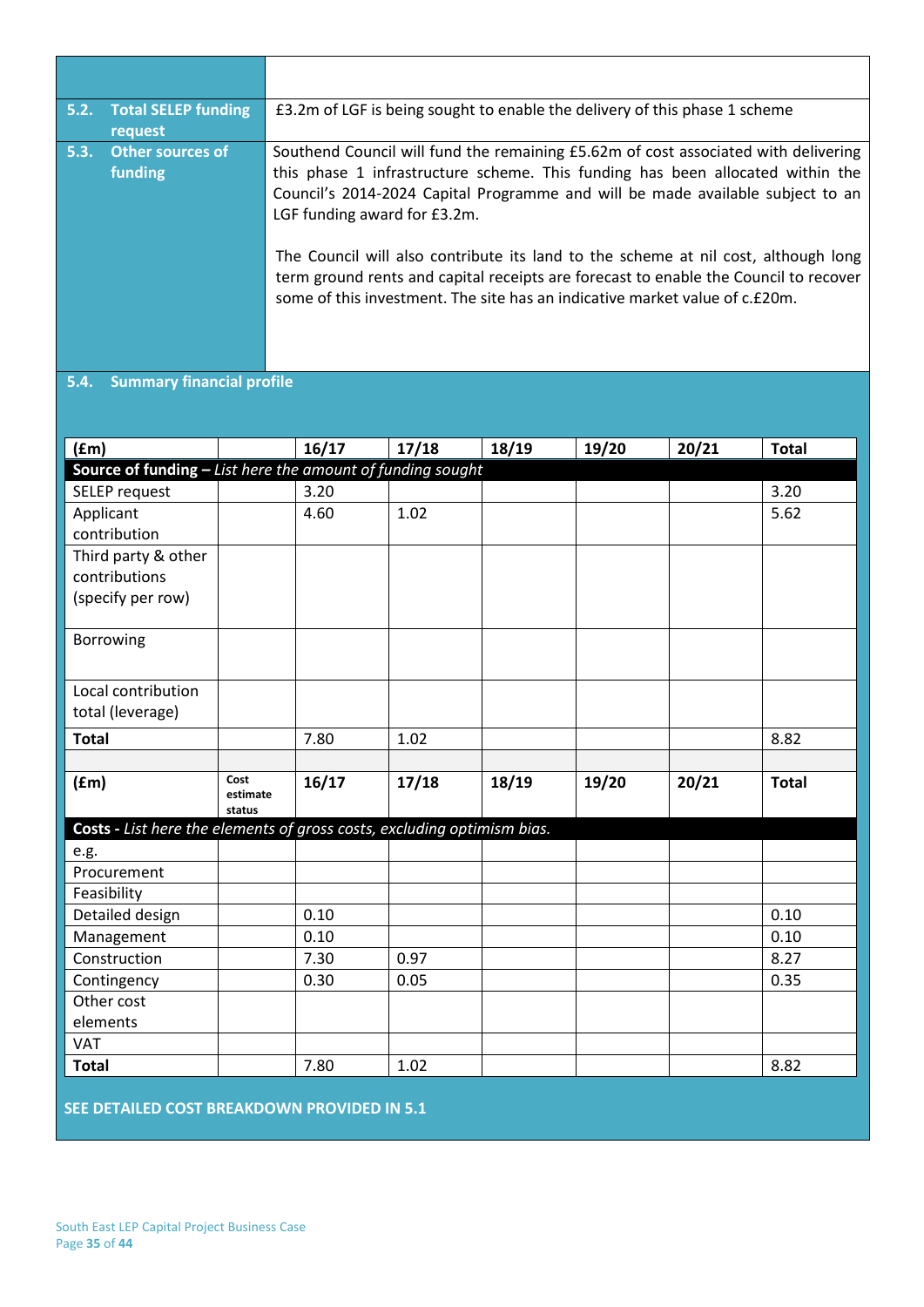| 5.5. | <b>Viability: How</b><br>secure are the             | Please provide evidence of the security of the specified third party contributions                                                                                                                                                                                                                                                                                                                                                                                                                                                                                                                                                                                                                                                                                                                                                                                                                                       |                                                                                                            |                                                                                                                                                                                                                                       |                                                                             |  |
|------|-----------------------------------------------------|--------------------------------------------------------------------------------------------------------------------------------------------------------------------------------------------------------------------------------------------------------------------------------------------------------------------------------------------------------------------------------------------------------------------------------------------------------------------------------------------------------------------------------------------------------------------------------------------------------------------------------------------------------------------------------------------------------------------------------------------------------------------------------------------------------------------------------------------------------------------------------------------------------------------------|------------------------------------------------------------------------------------------------------------|---------------------------------------------------------------------------------------------------------------------------------------------------------------------------------------------------------------------------------------|-----------------------------------------------------------------------------|--|
|      | external sources of<br>funding?                     | <b>Type</b>                                                                                                                                                                                                                                                                                                                                                                                                                                                                                                                                                                                                                                                                                                                                                                                                                                                                                                              | <b>Source</b>                                                                                              | How secure?                                                                                                                                                                                                                           | When will the<br>money be<br>available?                                     |  |
|      |                                                     |                                                                                                                                                                                                                                                                                                                                                                                                                                                                                                                                                                                                                                                                                                                                                                                                                                                                                                                          | <b>SELEP LGF</b>                                                                                           | Subject to the<br>outcome/LEP<br>approval of this<br>business case                                                                                                                                                                    | <b>Assumed April</b><br>2016, subject to<br>LEP approval                    |  |
|      |                                                     | Public                                                                                                                                                                                                                                                                                                                                                                                                                                                                                                                                                                                                                                                                                                                                                                                                                                                                                                                   | Southend Council                                                                                           | Allocated in<br>Capital<br>Programme for<br>this site and forms<br>part of the legal<br>DA with HBDL                                                                                                                                  | April 2016                                                                  |  |
|      |                                                     | Private                                                                                                                                                                                                                                                                                                                                                                                                                                                                                                                                                                                                                                                                                                                                                                                                                                                                                                                  | value.                                                                                                     | HBDL will provide private sector investment in the<br>development of the commercial units in the phase 1 scheme.<br>The total GDV of the completed scheme is estimated to be<br>c.£41m which represents the private sector investment |                                                                             |  |
| 5.6. | Is any of the SELEP<br>contribution<br>recoverable? | If this is the case, please insert a simple table laid out as above which indicates the<br>repayment profile to cover the period of repayments<br>No                                                                                                                                                                                                                                                                                                                                                                                                                                                                                                                                                                                                                                                                                                                                                                     |                                                                                                            |                                                                                                                                                                                                                                       |                                                                             |  |
| 5.7. | <b>Cost overruns</b>                                | Please describe how cost overruns will be met by other funding sources given that<br>SELEP contributions will be capped at the offer awarded<br>Any cost over-runs will be met by the Council                                                                                                                                                                                                                                                                                                                                                                                                                                                                                                                                                                                                                                                                                                                            |                                                                                                            |                                                                                                                                                                                                                                       |                                                                             |  |
| 5.8. | <b>Delivery timescales</b>                          | What are the main risks associated with the delivery timescales of the project?<br>Please identify how this will impact on the cost of the project<br>Key delivery timescale risks include:<br>Delay in signing agreement with the rugby club<br>٠<br>Delay in securing planning consent for the phase 1 infrastructure scheme<br>$\bullet$<br>Archaeology/other ground condition issues<br>٠<br>Contractor procurement delays<br>٠<br>Measures to mitigate each of these risks are already well underway as previously<br>outlined in this business case. The main risk is around a delay in reaching agreement<br>with the rugby club or a failure to do so altogether although negotiations are at an<br>advanced stage.<br>Whilst unforeseen ground conditions could impact on project costs, this is<br>considered unlikely given the technical site survey/investigation work that has<br>already been undertaken. |                                                                                                            |                                                                                                                                                                                                                                       |                                                                             |  |
| 5.9. | <b>Financial risk</b><br>management                 | ٠                                                                                                                                                                                                                                                                                                                                                                                                                                                                                                                                                                                                                                                                                                                                                                                                                                                                                                                        | Identify key risks to the scheme funding and any mitigations<br>Key risks and mitigation measures include: |                                                                                                                                                                                                                                       | LGF is not awarded or is delayed $-$ the Council has previously submitted a |  |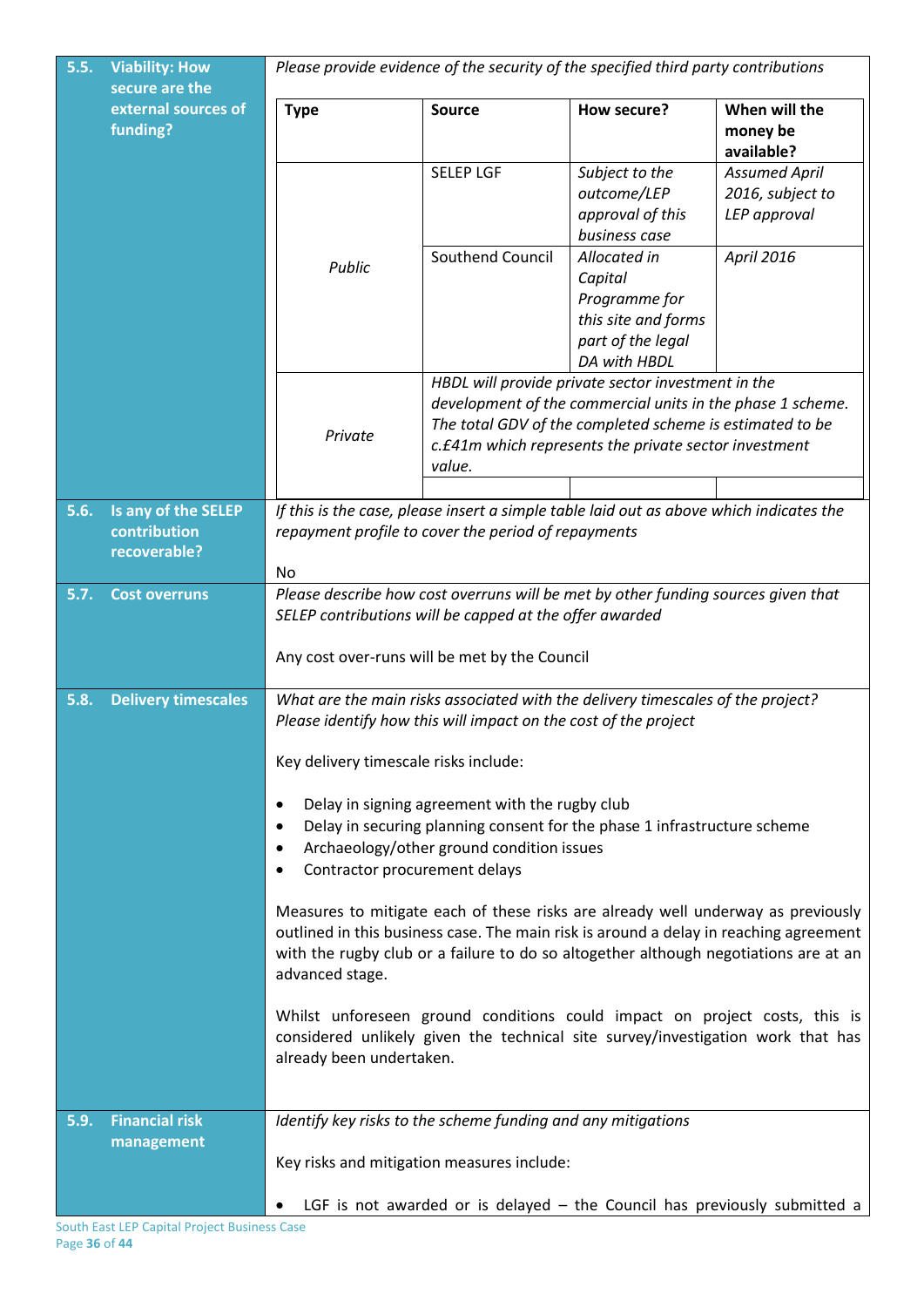|                                         | strategic outline business case to seek to secure LGF investment in the ABP site<br>as a whole and has been in discussion with the LEP to ensure that this scheme is<br>prioritised within its investment programme. This business case has been<br>developed to support the case for a first phase £3.2m LGF investment.<br>Council funding is not forthcoming - the Council has an allocation within its<br>٠<br>capital programme to contribute towards the delivery of on-site infrastructure<br>on the ABP site and this funding will be made available in March 2016 subject to<br>a successful LGF funding award. |
|-----------------------------------------|--------------------------------------------------------------------------------------------------------------------------------------------------------------------------------------------------------------------------------------------------------------------------------------------------------------------------------------------------------------------------------------------------------------------------------------------------------------------------------------------------------------------------------------------------------------------------------------------------------------------------|
| 5.10. Alternative funding<br>mechanisms | If loan funding is requested how will it be repaid?                                                                                                                                                                                                                                                                                                                                                                                                                                                                                                                                                                      |
|                                         | Do you anticipate that the total value of the investment will be repaid? If not, how<br>much will be repaid?                                                                                                                                                                                                                                                                                                                                                                                                                                                                                                             |
|                                         | n/a                                                                                                                                                                                                                                                                                                                                                                                                                                                                                                                                                                                                                      |

### **6. DELIVERY/MANAGEMENT CASE**

*The management case determines whether the scheme is achievable. It provides evidence of project planning, governance structure, risk management, communications and stakeholder management, benefits realisation and assurance.*

| 6.1. | <b>Project</b><br>management | Please provide details of who will be responsible for delivering the scheme and the<br>different roles and responsibilities they will play. Please also detail the governance<br>structure for the project identifying how key decisions have or will be made, how                                                                         |  |  |  |
|------|------------------------------|--------------------------------------------------------------------------------------------------------------------------------------------------------------------------------------------------------------------------------------------------------------------------------------------------------------------------------------------|--|--|--|
|      |                              | the scheme will be monitored and details of the contract management<br>arrangements. Please provide an organogram if available.                                                                                                                                                                                                            |  |  |  |
|      |                              | Comprehensive and transparent project governance and<br>management<br>arrangements have already been established to support delivery. A Project Team<br>has been established which meets monthly and comprises membership from<br>Council Officers (largely through the Council's Asset Management Team) and the                           |  |  |  |
|      |                              | HBDL team. This has day-to-day responsibility for all aspects of project delivery.<br>This Team reports to the ABP Partnership Board which meets quarterly. The<br>membership of this is comprised of the Council's Chief Executive Officer and 2                                                                                          |  |  |  |
|      |                              | directors (Corporate Director for Place and Corporate Director for Corporate<br>Services) plus support officers and HBDL Directors (4 on each side). The purpose of<br>this Board is to make key decisions, take strategic oversight and monitor spend and<br>performance and members of the board report back to SBC Cabinet / HBDL Board |  |  |  |
|      |                              | as appropriate.                                                                                                                                                                                                                                                                                                                            |  |  |  |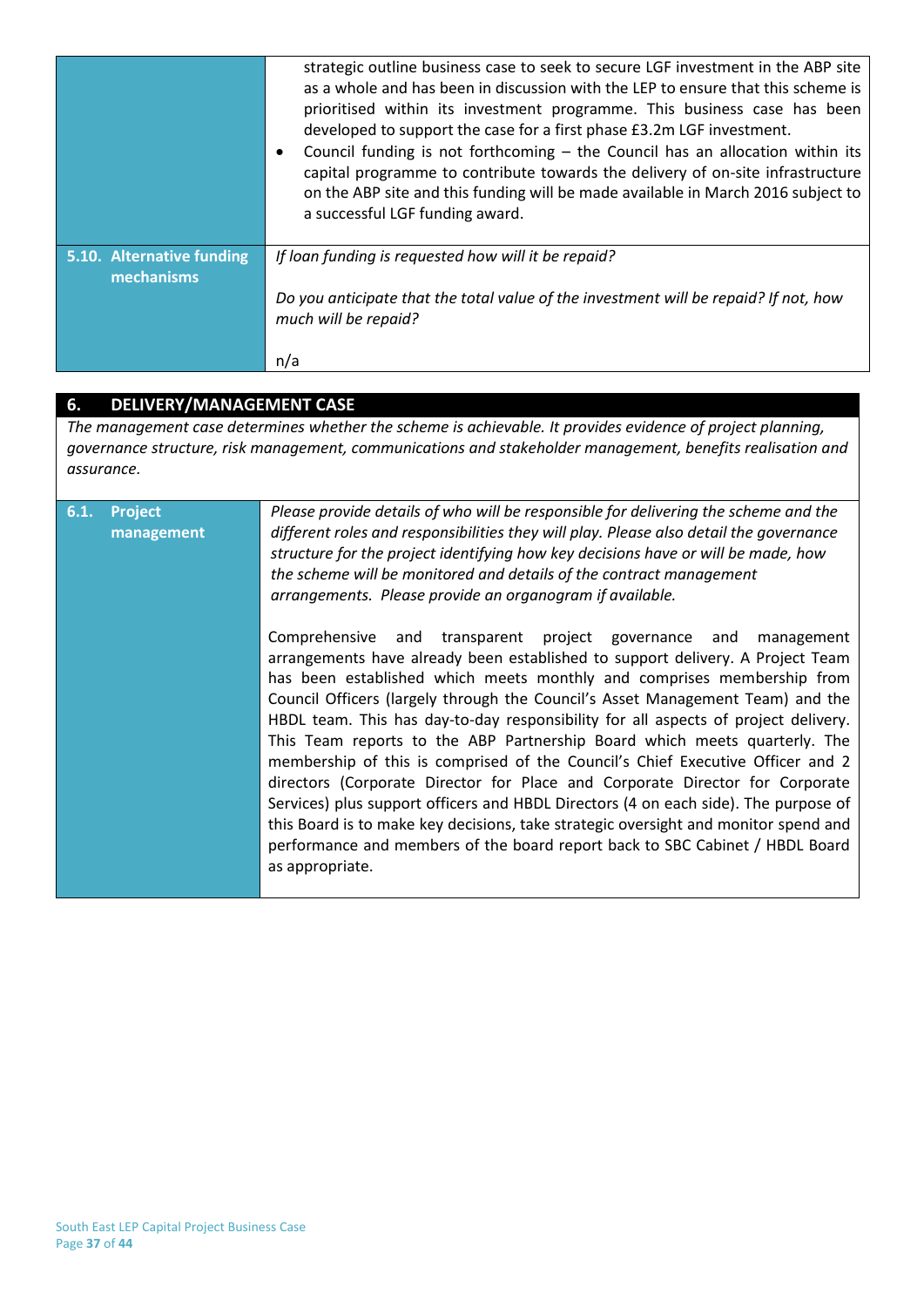| 6.2. | <b>Outputs</b>                           | Please identify how the outputs for the scheme will be achieved within the<br>programme timescales and details of how the project will be monitored and<br>evaluated. Please also complete the outputs delivery table.<br>Scheme outputs include:<br>Direct construction jobs associated with the infrastructure works<br>$\bullet$<br>Indirect construction jobs associated with the development of commercial<br>$\bullet$<br>floorspace unlocked by the infrastructure works<br>Development of new commercial floorspace<br>$\bullet$<br>Indirect permanent employment outputs associated with the occupation of<br>$\bullet$<br>commercial floorspace unlocked by the infrastructure works<br>All indirect permanent employment outputs will be delivered by March 2021 and<br>this is based upon a market informed take-up profile for the phase 1 site which<br>provides assurance over the delivery prospects. Ultimately built development will<br>only be delivered on the back of occupier commitments to lease space but we are<br>confident of the demand prospects for the site given its location, profile and scale<br>and the dearth of similar existing/planned land/premises locally. |       |       |        |       |       |              |
|------|------------------------------------------|---------------------------------------------------------------------------------------------------------------------------------------------------------------------------------------------------------------------------------------------------------------------------------------------------------------------------------------------------------------------------------------------------------------------------------------------------------------------------------------------------------------------------------------------------------------------------------------------------------------------------------------------------------------------------------------------------------------------------------------------------------------------------------------------------------------------------------------------------------------------------------------------------------------------------------------------------------------------------------------------------------------------------------------------------------------------------------------------------------------------------------------------------------------------------------------------------------|-------|-------|--------|-------|-------|--------------|
|      |                                          | Output                                                                                                                                                                                                                                                                                                                                                                                                                                                                                                                                                                                                                                                                                                                                                                                                                                                                                                                                                                                                                                                                                                                                                                                                  | 16/17 | 17/18 | 18/19  | 19/20 | 20/21 | <b>Total</b> |
|      |                                          | Direct jobs<br>(gross)                                                                                                                                                                                                                                                                                                                                                                                                                                                                                                                                                                                                                                                                                                                                                                                                                                                                                                                                                                                                                                                                                                                                                                                  | 116   | 15    |        |       |       | $131*$       |
|      |                                          | Indirect jobs<br>$(gross)**$                                                                                                                                                                                                                                                                                                                                                                                                                                                                                                                                                                                                                                                                                                                                                                                                                                                                                                                                                                                                                                                                                                                                                                            |       | 141   | 372    | 231   | 357   | 1,101        |
|      |                                          | Jobs<br>safeguarded                                                                                                                                                                                                                                                                                                                                                                                                                                                                                                                                                                                                                                                                                                                                                                                                                                                                                                                                                                                                                                                                                                                                                                                     |       |       |        |       |       |              |
|      |                                          | Employment<br>space (sqm)                                                                                                                                                                                                                                                                                                                                                                                                                                                                                                                                                                                                                                                                                                                                                                                                                                                                                                                                                                                                                                                                                                                                                                               |       | 2,348 | 10,268 | 3,852 | 5,943 | 22,410       |
|      |                                          | Housing<br>starts                                                                                                                                                                                                                                                                                                                                                                                                                                                                                                                                                                                                                                                                                                                                                                                                                                                                                                                                                                                                                                                                                                                                                                                       |       |       |        |       |       |              |
|      |                                          | Housing                                                                                                                                                                                                                                                                                                                                                                                                                                                                                                                                                                                                                                                                                                                                                                                                                                                                                                                                                                                                                                                                                                                                                                                                 |       |       |        |       |       |              |
|      |                                          | completions                                                                                                                                                                                                                                                                                                                                                                                                                                                                                                                                                                                                                                                                                                                                                                                                                                                                                                                                                                                                                                                                                                                                                                                             |       |       |        |       |       |              |
|      |                                          | Learners                                                                                                                                                                                                                                                                                                                                                                                                                                                                                                                                                                                                                                                                                                                                                                                                                                                                                                                                                                                                                                                                                                                                                                                                |       |       |        |       |       |              |
|      |                                          | supported<br>*relates to direct construction jobs associated with infrastructure delivery<br>** does not include indirect construction jobs relating to delivery of commercial floorspace                                                                                                                                                                                                                                                                                                                                                                                                                                                                                                                                                                                                                                                                                                                                                                                                                                                                                                                                                                                                               |       |       |        |       |       |              |
|      |                                          |                                                                                                                                                                                                                                                                                                                                                                                                                                                                                                                                                                                                                                                                                                                                                                                                                                                                                                                                                                                                                                                                                                                                                                                                         |       |       |        |       |       |              |
| 6.3. | <b>How will outputs</b><br>be monitored? | Capital expenditure will be monitored through the existing Capital Programme<br>Monitoring Process and reported to the Council's Cabinet. All economic outputs<br>will be monitored by the ABP Partnership Board, comprising senior representatives<br>from the Council and HBDL. Progress against key milestones will be reported back<br>to the SELEP through the Project Team at regular intervals as required as part of a<br>dedicated project monitoring process.                                                                                                                                                                                                                                                                                                                                                                                                                                                                                                                                                                                                                                                                                                                                 |       |       |        |       |       |              |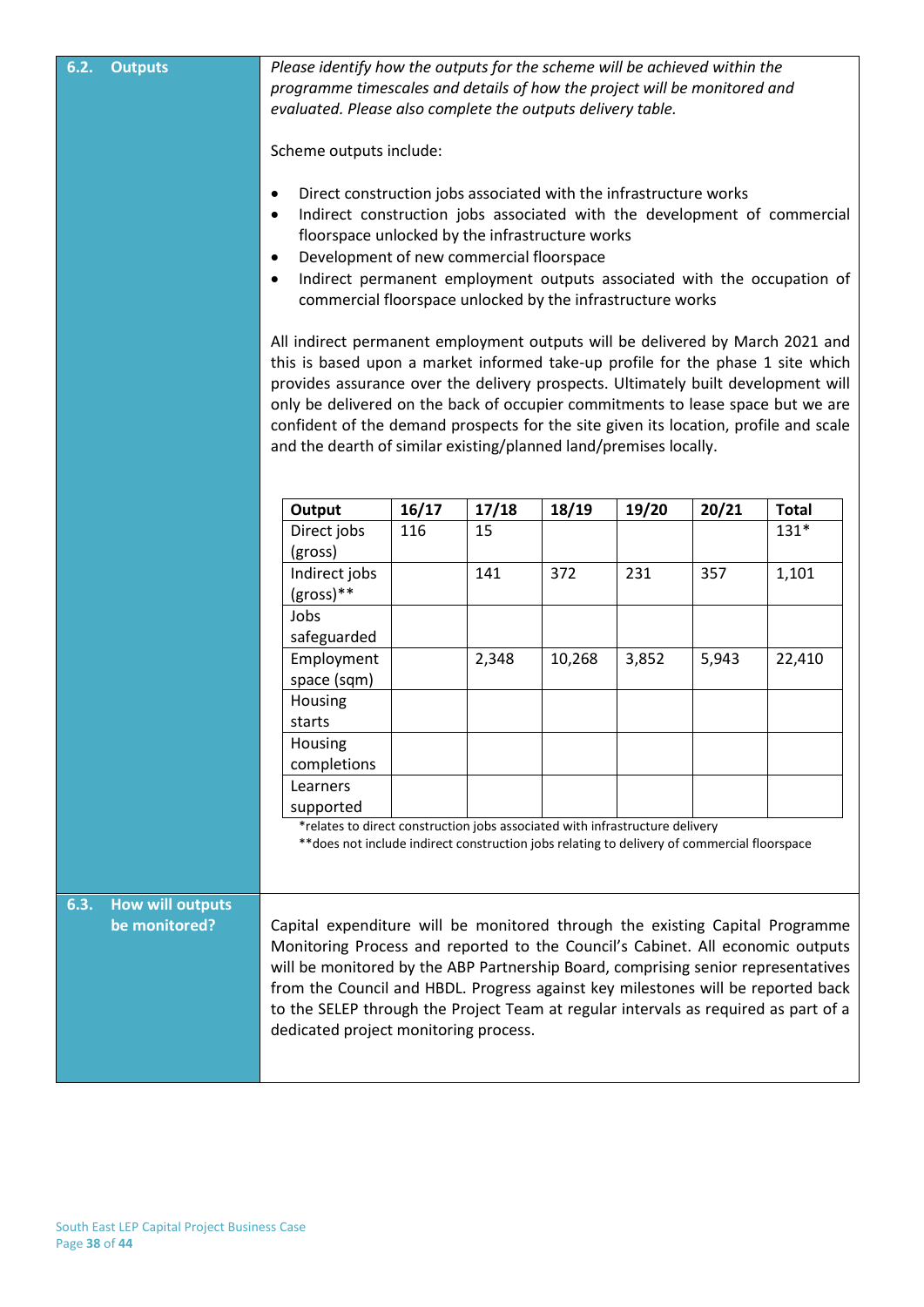| 6.4. | <b>Milestones</b>                                | Please identify the key milestones and projects stages relating to the delivery of this<br>project in the table below. Please ensure a Gantt chart has been attached to this<br>application form, clearly identifying the milestones for the project, the key<br>construction stages, the critical path and all interdependencies.<br>A project Gannt chart/work programme is appended to this business case for the<br>phase 1 infrastructure scheme.<br>Key milestones are presented below: |                    |                             |  |  |
|------|--------------------------------------------------|-----------------------------------------------------------------------------------------------------------------------------------------------------------------------------------------------------------------------------------------------------------------------------------------------------------------------------------------------------------------------------------------------------------------------------------------------------------------------------------------------|--------------------|-----------------------------|--|--|
|      |                                                  |                                                                                                                                                                                                                                                                                                                                                                                                                                                                                               |                    |                             |  |  |
|      |                                                  | <b>Project milestone</b>                                                                                                                                                                                                                                                                                                                                                                                                                                                                      | <b>Description</b> | <b>Indicative date</b>      |  |  |
|      |                                                  | Planning consents approved                                                                                                                                                                                                                                                                                                                                                                                                                                                                    |                    | February 2016               |  |  |
|      |                                                  | Detailed design -<br>infrastructure                                                                                                                                                                                                                                                                                                                                                                                                                                                           |                    | Jan-March 2016              |  |  |
|      |                                                  | Detailed design - pitches                                                                                                                                                                                                                                                                                                                                                                                                                                                                     |                    | Jan-Feb 2016                |  |  |
|      |                                                  | Detailed design - rugby club                                                                                                                                                                                                                                                                                                                                                                                                                                                                  |                    |                             |  |  |
|      |                                                  | LGF funding drawdown                                                                                                                                                                                                                                                                                                                                                                                                                                                                          |                    | Feb-July 2016<br>April 2016 |  |  |
|      |                                                  | commence                                                                                                                                                                                                                                                                                                                                                                                                                                                                                      |                    |                             |  |  |
|      |                                                  | Council funding released                                                                                                                                                                                                                                                                                                                                                                                                                                                                      |                    | April 2016                  |  |  |
|      |                                                  | Detailed planning for rugby                                                                                                                                                                                                                                                                                                                                                                                                                                                                   |                    | Mar-Aug 2016                |  |  |
|      |                                                  | club                                                                                                                                                                                                                                                                                                                                                                                                                                                                                          |                    |                             |  |  |
|      |                                                  | Procurement of contractor                                                                                                                                                                                                                                                                                                                                                                                                                                                                     |                    | Feb-April 2016              |  |  |
|      |                                                  | for sports pitches                                                                                                                                                                                                                                                                                                                                                                                                                                                                            |                    |                             |  |  |
|      |                                                  | Procurement of contractor                                                                                                                                                                                                                                                                                                                                                                                                                                                                     |                    | Mar-June 2016               |  |  |
|      | for infrastructure works                         |                                                                                                                                                                                                                                                                                                                                                                                                                                                                                               |                    |                             |  |  |
|      |                                                  | Procurement of contractor<br>for rugby club                                                                                                                                                                                                                                                                                                                                                                                                                                                   |                    | July-Sept 2016              |  |  |
|      |                                                  | Construction - phase 1                                                                                                                                                                                                                                                                                                                                                                                                                                                                        |                    | July 2016 - Dec 2016        |  |  |
|      |                                                  | infrastructure                                                                                                                                                                                                                                                                                                                                                                                                                                                                                |                    |                             |  |  |
|      |                                                  | Construction - sports pitches                                                                                                                                                                                                                                                                                                                                                                                                                                                                 |                    | May - Aug 2016              |  |  |
|      |                                                  | Construction - rugby club                                                                                                                                                                                                                                                                                                                                                                                                                                                                     |                    | Oct 2016 - June             |  |  |
|      |                                                  |                                                                                                                                                                                                                                                                                                                                                                                                                                                                                               |                    | 2017                        |  |  |
| 6.5. | <b>How will the</b><br>project be<br>evaluated?  | In addition to the ongoing monitoring of outputs, the Council will commit to<br>undertaking a formal final evaluation of the project upon completion in 2021, once<br>all indirect outputs have been delivered. This will be funded by the Council and it<br>will assess the performance of the scheme against its objectives.                                                                                                                                                                |                    |                             |  |  |
| 6.6. | <b>Stakeholder</b><br>management &<br>governance | Please provide a summary of the stakeholder management plan for the scheme.<br>Include any governance arrangements which will materially impact on the delivery<br>of the scheme.                                                                                                                                                                                                                                                                                                             |                    |                             |  |  |
|      |                                                  | Provide brief description of how key statutory stakeholders will be managed and<br>engaged, in line with Communication and Stakeholder Management Strategy.                                                                                                                                                                                                                                                                                                                                   |                    |                             |  |  |
|      |                                                  | In broad terms consider: supplier, owner, customer, competitor, employee,<br>regulator, partner and management. Specifically consider: local authorities, the<br>Highways Agency, statutory consultees, landowners, transport operators, local<br>residents, utility companies, train operating companies, external campaigns, etc.                                                                                                                                                           |                    |                             |  |  |
|      |                                                  | Identify champion, supporter, neutral, critic, opponent and blocker                                                                                                                                                                                                                                                                                                                                                                                                                           |                    |                             |  |  |
|      |                                                  | Define stakeholder's involvement (response, accountable, consulted, support,<br>informed)                                                                                                                                                                                                                                                                                                                                                                                                     |                    |                             |  |  |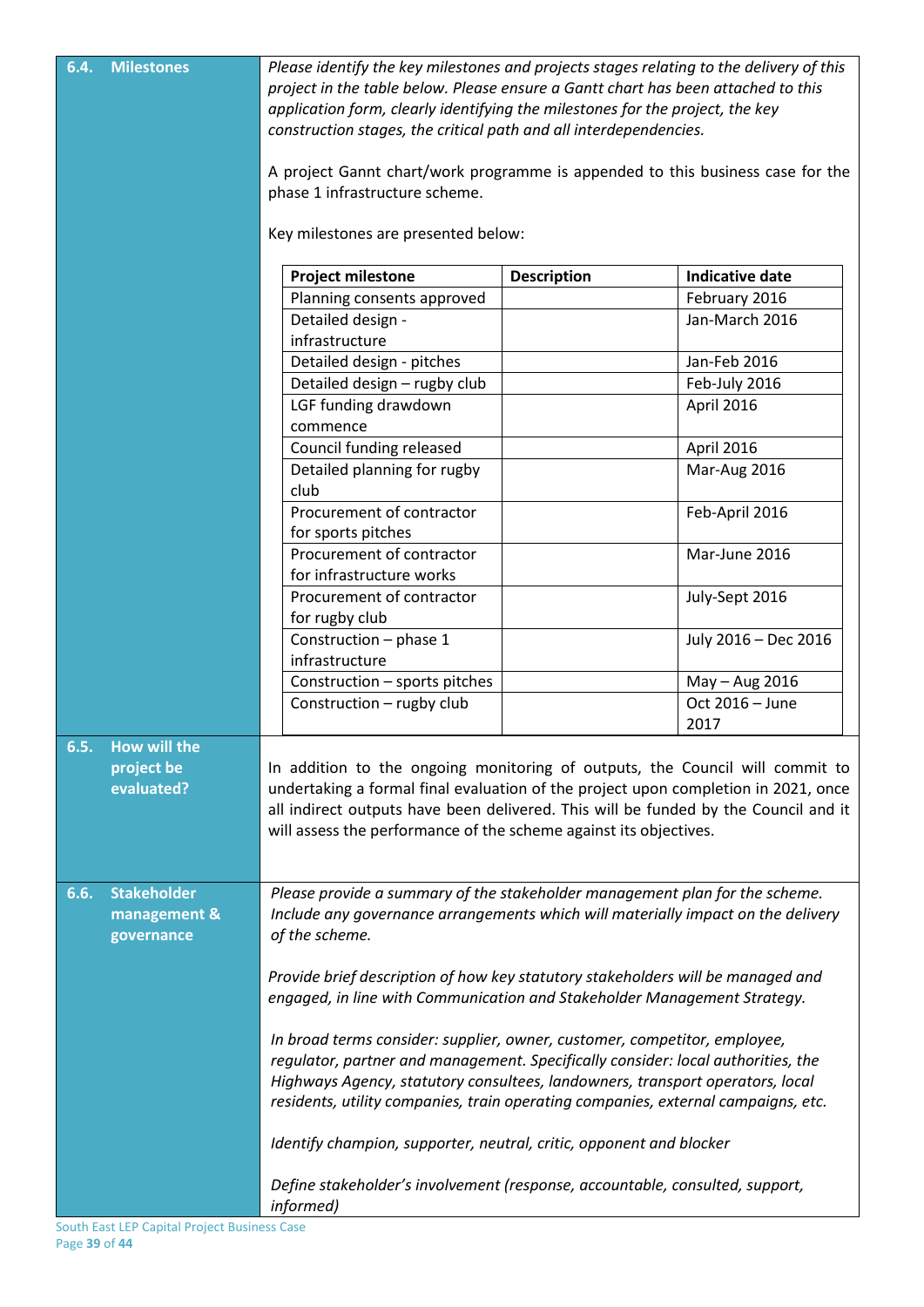|                                             | As part of the adoption of the JAAP, extensive public consultation has already been<br>undertaken, led by Southend and Rochford Councils working jointly together. The<br>scheme proposals are fully in accordance and alignment with the JAAP which<br>received very few objections and has been adopted as a formal planning policy<br>document as a result. The likelihood of stakeholder objections is therefore<br>considered low.                                                                                                                                                                                                                                                                                                                                                                                                                                                                                                                                                                                                                                                                                                                                                                                                                                                                                                                                                                               |
|---------------------------------------------|-----------------------------------------------------------------------------------------------------------------------------------------------------------------------------------------------------------------------------------------------------------------------------------------------------------------------------------------------------------------------------------------------------------------------------------------------------------------------------------------------------------------------------------------------------------------------------------------------------------------------------------------------------------------------------------------------------------------------------------------------------------------------------------------------------------------------------------------------------------------------------------------------------------------------------------------------------------------------------------------------------------------------------------------------------------------------------------------------------------------------------------------------------------------------------------------------------------------------------------------------------------------------------------------------------------------------------------------------------------------------------------------------------------------------|
|                                             | HBDL is now responsible for all elements of stakeholder engagement and has<br>already undertaken pre-application consultations with the public and key<br>stakeholders. It has led key Member briefings, liaised with local businesses and<br>undertaken a full letter drop around local residents.                                                                                                                                                                                                                                                                                                                                                                                                                                                                                                                                                                                                                                                                                                                                                                                                                                                                                                                                                                                                                                                                                                                   |
|                                             | Given the proposals to deliver major new employment opportunities on a<br>sustainable, high quality business park, it is considered unlikely to receive<br>significant objection. HBDL will continue to manage stakeholder relations and<br>engagement as the scheme progresses going forward.                                                                                                                                                                                                                                                                                                                                                                                                                                                                                                                                                                                                                                                                                                                                                                                                                                                                                                                                                                                                                                                                                                                        |
|                                             |                                                                                                                                                                                                                                                                                                                                                                                                                                                                                                                                                                                                                                                                                                                                                                                                                                                                                                                                                                                                                                                                                                                                                                                                                                                                                                                                                                                                                       |
| 6.7.<br><b>Organisation track</b><br>record | Please briefly describe the track record of the organisation in delivering schemes of<br>this type, including whether they were completed to time and budget.                                                                                                                                                                                                                                                                                                                                                                                                                                                                                                                                                                                                                                                                                                                                                                                                                                                                                                                                                                                                                                                                                                                                                                                                                                                         |
|                                             | Since 2008, the Council has secured funding from a range of sources. It has<br>delivered major capacity enhancements at two junctions on the A127 which were<br>predicated on the opening up of employment opportunities in the JAAP area and<br>town centre. Southend has consistently maintained its strategic objectives to<br>deliver the airport development and the Airport Business Park and funding<br>decisions have been made accordingly. Consistent with this strategy the Council is<br>now undertaking a third with Pinchpoint funding at the Tesco junction. The Council<br>has also delivered two significant public realm schemes at City Beach and Victoria<br>Gateway which sought to improve access to and dwell time for local traders, the<br>UK's first combined public-academic library, 'The Forum' in partnership with<br>Further Education and Higher Education providers, the Royal Pavilion events and<br>conference centre on the end of Southend pier and the Garon Park Swimming and<br>Diving centre used by the British diving team during the London 2012 Olympics.<br>Many of these have been recognised for their innovation, delivery and impact<br>through industry awards. The local authority is adaptable, agile and has a positive<br>approach to development and does so working with relevant partners as reflected<br>when it was awarded LGC Council of the Year 2012. |
| 6.8.<br><b>Assurance</b>                    | Please provide s151 Officer confirmation that adequate assurance systems are in<br>place                                                                                                                                                                                                                                                                                                                                                                                                                                                                                                                                                                                                                                                                                                                                                                                                                                                                                                                                                                                                                                                                                                                                                                                                                                                                                                                              |
|                                             | Specify where the business case is subject to ITE assessment                                                                                                                                                                                                                                                                                                                                                                                                                                                                                                                                                                                                                                                                                                                                                                                                                                                                                                                                                                                                                                                                                                                                                                                                                                                                                                                                                          |
|                                             |                                                                                                                                                                                                                                                                                                                                                                                                                                                                                                                                                                                                                                                                                                                                                                                                                                                                                                                                                                                                                                                                                                                                                                                                                                                                                                                                                                                                                       |
|                                             | See attached s151 letter from the Council                                                                                                                                                                                                                                                                                                                                                                                                                                                                                                                                                                                                                                                                                                                                                                                                                                                                                                                                                                                                                                                                                                                                                                                                                                                                                                                                                                             |
| <b>Monitoring and</b><br>6.9.<br>evaluation | Please explain how you will monitor and evaluate the project, referring to the use of<br>key performance indicators as appropriate.                                                                                                                                                                                                                                                                                                                                                                                                                                                                                                                                                                                                                                                                                                                                                                                                                                                                                                                                                                                                                                                                                                                                                                                                                                                                                   |
|                                             | Will an Evaluation Plan be put in place? Will it be standlone; how will it be<br>disseminated; how will lessons learned be incorporated into future projects?                                                                                                                                                                                                                                                                                                                                                                                                                                                                                                                                                                                                                                                                                                                                                                                                                                                                                                                                                                                                                                                                                                                                                                                                                                                         |
|                                             | As previously outlined, capital expenditure will be monitored through the existing                                                                                                                                                                                                                                                                                                                                                                                                                                                                                                                                                                                                                                                                                                                                                                                                                                                                                                                                                                                                                                                                                                                                                                                                                                                                                                                                    |

J.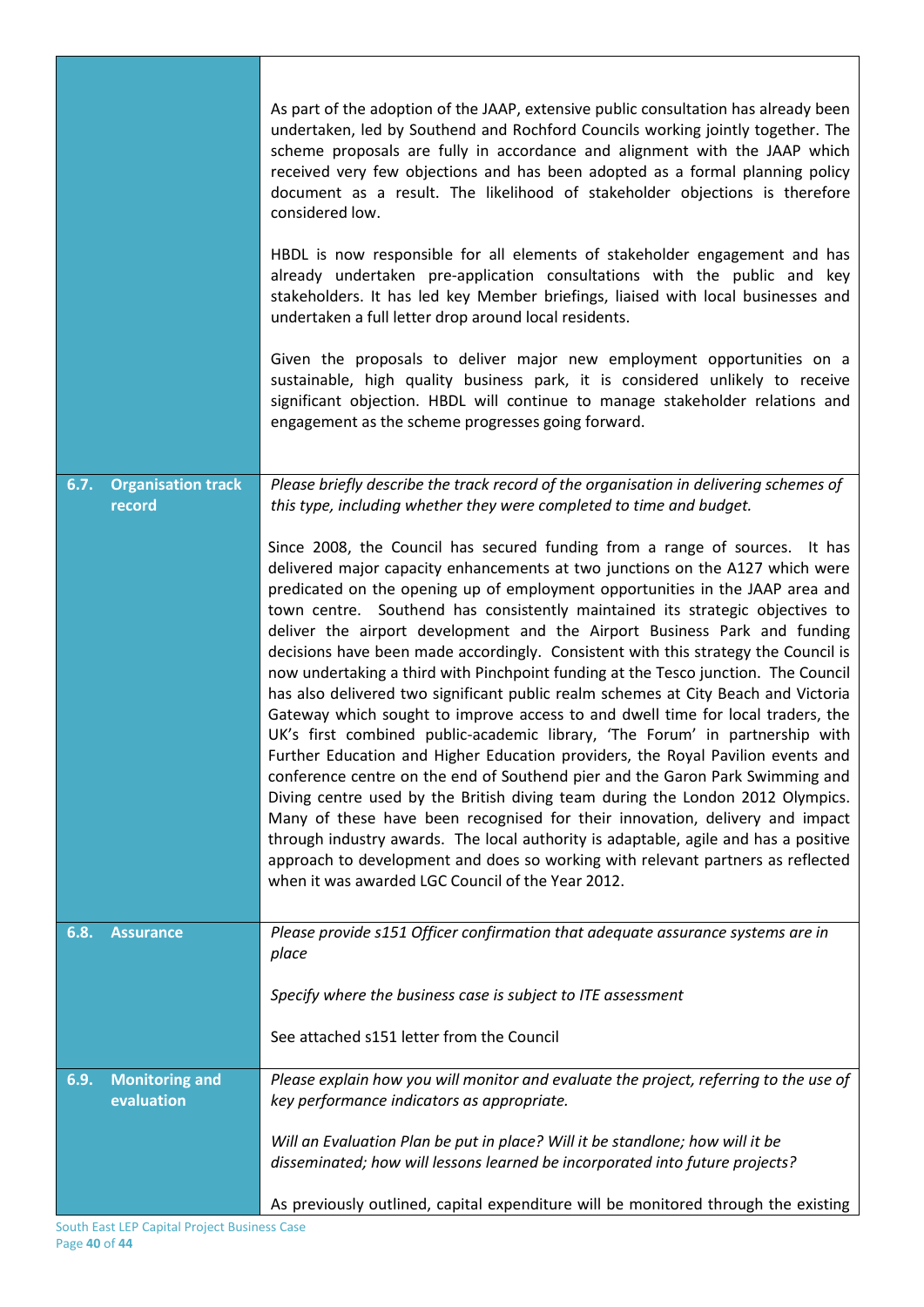Capital Programme Monitoring Process and reported to the Council's Cabinet. All economic outputs will be monitored by the ABP Partnership Board, comprising senior representatives from the Council and HBDL. Progress against key milestones will be reported back to the SELEP through the Project Team at regular intervals as required as part of a dedicated project monitoring process. KPI's will be defined in agreement with the SELEP as part of the Funding Agreement and will be likely to relate to the delivery of new commercial floorspace as the main output to be monitored, with new job creation monitored as well.

The Council will also develop an evaluation plan that will link to its monitoring strategy. It will undertake an independent evaluation of the scheme at a defined point in time post practical completion of the infrastructure works to assess the success of the project and its achievement of key target outputs against KPIs. Lessons learned from this will be fed back to the ABP Partnership Board which will relay these to inform other future Council-led capital projects to provide best practice recommendations.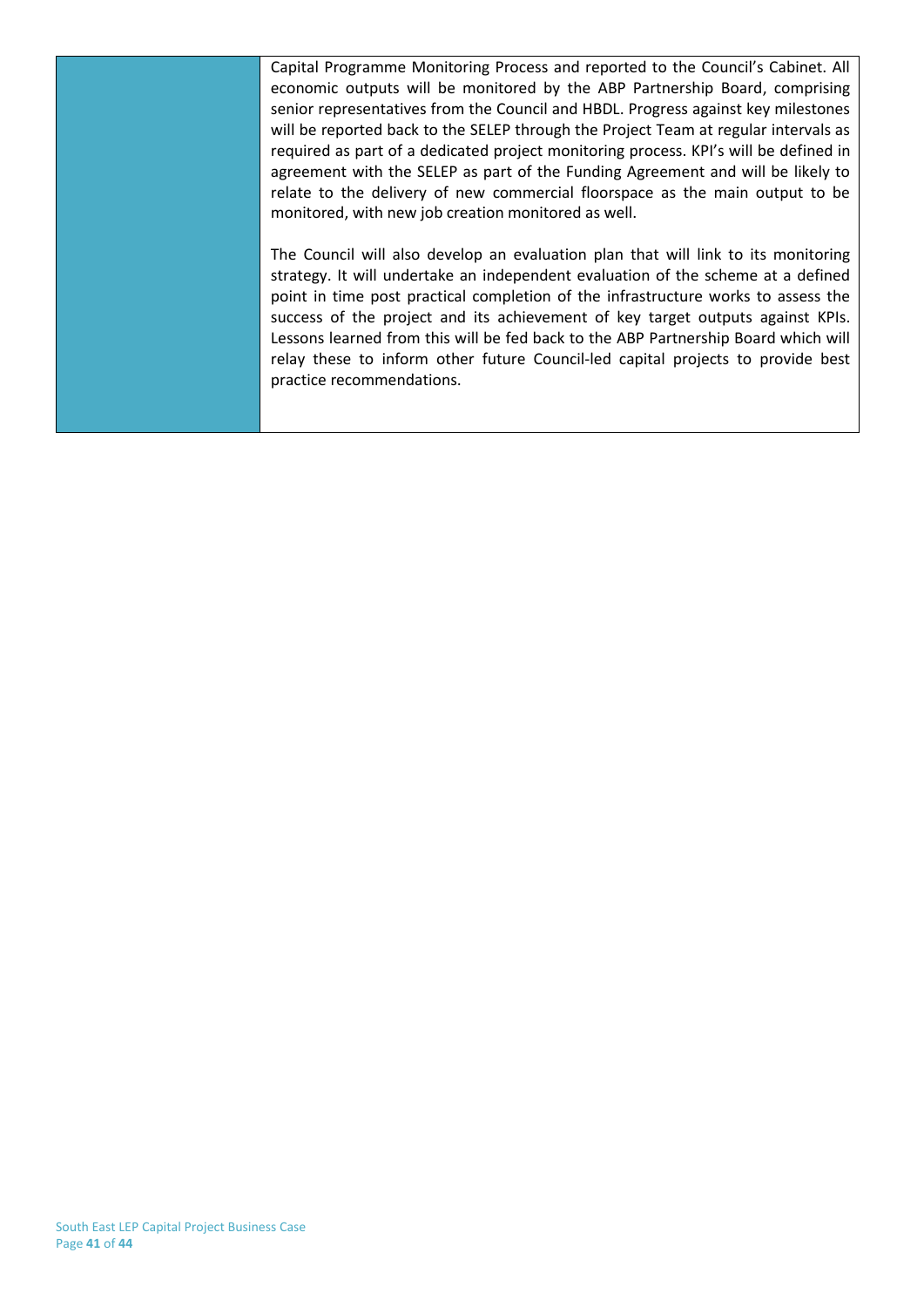## **7. RISK ANALYSIS**

**Likelihood and impact scores:**

5: Very high; 4: High; 3: Medium; 2: Low; 1: Very low

| <b>Risk</b>                                                                                      | Likelihood*    | Impact* | <b>Mitigation</b>                                                                                                                                                                                                                                                                                                                                                                                                                                                                                                                                                                                                                                                                                                                                            |
|--------------------------------------------------------------------------------------------------|----------------|---------|--------------------------------------------------------------------------------------------------------------------------------------------------------------------------------------------------------------------------------------------------------------------------------------------------------------------------------------------------------------------------------------------------------------------------------------------------------------------------------------------------------------------------------------------------------------------------------------------------------------------------------------------------------------------------------------------------------------------------------------------------------------|
| Failure to secure planning consent                                                               | 2              | 5       | The JAAP has already been through<br>an EiP and has been adopted and the<br>planning applications fully align with<br>these. Applications have already<br>been submitted.                                                                                                                                                                                                                                                                                                                                                                                                                                                                                                                                                                                    |
| Failure to reach a mutually acceptable<br>agreement with the Rugby Club                          | 2/3            | 5       | Discussions have been ongoing for<br>some time and the Rugby Club have<br>been engaged throughout. The<br>Council owns the site and the<br>Council is aiming to reach a position<br>of agreement in the next 2 months                                                                                                                                                                                                                                                                                                                                                                                                                                                                                                                                        |
| LGF funding not secured                                                                          | $\overline{3}$ | 5       | The Council has previously<br>submitted a strategic outline<br>business case seeking LGF support in<br>principle towards the ABP scheme<br>and has been in discussion with the<br>LEP since to maximise the prospects<br>of securing an LGF allocation. This<br>business case has since been<br>prepared to support the case for a<br>phase 1 £3.2m LGF allocation.                                                                                                                                                                                                                                                                                                                                                                                          |
| Council funding is not secured                                                                   | 1              | 5       | The Council contribution is already<br>allocated in its 10 year capital<br>programme and will be made<br>available immediately upon receipt<br>of the LGF award                                                                                                                                                                                                                                                                                                                                                                                                                                                                                                                                                                                              |
| Lack of market demand for phase 1<br>scheme and therefore lack of delivery of<br>floorspace/jobs | $\overline{2}$ | 5       | The Council and its development<br>partner, HBDL, are confident of the<br>demand prospects for the site. It is a<br>strategic employment site in a high<br>profile location next to the Airport. It<br>has the potential scale and attributes<br>to address the current lack of<br>suitable high quality employment<br>land and premises in the local area<br>and attract inward investors, both<br>linked to the aviation sector and<br>wider key growth sectors. If demand<br>from B1(a) occupiers does not<br>materialise as envisaged, there is<br>always the potential for flexibility<br>around this to make the phase 1<br>scheme available to B1(b) light<br>industrial occupiers as well and this<br>would still be in accordance with the<br>JAAP. |
| Infrastructure costs exceed expectations                                                         | $\overline{2}$ | 4       | Professional cost consultancy advice<br>has already been sought to inform<br>the indicative cost plans that have                                                                                                                                                                                                                                                                                                                                                                                                                                                                                                                                                                                                                                             |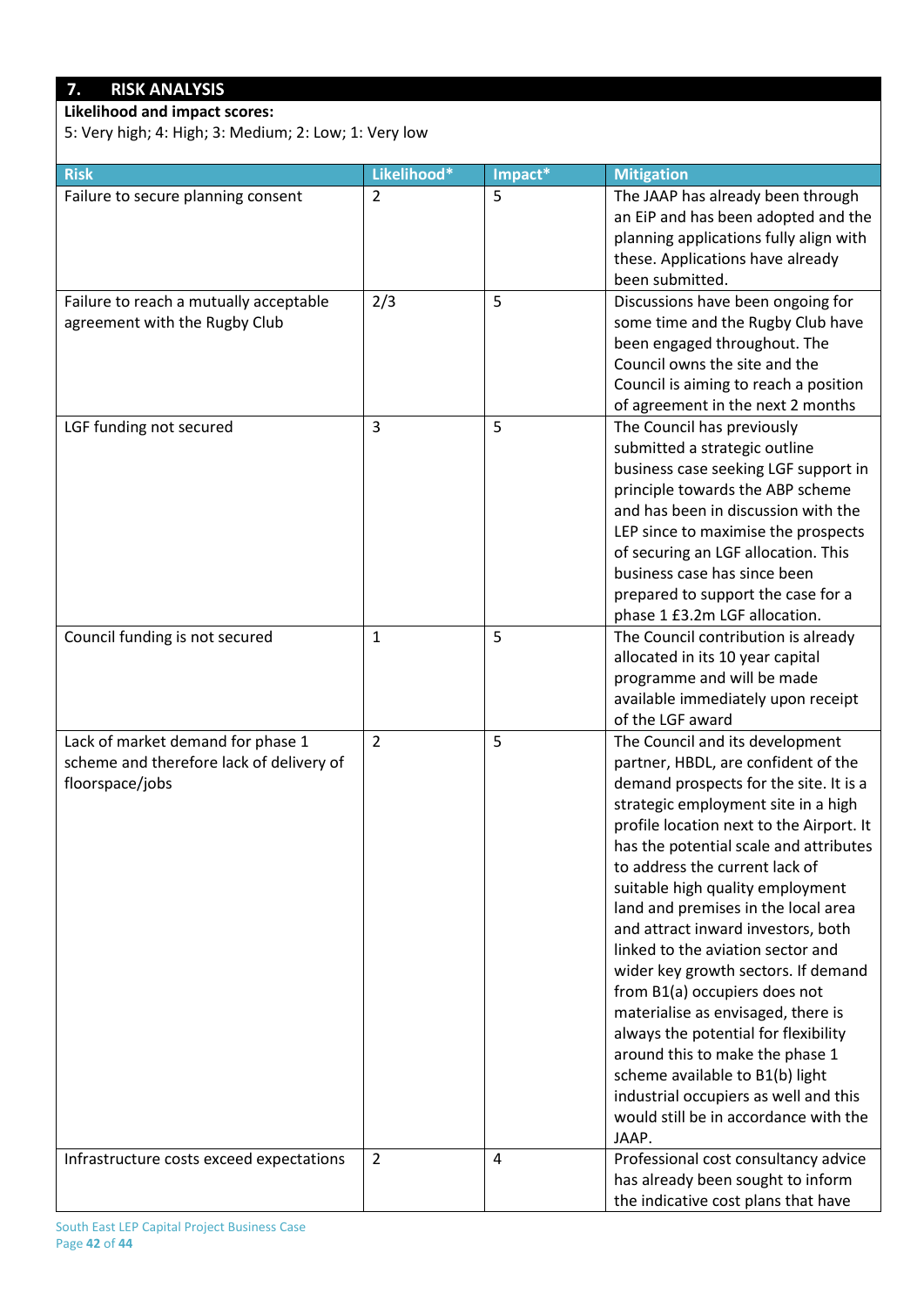|                                                                                                                             |                |   | been prepared. These include a 5%<br>contingency as well. The Council has<br>committed to fund any reasonable<br>cost over-runs.                                                                                                                                                                                                                                          |
|-----------------------------------------------------------------------------------------------------------------------------|----------------|---|---------------------------------------------------------------------------------------------------------------------------------------------------------------------------------------------------------------------------------------------------------------------------------------------------------------------------------------------------------------------------|
| Ground condition/other environmental<br>or archaeological issues arise which delay<br>progress or result in increased costs | 3              | 4 | Initial environmental surveys have<br>already been undertaken and given<br>that the Council owns the sites, is<br>has information on them. Further<br>site investigation work will be<br>undertaken at the next stage as part<br>of the detailed design stage. There is<br>an allowance in the cost plan for this<br>and a contingency has also been<br>applied as above. |
| Contractor procurement delays                                                                                               | $\overline{2}$ | 4 | The Council will use a pre-procured<br>panel to appoint preferred<br>contractors and is highly<br>experienced in doing so                                                                                                                                                                                                                                                 |
| LGF is not spent by March 2017                                                                                              | $\overline{2}$ | 4 | The project Gannt chart<br>demonstrates the potential to<br>achieve this spend profile and the<br>assumed tasks are considered wholly<br>do-able within this timeframe,<br>especially given that there are no<br>land acquisitions to be undertaken.                                                                                                                      |

### **8. DECLARATIONS**

| 8.1. | Has any director/partner ever been disqualified from being a<br>company director under the Company Directors Disqualification<br>Act (1986) or ever been the proprietor, partner or director of a<br>business that has been subject to an investigation (completed,<br>current or pending) undertaken under the Companies, Financial<br>Services or Banking Acts? | No  |
|------|-------------------------------------------------------------------------------------------------------------------------------------------------------------------------------------------------------------------------------------------------------------------------------------------------------------------------------------------------------------------|-----|
| 8.2. | Has any director/partner ever been bankrupt or subject to an<br>arrangement with creditors or ever been the proprietor, partner<br>or director of a business subject to any formal insolvency<br>procedure such as receivership, liquidation, or administration, or<br>subject to an arrangement with its creditors                                               | No. |
| 8.3. | Has any director/partner ever been the proprietor, partner or<br>director of a business that has been requested to repay a grant<br>under any government scheme?                                                                                                                                                                                                  | No  |

If the answer is "yes" to any of these questions please give details on a separate sheet of paper of the person(s) and business(es) and details of the circumstances. This does not necessarily affect your chances of being awarded SELEP funding.

I am content for information supplied here to be stored electronically and shared in confidence with other public sector bodies, who may be involved in considering the business case.

I understand that if I give information that is incorrect or incomplete, funding may be withheld or reclaimed and action taken against me. I declare that the information I have given on this form is correct and complete. I also